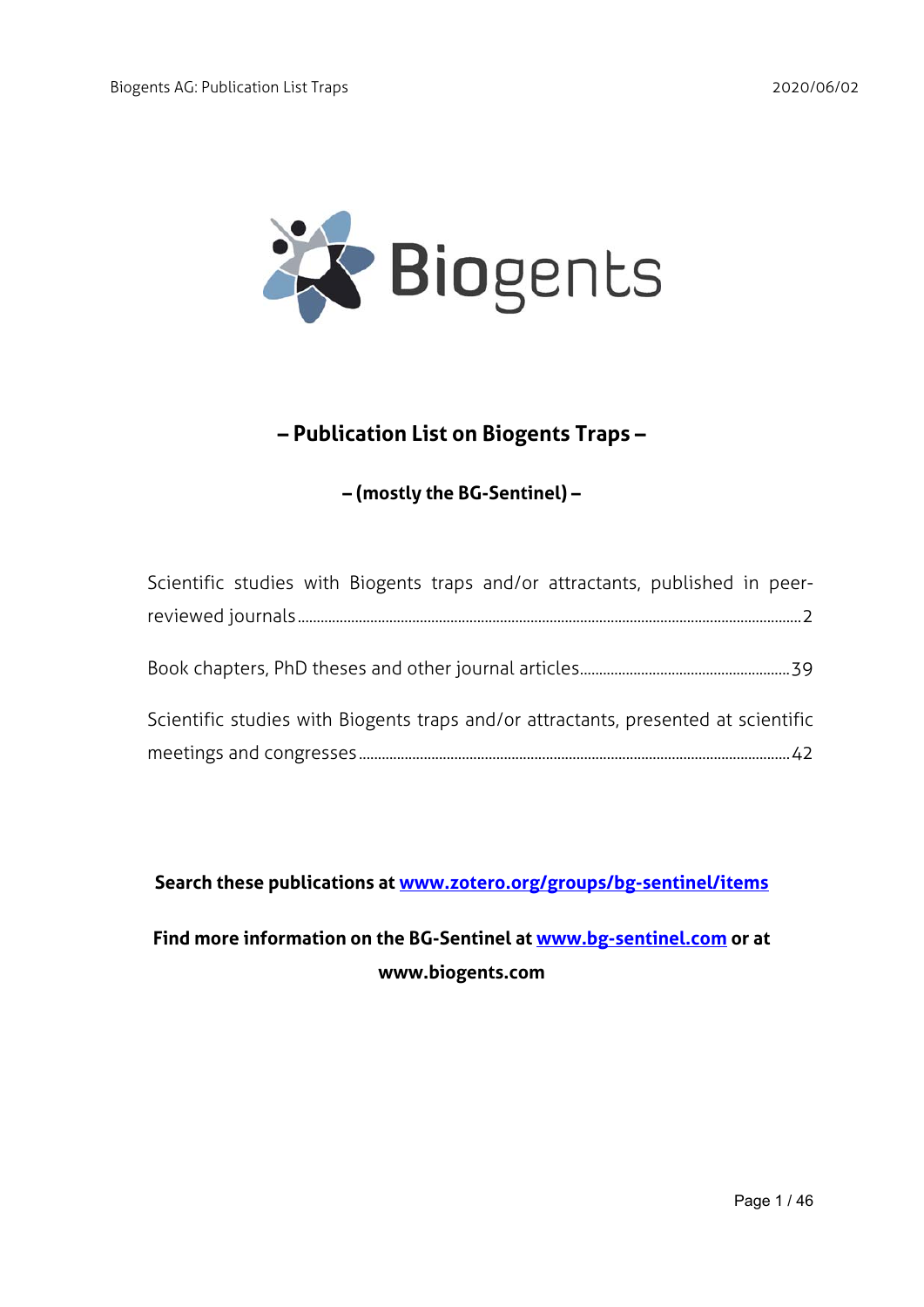# **Scientific studies with Biogents traps and/or attractants, published in peerreviewed journals**

(Resolve a DOI at http://dx.DOI.org/)

- 1. Marina Bisia, Claire L. Jeffries, Ioanna Lytra, Antonios Michaelakis and Thomas Walker (2020): A Comparison of Adult Mosquito Trapping Methods to Assess Potential West Nile Virus Mosquito Vectors in Greece during the Onset of the 2018 Transmission Season. Insects 2020, 11(6), 329; https://doi.org/10.3390/insects11060329
- 2. Brian J. Johnson, Russell Manby, Gregor J. Devine (2020): What happens on Islands, doesn't Stay on Islands: Patterns of Synchronicity in Mosquito Nuisance and Host-Seeking Activity between a Mangrove Island and Adjacent Coastal Development. Springer Science + Business Media, LLC, part of Springer Nature 2020, Urban Ecosystems, https://doi.org/10.1007/s11252-020-00998-0
- 3. Keira J. Lucas, Alexandria Watkins, Nate Phillips, D. John Appazato, and Patrick Linn (2019) The Impact of Hurricane Irma on Population Density of the Black Salt-Marsh Mosquito, Aedes taeniorhynchus, in Collier County, Florida. Journal of the American Mosquito Control Association: March 2019, Vol. 35, No. 1, pp. 71-74. https://mosquito-jamca.org/doi/10.2987/18-6793.1
- 4. Mark E. Clifton, Christopher P. Xamplas, Roger S. Nasci, and Justin Harbison (2019) Gravid Culex pipiens Exhibit A Reduced Susceptibility to Ultra–Low Volume Adult Control Treatments Under Field Conditions. Journal of the American Mosquito Control Association: December 2019, Vol. 35, No. 4, pp. 267-278. https://mosquitojamca.org/doi/10.2987/19-6848.1
- 5. Carolin M. Degener, Martin Geier, Dan Kline, Joyce Urban, Scott Willis, Katherine Ramirez, Erin R. Cloherty and Scott W. Gordon, 2019: Field Trials to Evaluate the Effectiveness of the Biogents®-Sweetscent Lure in Combination with Several Commercial Mosquito Traps and to Assess the Effectiveness of the Biogents-Mosquitaire Trap with and Without Carbon Dioxide, Journal of the American Mosquito Control Association Mar 2019, Vol. 35, No. 1 (March 2019) pp. 32-39
- 6. Bernard Abong'o, Xiaoyu Yu, Martin J. Donnelly, Martin Geier, Gabriella Gibson, John Gimnig7, Feiko ter Kuile, Neil F. Lobo, Eric Ochomo, Stephen Munga, Maurice Ombok, Aaron Samuels, Stephen J. Torr and Frances M. Hawkes (2018): Host Decoy Trap (HDT) with cattle odour ishighly effective for collection of exophagicmalaria vectors, Parasites & Vectors (2018) 11:533 https://doi.org/10.1186/s13071-018-3099-7
- 7. Akhoundi Mohammad, Jourdain Frédéric, Chandre Fabrice, Delaunay Pascal and Roiz David, 2018: Effectiveness of a field trap barrier system for controlling *Aedes*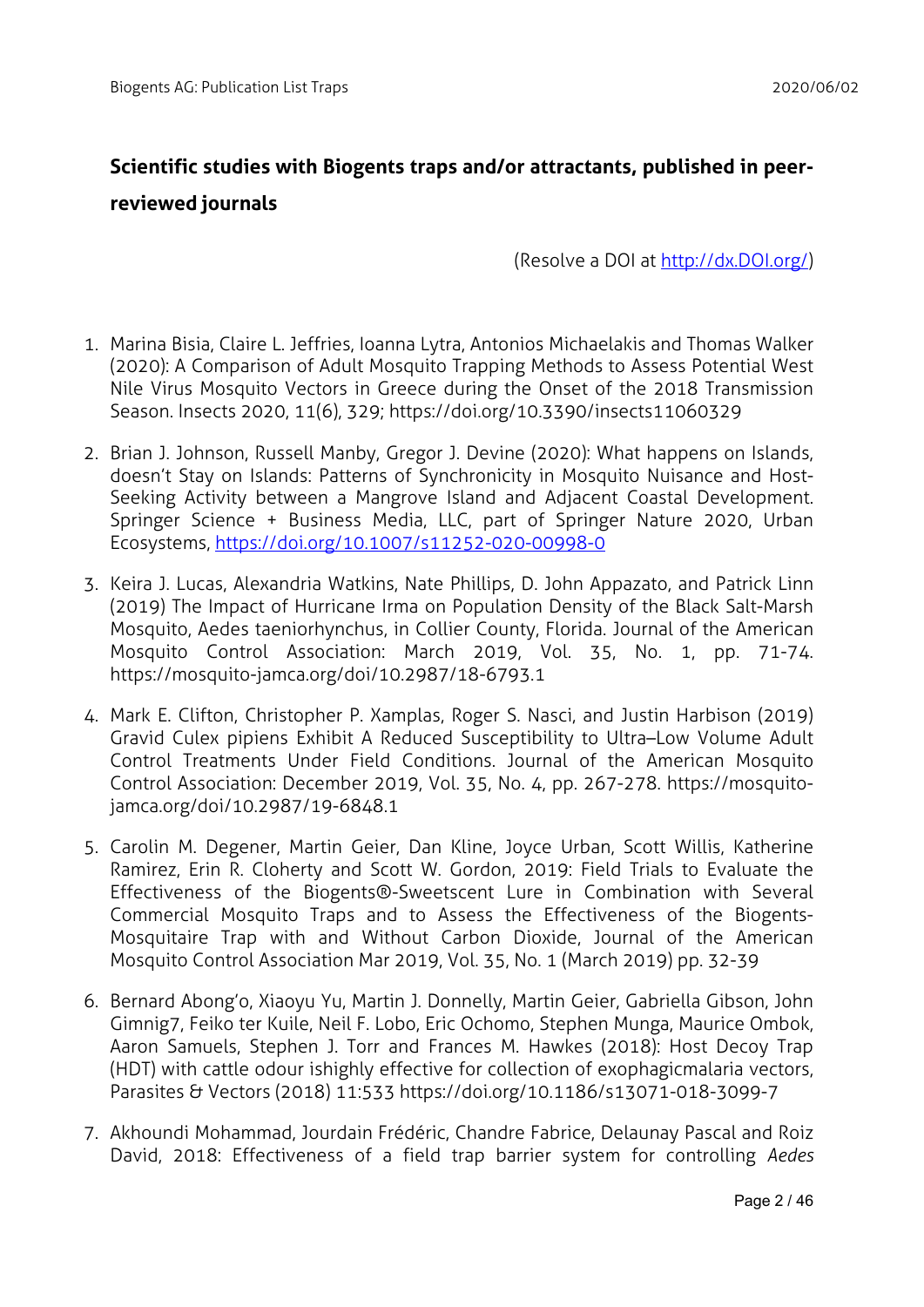*albopictus*: a "removal trapping" strategy, Parasites & Vectors (2018) 11:101 https://doi.org/10.1186/s13071-018-2691-1

- 8. Akaratovic, Karen, and Jay Kiser. "FIRST RECORD OF CULEX CORONATOR IN VIRGINIA, WITH NOTES ON ITS RAPID DISPERSAL, TRAPPING METHODS, AND BIOLOGY." Journal of the American Mosquito Control Association 33, no. 3 (2017): 225–28.
- 9. Akaratovic, Karen, Jay Kiser, Scott Gordon, and Charles Abadam. "EVALUATION OF THE TRAPPING PERFORMANCE OF FOUR BIOGENTS AG TRAPS AND TWO LURES FOR THE SURVEILLANCE OF AEDES ALBOPICTUS AND OTHER HOST-SEEKING MOSQUITOES." Journal of the American Mosquito Control Association 33, no. 2 (2017): 108–15.
- 10.Armstrong, Philip, Theodore Andreadis, John Shepard, and Michael Thomas. "Northern Range Expansion of the Asian Tiger Mosquito (Aedes Albopictus): Analysis of Mosquito Data from Connecticut, USA." PLOS Neglected Tropical Diseases 11, no. 5 (May 18, 2017). https://doi. org/10.1371/journal.pntd.0005623.
- 11.Baldacchino, Frederic, Matteo Marcantonio, Mattia Manica, Giovanni Marini, Roberto Zorer, Luca Delucchi, Daniele Arnoldi, et al. "Mapping of Aedes Albopictus Abundance at a Local Scale in Italy." Remote Sensing 9, no. 7 (2017). https://doi.org/doi:10.3390/rs9070749.
- 12.Batista, Elis, Halfan Ngowo, Mercy Opyio, Gasper Shubis, Felician Meza, Fredros Okumu, and Alvaro Eiras. "Semi-Field Assessment of the BG-Malaria Trap for Monitoring the African Malaria Vector, Anopheles Arabiensis." PLOS One 12, no. 10 (October 18, 2017). https://doi.org/https://doi.org/ 10.1371/journal.pone.0186696.
- 13.Beleri, Stavroula, Spiros Chatzinikolaou, Andreas Nearchou, and Eleni Patsoula. "Entomological Study of the Mosquito Fauna in the Regional Unit of Drama, Region of East Macedonia-Thrace, Greece (2015 to 2016)." Vector Borne and Zoonotic Diseases, 2017. https://doi.org/DOI: 10.1089/vbz.2017.2113.
- 14.Bullivant, G, and AF Martinou. "Ascension Island: A Survey to Assess the Presence of Zika Virus Vectors." Journal of the Royal Army Medical Corps, 2017, 1–8. https://doi.org/doi:10.1136/jramc-2016-000730.
- 15.Chang, Kyu-Sik, Gi-Hun Kim, Young-Ran Ha, Eun Jeong, Heung-Chul Kim, Terry Klein, Seung Shin, et al. "Monitoring and Control of Aedes Albopictus, a Vector of Zika Virus, Near Residences of Imported Zika Virus Patients during 2016 in South Korea." American Journal of Tropical Medicine and Hygiene, November 2017. https://doi.org/DOI10.4269/ajtmh.17-0587.
- 16.Cilek, James, Jennifer Knapp, and Alec Richardson. "COMPARATIVE EFFICIENCY OF BIOGENTS GRAVID AEDES TRAP, CDC AUTOCIDAL GRAVID OVITRAP, AND CDC GRAVID TRAP IN NORTHEASTERN FLORIDA." Journal of the American Mosquito Control Association 33, no. 2 (2017): 103–7.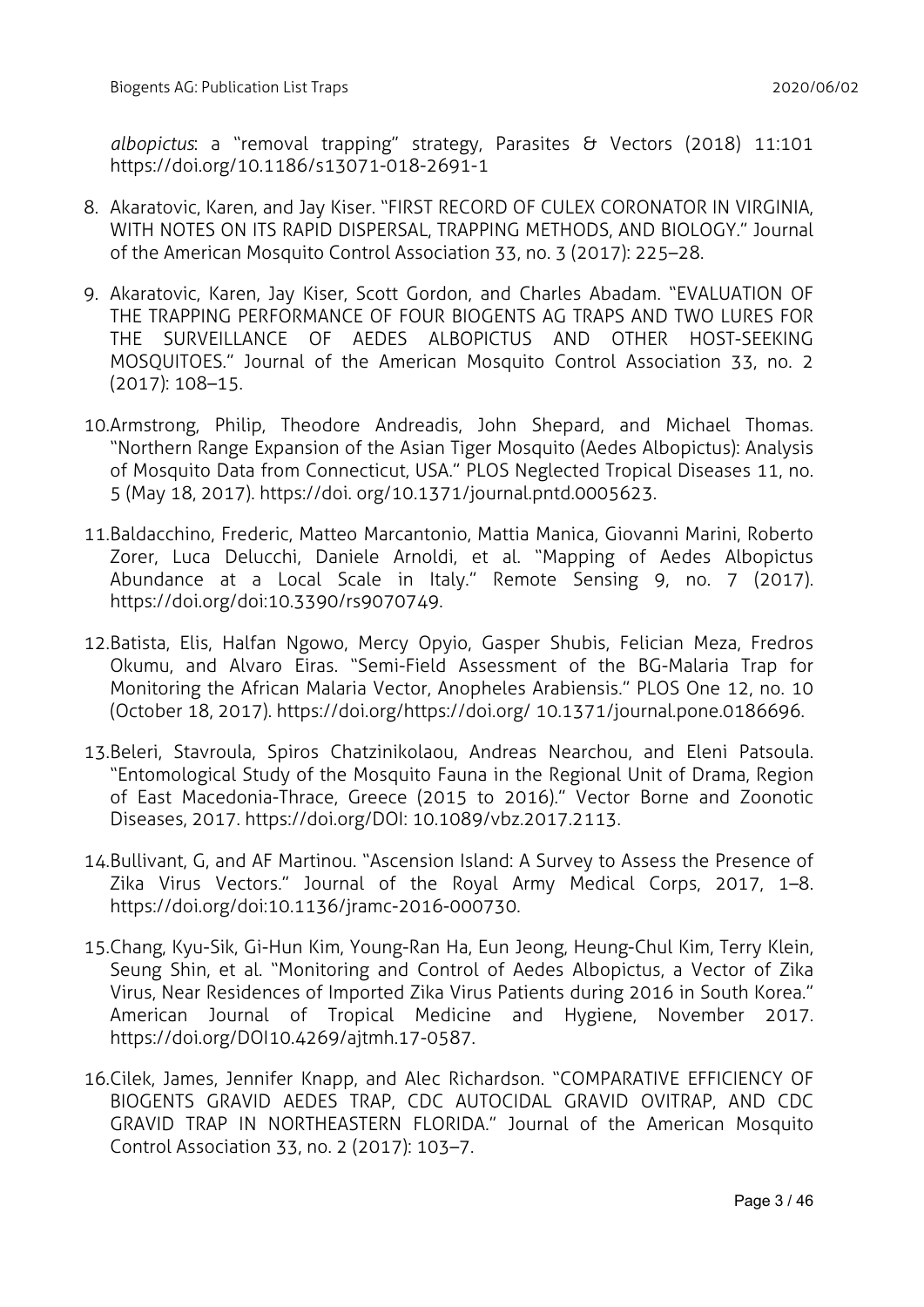- 17.Dallimore, Thom, Tony Hunter, Joylon Medlock, Alexander Vaux, Ralph Harbach, and Clare Strode. "Discovery of a Single Male Aedes Aegypti (L.) in Merseyside, England." Parasites and Vectors 10, no. 309 (2017). https://doi.org/DOI 10.1186/s13071-017- 2251-0.
- 18.Dennet, James, and Mustapha Debboun. "Case Study: Surveillance and Control Operations in Harris County, Texas." Pest Control Technology, 2017. (http://mediaserver.gie.net/adtracking.ashx? vk=10FEBA98&ad\_id=28701&issue\_id=103100&assign\_type=Default&page=http:/ /magazine.pctonline.com/article/april2017/case-study-surveillance-controloperations-in-harriscountytexas.aspx&subscriber\_id=0).
- 19.Department of Health, Northern Territory Government, Australia. "Jabiru Exotic Mosquito Survey March 2017." Medical Entomology. Medical Entomology Centre for Disease Control Department of Health Northern Territory Government, May 12, 2017. http://digitallibrary.health.nt.gov.au/prodjspui/bitstream/10137/1323/1/Report%2 0Jabiru%20survey%20Mar%202017.pdf.
- 20.Department of Health Northern Territory Government, Australia. "Medical Entomology Annual Report 2015/16." Annual Report. Department of Health Northern Territory Government. February 2017. http://digitallibrary.health.nt.gov.au/prodjspui/bitstream/10137/1182/1/Annual%2 0report%201516\_final.pdf.
- 21.Endersby-Harshman, Nancy, Juli Wuliandari, Lawrence Harshman, Verena Frohn, Brian Johnson, Scott Ritchie, and Ary Hoffman. "Pyrethroid Susceptibility Has Been Maintained in the Dengue Vector, Aedes Aegypti (Diptera: Culicidae), in Queensland, Australia." Journal of Medical Entomology, 2017. https://doi.org/doi: 10.1093/jme/tjx145.
- 22.Fikrig, Kara, Brian Johnson, Durland Fish, and Scott Ritchie. "Assessment of Synthetic Floral-Based Attractants and Sugar Baits to Capture Male and Female Aedes Aegypti (Diptera: Culicidae)." Parasites and Vectors 10, no. 32 (2017). https://doi.org/DOI 10.1186/s13071-016-1946-y.
- 23.Fontaine, Albin, Igor Filipovic, Thanyalak Fansiri, Ary Hoffman, Changde Cheng, Mark Kirkpatrick, Gordana Rasic, and Louis Lambrechts. "Extensive Genetic Differentiation between Homomorphic Sex Chromosomes in the Mosquito Vector, Aedes Aegypti." Genome Biology and Evolution 9, no. 9 (September 1, 2017): 2322–35. https://doi.org/doi: 10.1093/gbe/evx171.
- 24.Gibson-Corrado, Jennifer, Michael Smith, Rue-De Xue, and Feng-Xia Meng. "COMPARISON OF TWO NEW TRAPS TO THE BIOGENTS BG-SENTINEL TRAP FOR COLLECTING AEDES ALBOPICTUS IN NORTH FLORIDA." Journal of the American Mosquito Control Association 33, no. 1 (2017): 71–74.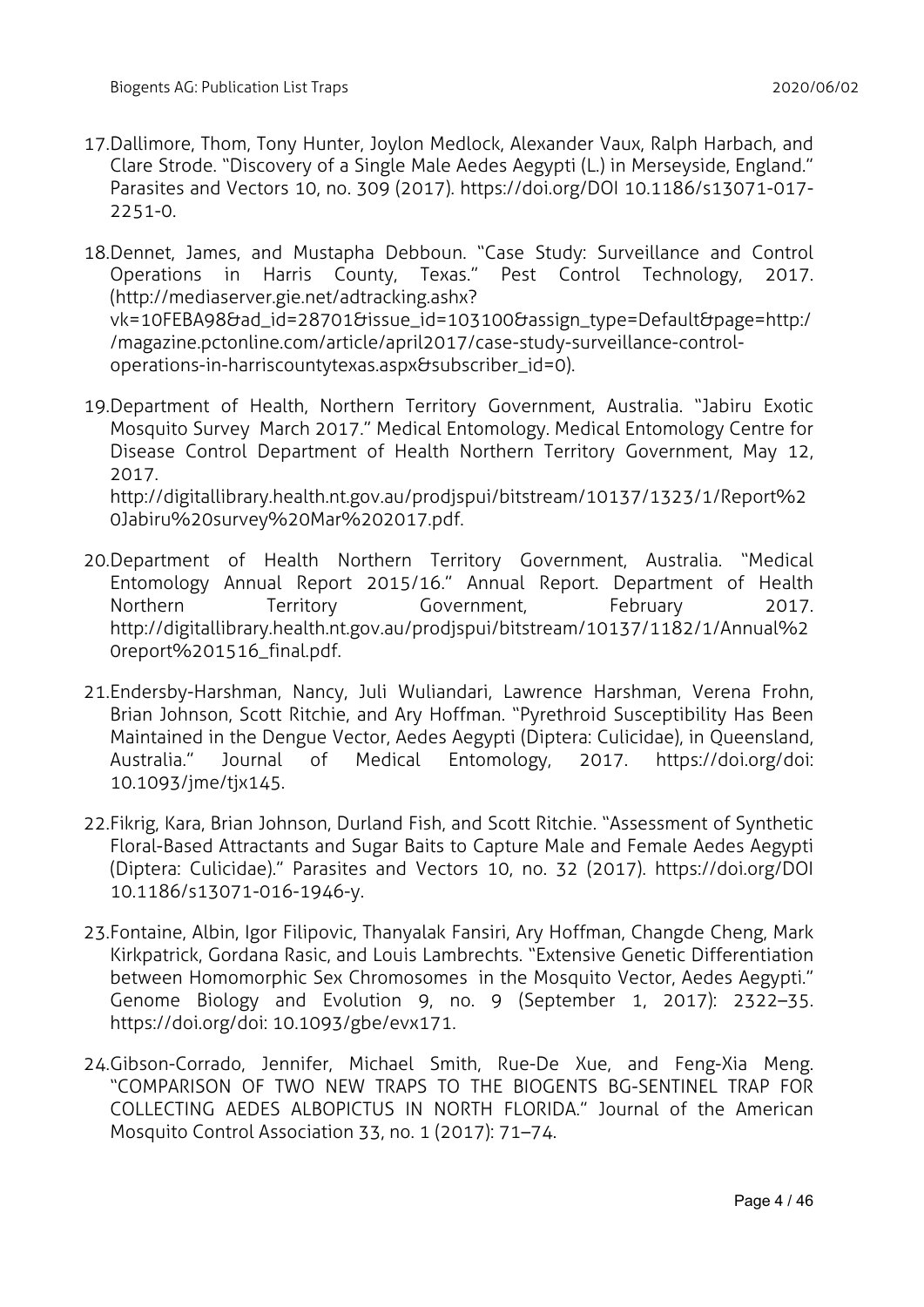- 25.Hoskins, M, W Pettit, A Warchot, and N Kurucz. "Pine Creek Exotic Mosquito Survey Report 5 to 6 January 2017." Medical Entomology Centre for Disease Control Department of Health: Northern Territory Government, May 2107. http://digitallibrary.health.nt.gov.au/prodjspui/bitstream/10137/1324/1/Pine%20C reek%20survey%20Jan%202017%20final.pdf.
- 26.Hoskins, Megan, and William Pettit. "Groote Eylandt Exotic Mosquito Survey Report 30 January to 2 February 2017." Medical Entomology Centre for Disease Control Department of Health: Northern Territory Government, April 2017. http://digitallibrary.health.nt.gov.au/prodjspui/bitstream/10137/1328/1/Groote%2 0Eylandt%20survey%20Jan%202017%20final.pdf.
- 27.Ionica, Angela, Carina Zittra, Victoria Wimmer, Natascha Leitner, Jan Votypka, David Modry, Andrei Mihalca, and Hans-Peter Fuehrer. "Mosquitoes in the Danube Delta: Searching for Vectors of Filarioid Helminths and Avian Malaria." Parasites and Vectors 10, no. 324 (2017). https://doi.org/DOI 10.1186/s13071-017-2264-8.
- 28.Jerry, Dhanique, Terry Mohammed, and Azad Mohammed. "Yeast-Generated CO2: A Convenient Source of Carbon Dioxide for Mosquito Trapping Using the BG-Sentinel® Traps." Asian Pacific Journal of Tropical Biomedicine 7, no. 10 (October 2017): 896–900. https://doi.org/https://doi.org/10.1016/j.apjtb.2017.09.014.
- 29.Johnson, Brian, Sara Mitchell, Christopher Patton, Jessica Stevenson, Kyran Staunton, Nigel Snoad, Nigel Beebe, Bradley White, and Scott Ritchie. "Use of Rhodamine B to Mark the Body and Seminal Fluid of Male Aedes Aegypti for Markrelease-Recapture Experiments and Estimating Efficacy of Sterile Male Releases." PLOS Neglected Tropical Diseases 11, no. 9 (September 2017): e0005902. https://doi.org/https://doi.org/10.1371/journal.pntd.0005902.
- 30.Johnson, Brian, Scott Ritchie, and Dina Fonseca. "The State of the Art of Lethal Oviposition Trap-Based Mass Interventions for Arboviral Control." Insects 8, no. 5 (2017). https://doi.org/doi:10.3390/insects8010005.
- 31.Kameke, Daniela, Helge Kampen, and Doreen Walther. "Activity of Culicoides Spp. (Diptera: Ceratopogonidae) inside and outside of Livestock Stables in Late Winter and Spring." Parasitology Research, January 4, 2017. https://doi.org/DOI 10.1007/s00436-016-5361-2.
- 32.Kenyeres, Zoltan, Sandor Toth, Tamas Saringer-Kenyeres, Andras Markus, and Norbert Bauer. "Ecology-Based Mapping of Mosquito Breeding Sites for Area-Minimized BTI Treatments." Biologia 72, no. 2 (2017): 204–14. https://doi.org/DOI: 10.1515/biolog-2017-0016.
- 33.Kim, Hyunwoo, Hye mi Yu, Hyung Woo Lim, Sung-Chan Yang, Jong Yul Roh, Kyu Sik Chang, E-Hyun Shin, Young Ran Ju, and Wook-Gyo Lee. "Host-Feeding Pattern and Dengue Virus Detection of Aedes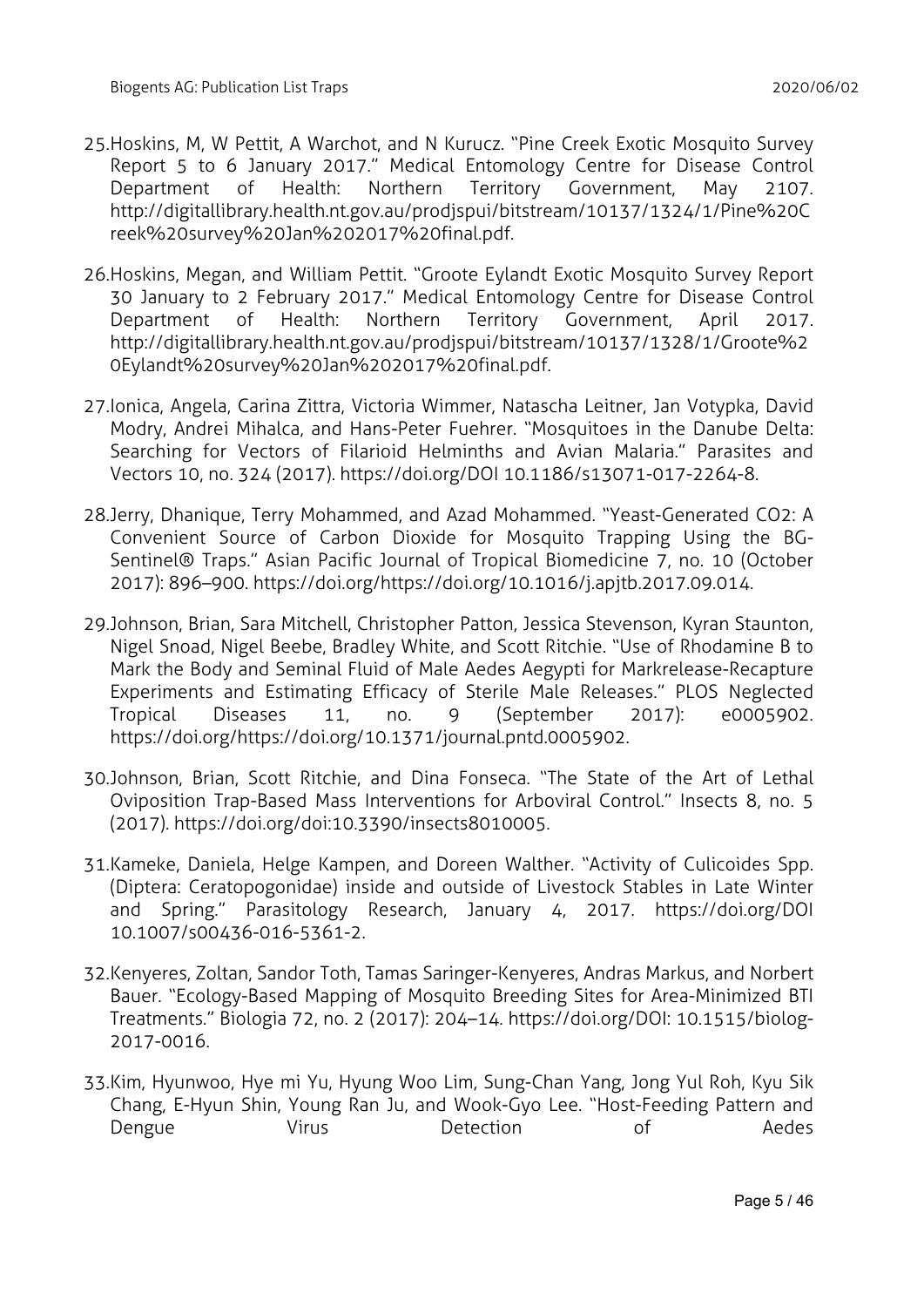albopictus(Diptera:Culicidae)capturedinanurbanparkinKorea." Journal of Asia-Pacific Entomology, 2017. https://doi.org/doi:10.1016/j.aspen.2017.05.007.

- 34.Laroche, Maureen, Jean-Michel Berenger, Pascal Delaunay, Remi Charrel, Bruno Pradines, Franck Berger, Stephane Ranque, et al. "Medical Entomology: A Reemerging Field of Research to Better Understand Vector-Borne Infectious Diseases." Clinical Infectious Diseases 65, no. Supplement 1 (2017): s30–38.
- 35.Lee, Dong-Kyu. "Ecological characteristics and current status of infectious disease vectors in South Korea." Journal of the Korean Medical Association 60, no. 6 (June 2017): 458–67. https://doi.org/https://doi.org/10.5124/jkma.2017.60.6.458.
- 36.LeGoff, Gilbert, David Damiens, Abdoul-Hamid Ruttee, Laurent Payet, Cyrille Lebon, Jean-Sebastien Dehecq, Martin Geier, and Louis-Clement Gouagna. "Comparison of Efficiency of BG-Sentinel Traps Baited with Mice, Mouse-Litter, and CO2 Lures for Field Sampling of Male and Female Aedes Albopictus Mosquitoes." Insects 8, no. 95 (2017): 1–8. https://doi.org/doi:10.3390/insects8030095.
- 37.Little, E, D Biehler, PT Leisnham, R Jordan, S Wilson, and SL LaDeau. "Socio-Ecological Mechanisms Supporting High Densities of Aedes Albopictus (Diptera: Culicidae) in Baltimore, MD." Journal of Medical Entomology, 2017. https://doi.org/doi: 10.1093/jme/tjx103.
- 38.Marini, Giovanni, Giorgio Guzzetta, Frederic Baldacchino, Daniele Arnoldi, Fabrizio Montarsi, Gioia Capelli, Annapaola Rizzoli, Stefano Merler, and Robert Rosa. "The Effect of Interspecific Competition on the Temporal Dynamics of Aedes Albopictus and Culex Pipien." Parasites and Vectors 10, no. 102 (2017): 9. https://doi.org/DOI 10.1186/s13071-017-2041-8.
- 39.Medlock, Joylon, Alexander Vaux, Benjamin Cull, Francis Schaffner, Emma Gillingham, Valentin Pfluger, and Steve Leach. The Lancet Infectious Diseases, Correspondence. "Detection of the Invasive Mosquito Species Aedes Albopictus in Southern England." The Lancet Infectious Diseases, Correspondence, February 2017. http://www.thelancet.com/journals/laninf/issue/vol17no2/PIIS1473- 3099(17)X0002-9.
- 40.Möhlmann, Tim, Uno Wennergren, Malin Tälle, Guido Favia, Claudia Damani, Luca Bracchetti, and Constantianus Koeraadt. "Community Analysis of the Abundance and Diversity of Mosquito Species (Diptera: Culicidae) in Three European Countries at Different Latitudes." Parasites and Vectors 10, no. 510 (2017): 12. https://doi.org/DOI 10.1186/s13071-017-2481-1.
- 41.Nugapola, N. W. Nalaka P., W. A. Priyanka P. De Silva, and S.H.P. Parakrama Karunaratne. "Distribution and Phylogeny of Wolbachia Strains in Wild Mosquito Populations in Sri Lanka." Parasites and Vectors 10, no. 230 (2017): 8. https://doi.org/DOI 10.1186/s13071-017-2174-9.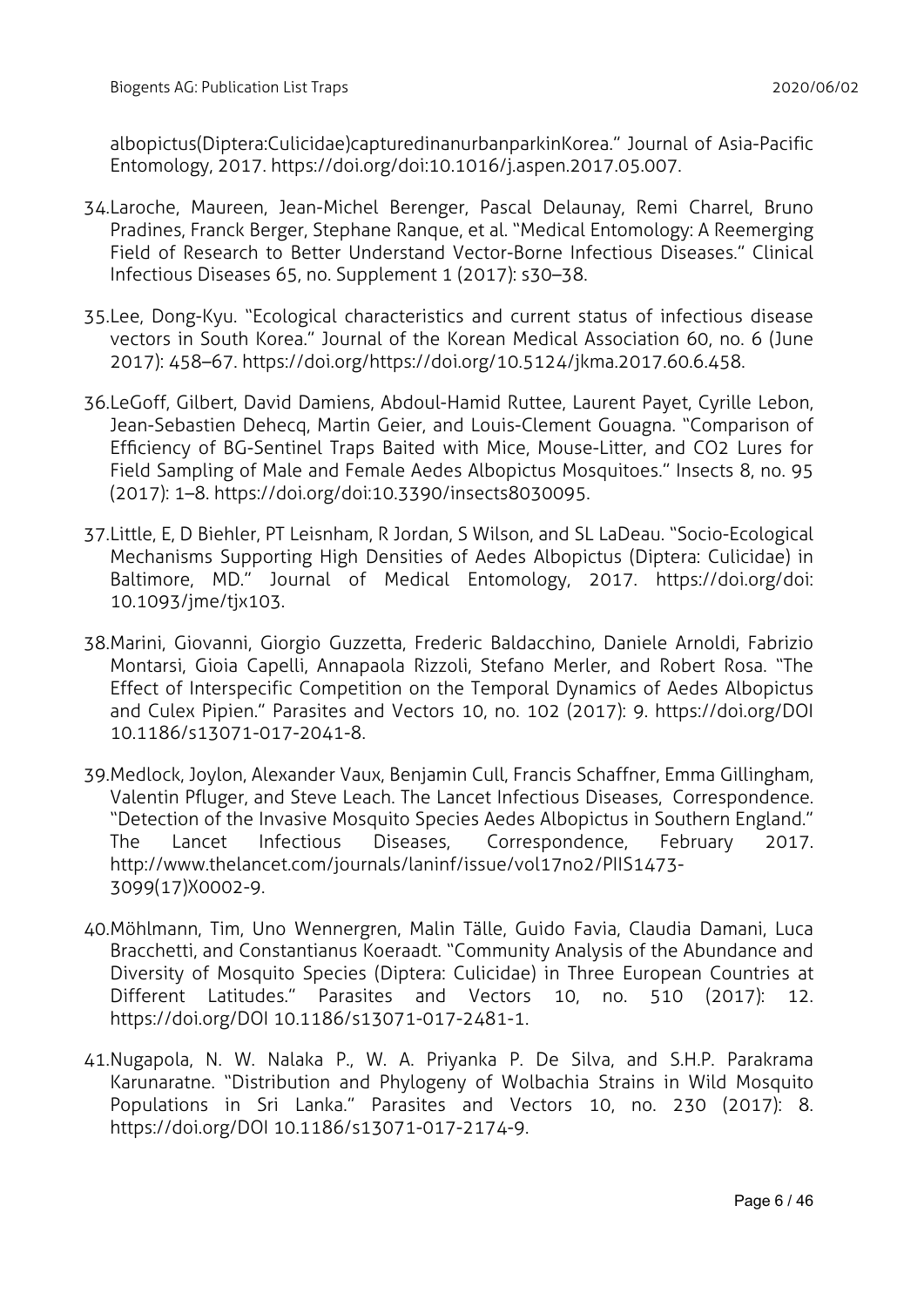- 42.Pereira dos Santos, Taissa, Oswaldo Cruz, Keli Barboda da Silva, Marcia Gonsalves de Castro, Anielly Ferreira de Brito, Renato Maspero, Rosilene Alcantra, Flavia Barreto dos Santos, Nildimar Honorio, and Ricardo Lourenco-de-Oliveria. "Dengue Serotype Circulation in Natural Populations of Aedes Aegypti." Acta Tropica, 2017. https://doi.org/dx.doi.org/10.1016/j.actatropica.2017.07.014.
- 43.Pettit, William, and Nadine Copley. "Groote Eylandt Exotic Mosquito Survey Report 19 to 21 March 2014." Survey Report. Northern Territories, Australia: Centre for Disease Control Department of Health Northern Territory Government, 2017. http://digitallibrary.health.nt.gov.au/prodjspui/bitstream/10137/1255/1/Groote%2 0Eylandt%20survey%20Mar%202014.pdf.
- 44.———. "Groote Eylandt Exotic Mosquito Survey Report 27 to 30 April 2015." Survey Report. Norther Territories, Australia: Centre for Disease Control Department of Health Northern Territory Government, 2017. http://digitallibrary.health.nt.gov.au/prodjspui/bitstream/10137/1256/1/Groote%2 0Eylandt%20survey%20Apr%202015\_final.pdf.
- 45.Ponce, Patricio, Diego Morales, Adriana Argoti, and Varsovia Cevallos. "First Report of Aedes (Stegomyia) Albopictus (Skuse) (Diptera: Culicidae), the Asian Tiger Mosquito, in Ecuador." Journal of Medical Entomology, 2017. https://doi.org/https://doi.org/10.1093/jme/tjx165.
- 46.Ponlawat, Alongkot, Patcharee Khongtak, Boonsong Jaichapor, Arissara Pongsiri, and Brian Evans. "Field Evaluation of Two Commercial Mosquito Traps Baited with Different Attractants and Colored Lights for Malaria Vector Surveillance in Thailand." Parasites and Vectors 10, no. 378 (2017): 9. https://doi.org/DOI 10.1186/s13071- 017-2315-1.
- 47.Pruszynski, Catherine, Lawerence Hribar, Robert Mickle, and Andrea Leal. "A Large Scale Biorational Approach Using Bacillus Thuringiensis Israeliensis (Strain AM6552) for Managing Aedes Aegypti Populations to Prevent Dengue, Chikungunya and Zika Transmission." PLOS One 12, no. 2 (2017): e0170079. https://doi.org/doi:10.1371/journal.pone.0170079.
- 48.Sanchez-Lopez, PF, Ignatio Ruiz-Arrondo, H Kotter, Francisco Pacheco-Martinez, Manuel Segovia-Hernandez, and Elisa Campoy Gomez. "New public health challenges in vector management: black flies in Murcia (Spain)." Gaceta Sanitaria, November 20, 2017. https://doi.org/doi: 10.1016/j.gaceta.2017.09.007.
- 49.Schilke, Randolph. "Surveillance of Mosquitoes for Zika Virus in Westchester County, New York." Preprints, 2017. doi: 10.20944/preprints201703.0211.v2. https://www.preprints.org/manuscript/201703.0211/v2.
- 50.Schoener, Ellen, Sarah Uebels, Julia Butter, Michaela Nawratil, Claudia Cuk, Eva Flechl, Michael Kothmayer, et al. "Avian Plasmodium in Eastern Austrian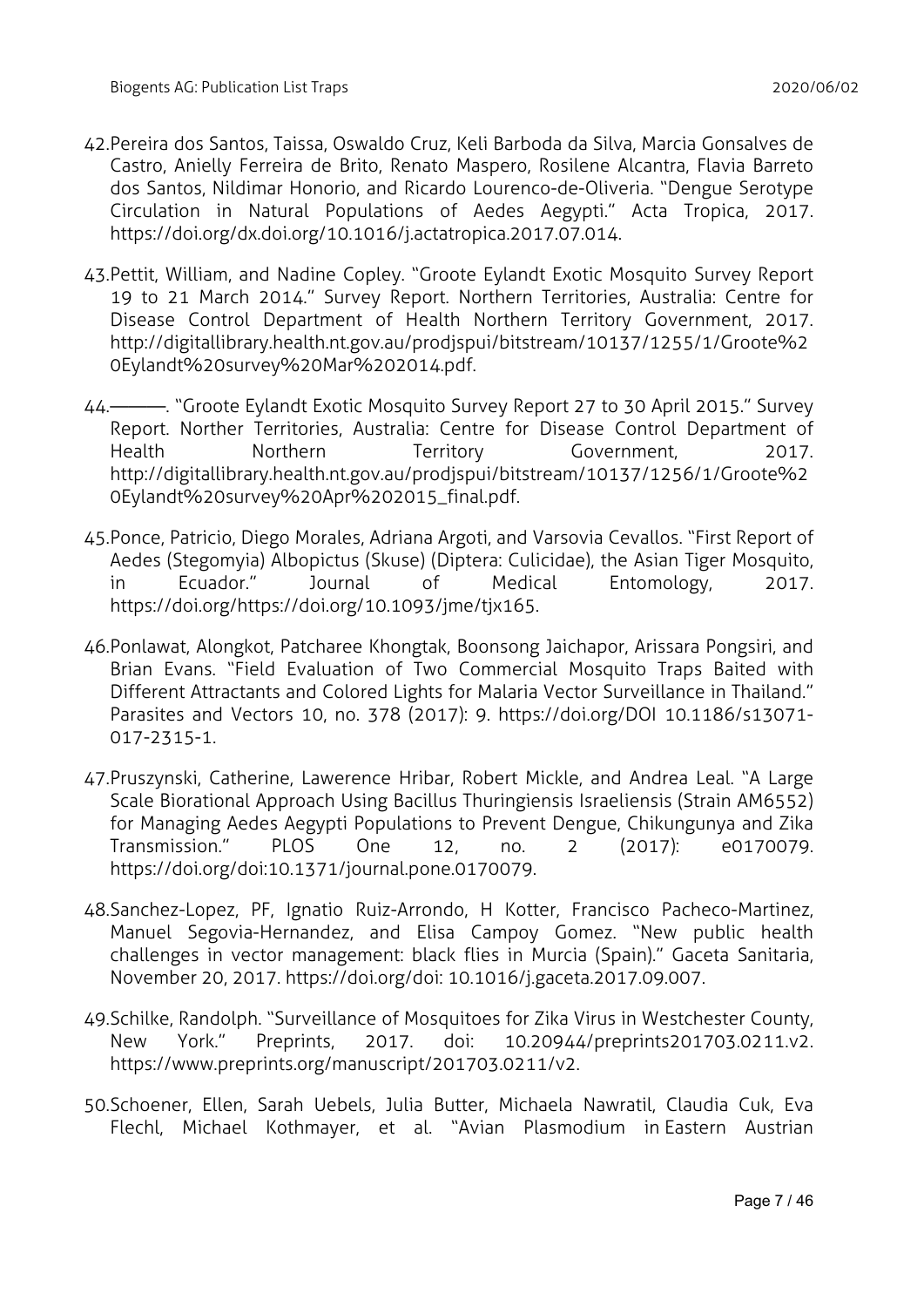Mosquitoes." Malaria Journal 16, no. 389 (2017): 12. https://doi.org/DOI 10.1186/s12936-017-2035-1.

- 51.Scott-Fiorenzano, Jodi, Alice Fulcher, Kelly Seeger, Sandra Allan, Daniel Kline, Philip Koehler, Gunther Müller, and Rui-De Xue. "Evaluations of Dual Attractant Toxic Sugar Baits for Surveillance and Control of Aedes Aegypti and Aedes Albopictus in Florida." Parasites and Vectors 10, no. 9 (2017): 9. https://doi.org/DOI 10.1186/s13071-016- 1937-z.
- 52.Severini, Francesco, Luciano Toma, Fabrizio Piccari, Roberto Romi, and Marco Di Luca. "First Monitoring of Mosquito Species (Diptera: Culicidae) in the Caffarella Valley, Appia Antica Regional Park, Rome, Italy." Journal of the European Mosquito Control Association 35 (2017): 29–32.
- 53.Shahhosseni, N, S Chinikar, SH Moosa-Kazemi, MM Sedaghat, MH Kayedi, R Lühken, and J Schmidt-Chansit. "West Nile Virus Lineage-2 in Culex Specimens from Iran." Tropical Medicine and International Health 22, no. 10 (2017): 1343–49. https://doi.org/doi: 10.1111/tmi.12935.
- 54.Silva, LEI, AR Paula, A Ribeiro, TM Butt, CP Silva, and RI Samuels. "A New Method of Deploying Entomopathogenic Fungi to Control Adult Aedes Aegypti Mosquitoes." Journal of Applied Entomology, May 12, 2017. https://doi.org/DOI: 10.1111/jen.12402.
- 55.Unlu, Isik, Ary Faraji, Michael Morganti, Randy Vaeth, Karen Akaratovic, Jay Kiser, Charles Abadam, and Dan Kline. "Reduced Performance of a PVC-Coated Biogents Sentinel Prototype in Comparison to the Original Biogents Sentinel for Monitoring the Asian Tiger Mosquito, Aedes Albopictus, in Temperate North America." PLOS One 12, no. 3 (March 20, 2017): e0172963. https://doi.org/https://doi.org/ 10.1371/journal.pone.0172963.
- 56.Unlu, Isik, Devi Suman, Yi Wang, Kim Klinger, Ary Faraji, and Randy Gaugler. "Effectiveness of Autodissemination Stations Containing Pyriproxyfen in Reducing Immature Aedes Albopictus Populations." Parasites and Vectors 10, no. 139 (2017): 10. https://doi.org/DOI 10.1186/s13071-017-2034-7.
- 57.Venturi, Giulietta, Marco Di Luca, Claudia Fortuna, Maria Remoli, Flavia Riccardo, Francesco Severini, Luciano Toma, et al. "Detection of a Chikungunya Outbreak in Central Italy, August to September 2017." Eurosurveillance 22, no. 39 (September 28. pii=17-00646. https://doi.org/https://doi.org/10.2807/15607917.ES.2017.22.39.17-00646.
- 58.Wan-Norafikah, O, AH Azahari, K Kamal-Hidayat, I Saleh, and HL Lee. "Field Evaluation of the Efficacy of the Mosquito Killing System." Jurnal Sains Kesihatan Malaysia 15, no. 2 (2017): 9–18. https://doi.org/DOI : http://dx.doi.org./10.17576/JSKM-2017-1502-02.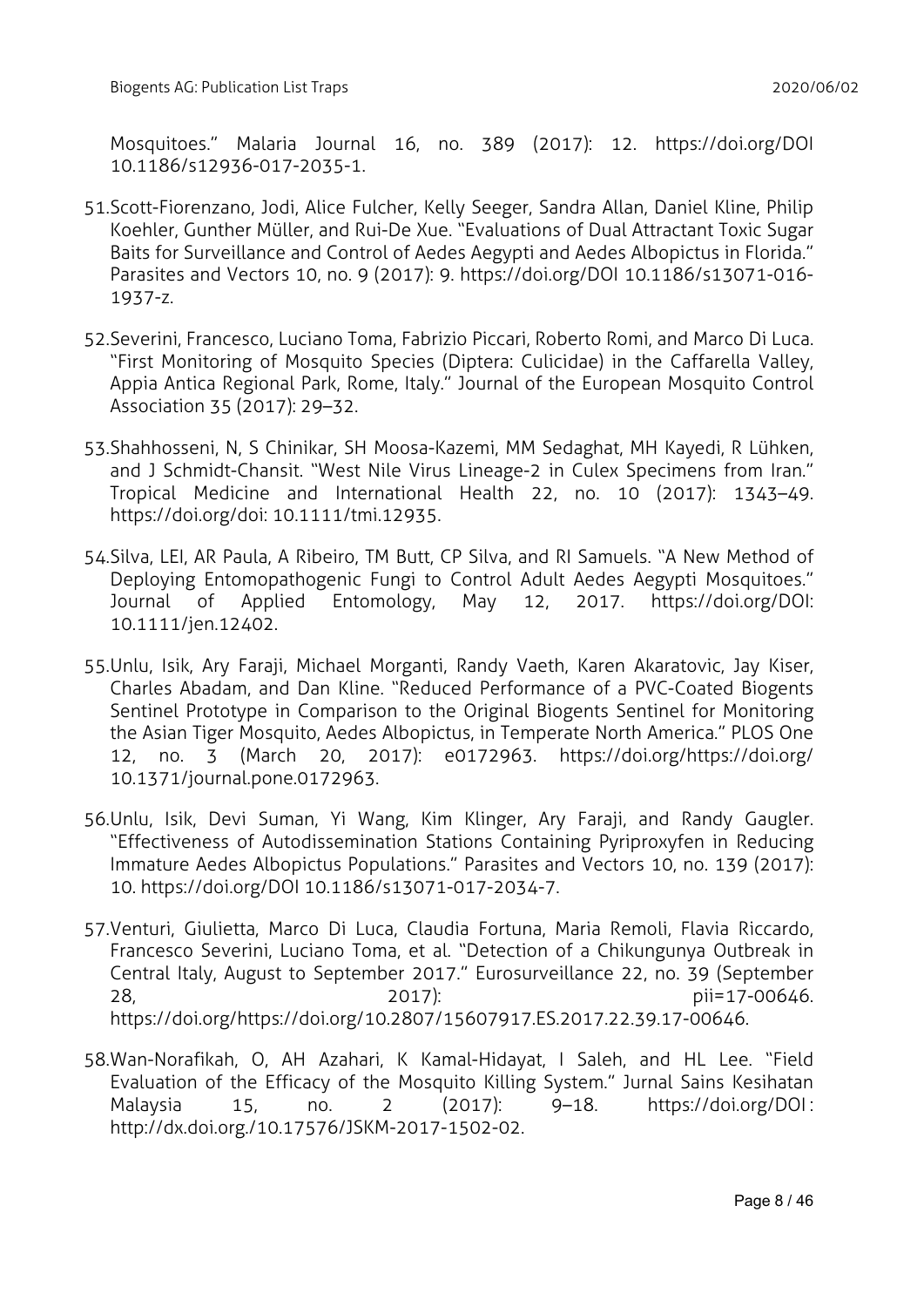- 59.Wise de Valdez, Megan. "Mosquito Species Distribution across Urban, Suburban, and Semi-Rural Residences in San Antonio, Texas." Journalof Vector Ecology 42, no. 1 (June 2017): 184–88.
- 60.Zittra, Carina, Adelheid Obwaller, Victoria Wimmer, Dominik Berer, Barbara Eigner, and Hans-Peter Fuchrer. "First Record of Orthopodomyia Pulcripalpis (Rondani, 1872) (Diptera: Culicidae) in Austria." Parasitology Research 116 (2017): 1781–83. https://doi.org/DOI 10.1007/s00436-017-5460-8.
- 61.Zittra, Carina, Simon Vitecek, Adelheid Obwaller, Heidemarie Rossiter, Barbara Eigner, Thomas Zechmeister, Johann Waringer, and Hans-Peter Fuehrer. "Landscape Structure Affects Distribution of Potential Disease Vectors (Diptera: Culicidae)." Parasites and Vectors 10, no. 205 (2017): 13. https://doi.org/DOI 10.1186/s13071- 017-2140-6.

#### 62.

- 63.Ahrens, Bodo, Ulrich Kuch, Ruth Müller, David Groneberg, Meghnath Dhimal, Krishna Aryal, and Khem Karki. "Research on Climate Change and the Distributions of Vector-Borne Diseases in the HinduKush Himalayan Region – the Case of Nepal." Submission to UNFCCC. Nepal Health Research Council (NHRC) in collaboration with Goethe University, Frankfurt am Main, Germany, December 2016. https://www.researchgate.net/publication/311557326\_Research\_on\_climate\_chang e\_and\_the\_distributions\_of\_vector-borne\_diseases\_in\_the\_Hindu-Kush\_Himalayan\_region\_-\_the\_case\_of\_Nepal.
- 64.Ajamma, Yvonne U, Jandouwe Villinger, David Omondi, Daisy Salifu, Thomas Onchuru, Laban Njoroge, Anne Muigai, and Daniel Masiga. "Composition and Genetic Diversity of Mosquitoes (Diptera: Culicidae) on Islands and Mainland Shores of Kenya's Lakes Victoria and Baringo." Journal of Medical Entomology, 2016. https://doi.org/doi: 10.1093/jme/tjw102.
- 65.Azambuja Garcia, Gabriella de, Lilha Barbosa dos Santos, Daniel Maciel Villela, and Rafael Maciel-de-Freitas. "Using Wolbachia Releases to Estimate Aedes Aegypti (Dipter:Culicidae) Poulation Size and Survival." PLOS One 11, no. 8 (August 1, 2016): e0160196. https://doi.org/doi.org/10.1371/journal.pone.0160196.
- 66.Bajwa, Waheed, Nareeza Sakur, Zahir Shah, Liyang Zhou, Maddie Perlman-Gabel, Ana Fonseca, and Tonuzu Bazli. "Mosquitoes of New York City." In THE PROCEEDINGS OF THE 2016 NATIONAL CONFERENCE ON URBAN ENTOMOLOGY AND INVASIVE FIRE ANT CONFERENCE, 16:107–13. Albuquerque, New Mexico: NATIONAL CONFERENCE ON URBAN ENTOMOLOGY AND INVASIVE FIRE ANT CONFERENCE, 2016.
- 67.Batovska, Jana, Mark Blacket, Karen Brown, and Stacey Lynch. "Molecular Identification of Mosquitoes (Diptera: Culicidae) in Southeastern Australia." Ecology and Evolution, 2016. https://doi.org/doi:10.1002/ece3.2095.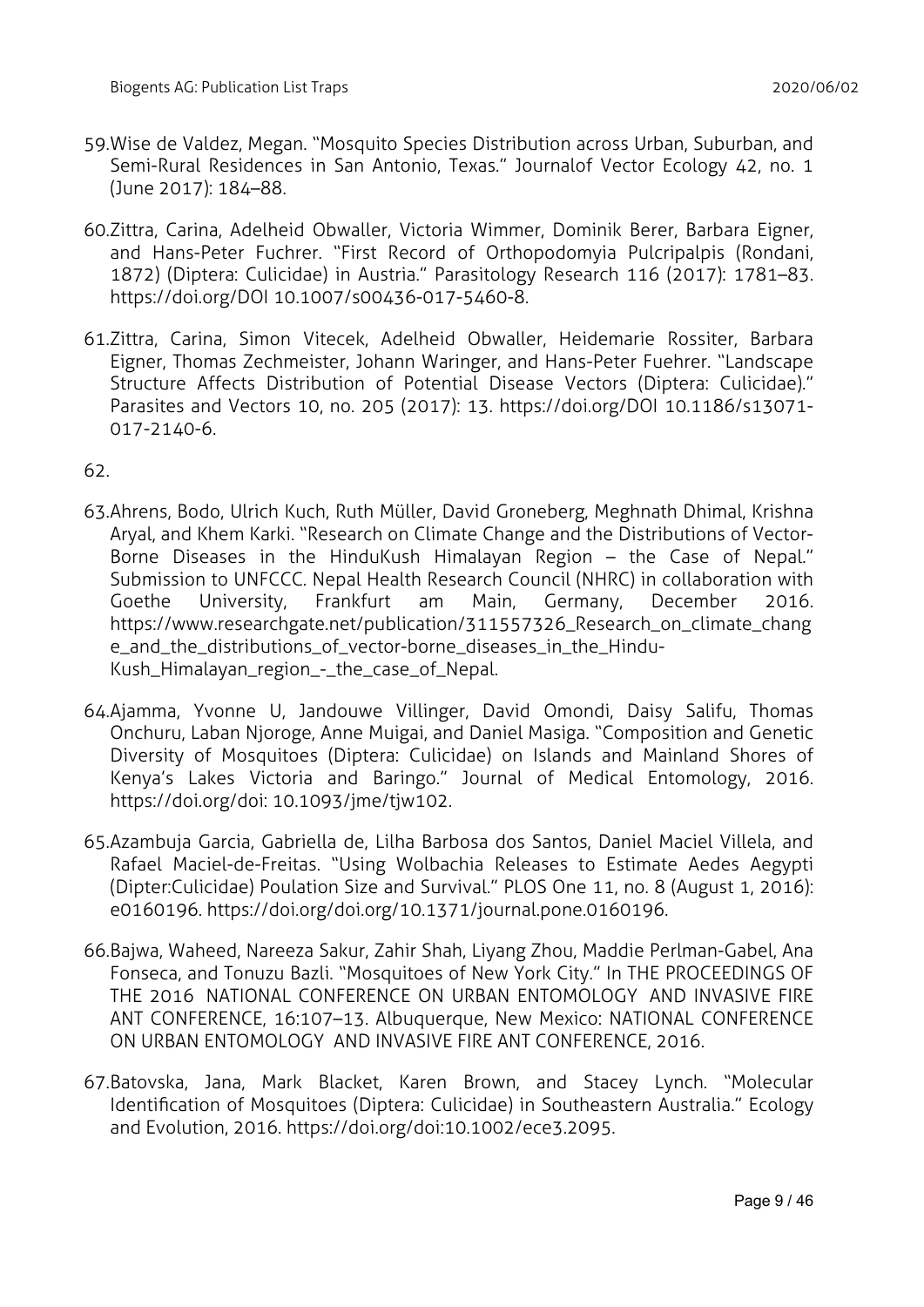- 68.Becker, Norbert, Stefanie Schön, Alexandra-Maria Klein, Ina Ferstl, Ali Kizgin, Egbert Tannich, Carola Kuhn, Björn Pluskota, and Artur Jöst. "First Mass Development of Aedes Albopictus (Diptera: Culicidae)- Its Surveillance and Control in Germany." Parasitology Research, 2016. https://doi.org/DOI 10.1007/s00436-016-5356z.
- 69.Bengoa, Mikel, Sarah Delacour-Estrella, Carlos Barcelo, Claudia Paredes-Esquivel, Mar Leza, Javier Lucientes, Ricardo Molina, and Miguel Miranda. "First Record of Aedes Albopictus (Skuse, 1894) (Diptera; Culicidae) from Minorca (Balearic Islands, Spain)." Journal of the European Mosquito Control Association 34 (September 29, 2016): 5–9.
- 70.Bereza, Juliana, Raphaela Araujo, Fabricio Melo, Caroline Gonsalves, Barbara Chaves, Breno Silva, Luciana Silva, et al. "Aedes (Stegomyia) Albopictus' Dynamics Influenced by Spatiotemporal Characteristics in a Brazilian Dengue-Endemic Risk City." Acta Tropica 164 (October 19, 2016): 431–37.
- 71.Bezerra, Juliana. "Xenomonitoramento de populações de Aedes aegypti e Aedes albopictus para o Dengue virus em Belo Horizonte, uma cidade de alto risco para a incidência de epidemias." PhD, Ciências da Saúde, do Centro de Pesquisas René Rachou, 2016.
- 72.Bezerra, Juliana Maria Trindade. "Xenomonitoramento de populações de Aedes aegypti e Aedes albopictus para o Dengue virus em Belo Horizonte, uma cidade de alto risco para a incidência de epidemias." PhD, 2016.
- 73.Börstler, Jessica, Hanna Jöst, Rolf Garms, Andreas Krüger, Egbert Tannich, Norbert Becker, Jonas Schmidt-Chanasit, and Renke Lühken. "Host-Feeding Patterns of Mosquito Species in Germany." Parasites and Vectors, no. 9 (2016). https://doi.org/DOI 10.1186/s13071-016-1597-z.
- 74.Boubidi, Said, David Roiz, Marie Rossignol, Fabrice Chandre, Romain Benoit, Marc Raselli, Charles Tizon, et al. "Efficacy of ULV and Thermal Aerosols of Deltamethrin for Control of Aedes Albopictus in Nice, France." Parasites and Vectors 9, no. 597 (2016): 1–8.
- 75.
- 76.Carolino, Aline T., Adriano R. de Paula, Tariq M. Butt, and Richard I. Samuels. "Persistence and Virulence of the Entomopathogenic Fungus Metarhizium Anisopliae under Simulated Field Conditions to Control Adult Aedes Aegypti." Poster presentation, n.d.
- 77.Chari, Mario, Mattia Calzolari, Alice Prosperi, Simona Perulli, Francesca Faccin, Dominga Avisani, Monica Cerioli, et al. "Surveillance of Mosquitoes and Selected Arthropod-Borne Viruses in the Context of Milan EXPO 2015." International Journal of Environmental Research and Public Health 13 (n.d.). doi:doi:10.3390/ijerph13070689.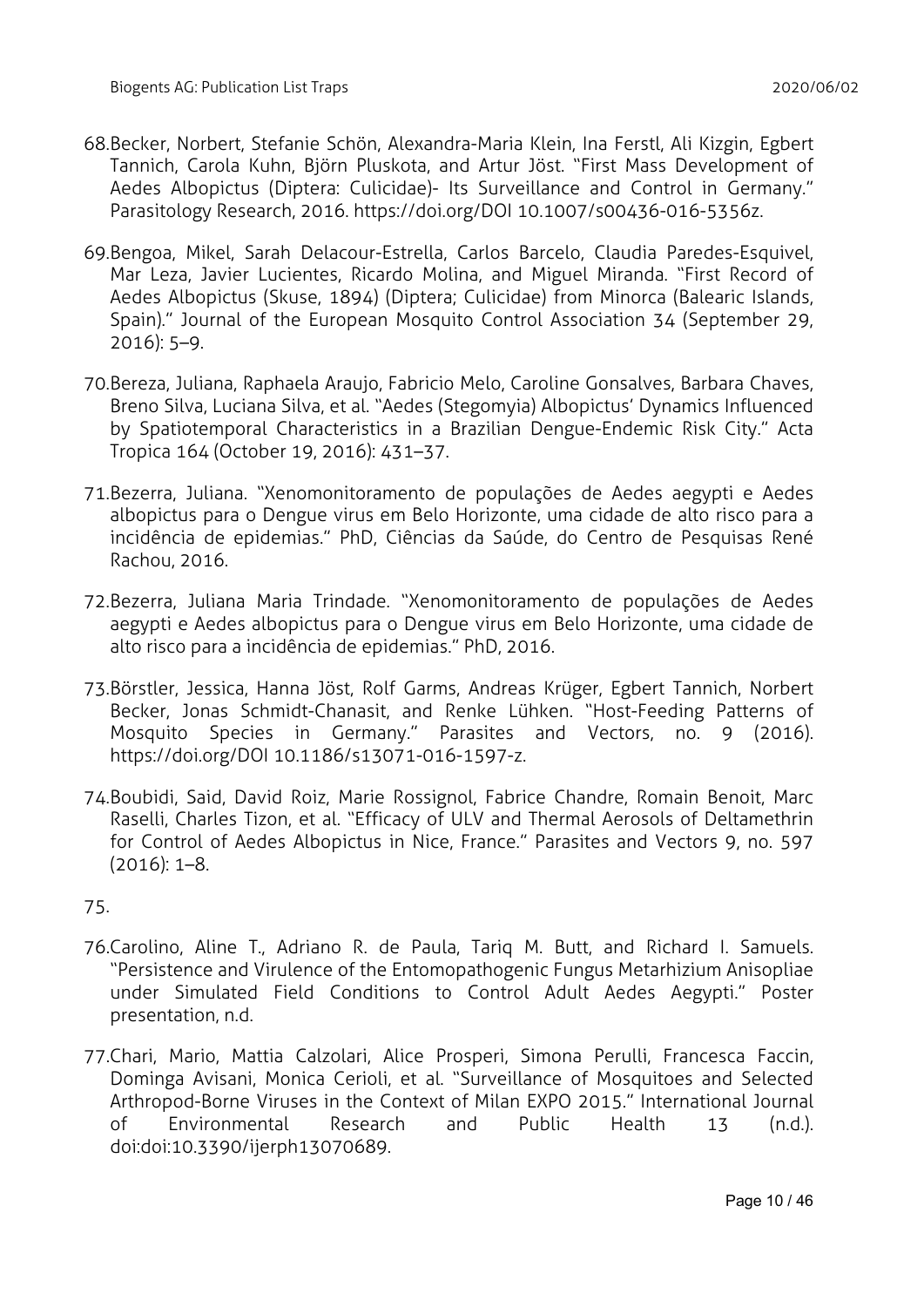- 78.Cornel, Anthony, Jodi Holeman, Catelyn Nieman, Yoosook Lee, Charles Smith, Mark Amorino, Katherine Brisco, Roberto Barrera, Gregory Lanzaro, and Stephen Mulligan. "Surveillance, Insecticide Resistance and Control of an Invasive (Diptera: Culicidae) Population in Aedes Aegypti California." F1000 Research 5 (February 19, 2016). https://doi.org/doi: 10.12688/f1000research.8107.1.
- 79.Daval, Nathalie, Celine Marchal, Laurent Guillaumont, Thomas Hüe, Christophe Ravel, Nicolas Keck, and Mohamed Kasbari. "First Report of Autochthonous Non-Vectorial Canine Leishmaniasis in New Caledonia, South-Western Pacific: Implications for New Control Measures and Recommendations on Importation of Dogs." Parasites and Vectors, 2016. https://doi.org/DOI 10.1186/s13071-016-1388-6.
- 80.Diallo, Mawlouth, Ibrahima Dia, Diawo Diallo, Cheikh Diagne, Tidiane Ba, and Sergio Yactayo. "Perspectives and Challenges in Entomological Risk Assessment and Vector Control of Chikungunya." Journal of Infectious Diseases 214, no. Supplement 5 (December 7, 2016): 459–65. https://doi.org/DOI: 10.1093/infdis/jiw397.
- 81.Dickinson, Katherine L., Mary H. Hayden, Steven Haenchen, Andrew Monaghan, Kathleen E. Walker, and Kacey C. Ernst. "Willingness to Pay for Mosquito Control in Key West, Florida, and Tucson, Arizona." American Journal of Tropical Medicine and Hygiene, February 22, 2016. https://doi.org/doi:10.4269/ajtmh.15-0666.
- 82.Faraji, A., and I. Unlu. "The Eye of the Tiger, the Thrill of the Fight: Effective Larval and Adult Control Measures Against the Asian Tiger Mosquito, Aedes Albopictus (Diptera: Culicidae), in North America." Journal of Medical Entomology, June 28, 2016. https://doi.org/doi: 10.1093/jme/tjw096.
- 83.Girod, Romain, Amandine Guidez, Romuald Carinci, Jean Issaly, Pascal Gaborit, Emma Ferrero, Albin Ardillion, Isabelle Dusfour, and Sebastien Briolant. "Detection of Chikungunya Virus Circulation Using Sugar-Baited Traps during a Major Outbreak in French Guiana." PLOS Neglected Tropical Diseases 10, no. 9 (September 8, 2016): :e0004876. https://doi.org/doi:10.1371/ journal.pntd.0004876.
- 84.Guuidobaldi, F., and P.G. Guerenstein. "A CO 2-Free Synthetic Host–Odor Mixture That Attracts and Captures Triatomines: Effect of Emitted Odorant Ratios." Journal of Medical Entomology, June 1, 2016. https://doi.org/doi: 10.1093/jme/tjw057.
- 85.Guzzetta, Giorgio, Fabrizio Montarsi, Frederic A. Baldacchino, Markus Metz, Gioia Capelli, Annapaola Rizzoli, Andrea Pugliese, Roberto Rosa, Piero Poletti, and Stefano Merler. "Potential Risk of Dengue and Chikungunya Outbreaks in Northern Italy Based on a Population Model of Aedes Albopictus (Diptera:Culicidae)." PLOS Neglected Tropical Diseases, June 15, 2016. https://doi.org/|DOI:10.1371/journal.pntd.0004762.
- 86.Heringer, Laila, Brian Johnson, Kara Fikrig, Bruna Oliveira, Richard Silva, Michael Townsend, Roberto Barrera, Alvaro Eiras, and Scott Ritchie. "Evaluation of Alternative Killing Agents for Aedes Aegypti (Diptera: Culicidae) in the Gravid Aedes Trap (GAT)."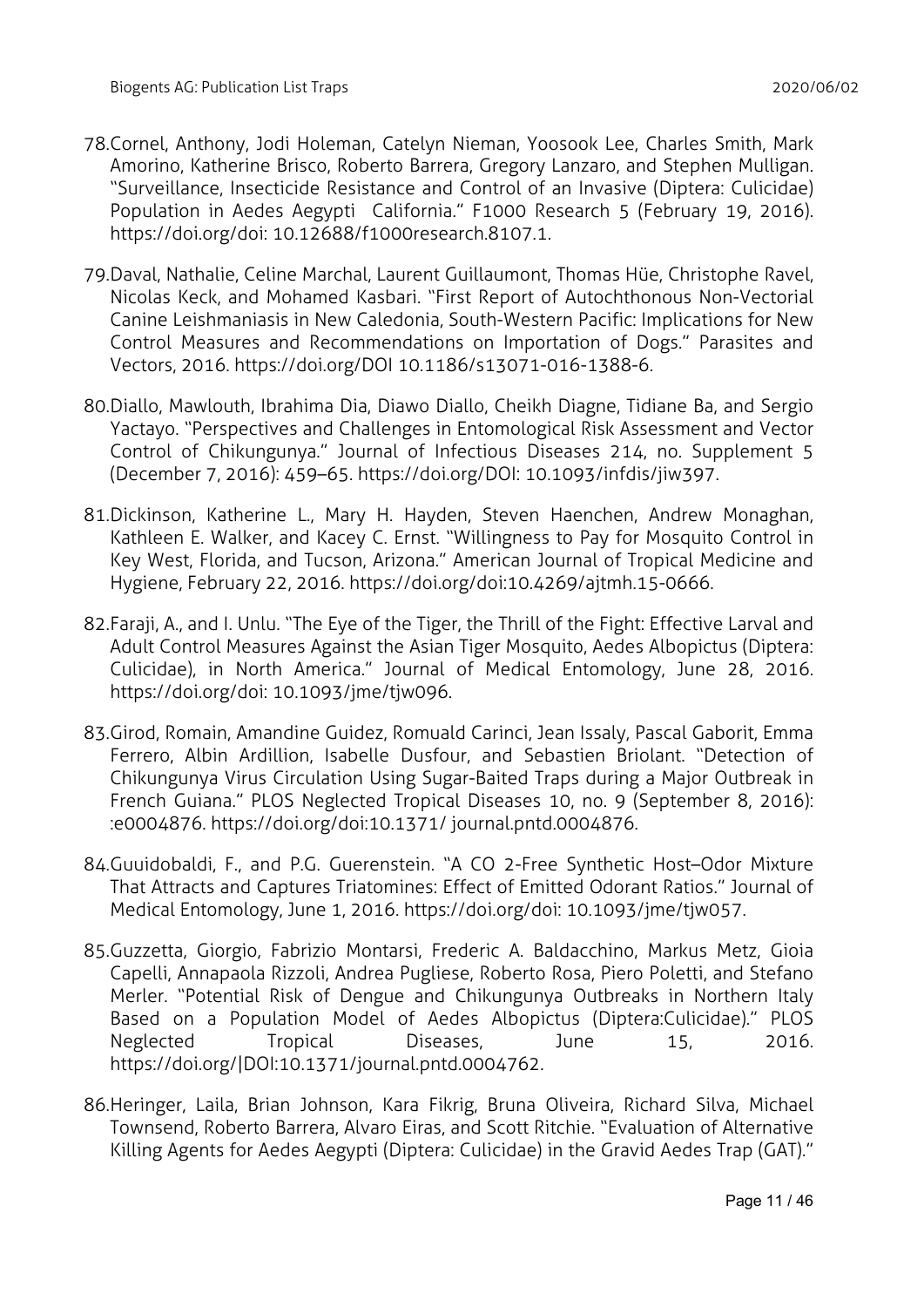Journal of Medical Entomology 53, no. 4 (May 31, 2016): 873–79. https://doi.org/doi: 10.1093/jme/tjw051.

- 87.Heringer, Laila, Brian J. Johnson, Kara Fikrig, Bruna A. Oliveria, Richard D. Silva, Michael Townsend, Roberto Barrera, Alvaro E. Eiras, and Scott A. Ritchie. "Evaluation of Alternative Killing Agents for Aedes Aegypti (Diptera: Culicidae) in the Gravid Aedes Trap (GAT)." Journal of Medical Entomology, May 31, 2016. https://doi.org/doi: 10.1093/jme/tjw051.
- 88.Hiscox, Alexandra, Tobias Horman, Collins Mweresa, Nicolas Maire, Aureilo Di Pasquale, Daniel Masiga, Prisca Oria, et al. "Mass Mosquito Trapping for Malaria Control in Western Kenya: Study Protocol for a Stepped Wedge Cluster-Randomised Trial." Trails 17, no. 356 (2016): 1–12. https://doi.org/DOI 10.1186/s13063-016- 1469-z.
- 89.Hurk, Andrew F. van den, Jay Nicholson, Nigel W. Beebe, Joe Davis, Odwell M. Muzari, Richard C. Russell, Gregor J. Devine, and Scott A. Ritchie. "Ten Years of the Tiger: Aedes Albopictus Presence in Australia since Its Discovery in the Torres Strait in 2005." One Health, 2016. https://doi.org/doi: 10.1016/j.onehlt.2016.02.001.
- 90.Hurk, Andrew van den, Jay Nicholson, Nigel Beebe, Joe Davis, Odwell Muzari, Richard Russell, Gregor Devine, and Scott Ritchie. "Ten Years of the Tiger: Aedes Albopictus Presence in Australia since Its Discovery in the Torres Strait in 2005." One Health 2 (December 2016): 19–24. https://doi.org/https://doi.org/10.1016/j.onehlt.2016.02.001.
- 91.Johnson, Brian, Tim Hurst, Hung Luu Quoc, Isik Unlu, Christopher Fairbairn, Ari Faraji, and Scott Ritchie. "Field Comparisons of the Gravid Aedes Trap (GAT) and BG-Sentinel Trap for Monitoring Aedes Albopictus (Diptera: Culicidae) Populations and Notes on Indoor GAT Collections in Vietnam." Journal of MEdical Entomology, 2016. https://doi.org/doi: 10.1093/jme/tjw166.
- 92.Le Goff, Gilbert, David Damiens, Laurent Payet, Abdoul-Hamid Ruttee, Frederic Jean, Cyrille Lebon, Jean-Sebastien Dehecq, and Louis-Clement Gouagna. "Enhancement of the BG-Sentinel Trap with Varying Number of Mice for Field Sampling of Male and Female Aedes Albopictus Mosquitoes." Parasites and Vectors 9, no. 514 (2016). https://doi.org/DOI 10.1186/s13071-016-1801-1.
- 93.Li, Yiji, Xinghua Su, Guofa Zhou, Hong Zhang, Santhosh Puthiyakunnon, Shufen Shuai, Songwu Cai, et al. "Comparative Evaluation of the Efficiency of the BG-Sentinel Trap, CDC Light Trap and Mosquito-Oviposition Trap for the Surveillance of Vector Mosquitoes." Parasites and Vectors 9, no. 446 (2016): 1–8. https://doi.org/DOI 10.1186/s13071-016-1724-x.
- 94.Mains, James, Corey Brelsfoard, Robert Rose, and Stephen Dobson. "Female Adult Aedes Albopictus Suppression by Wolbachia-Infected Male Mosquitoes." Nature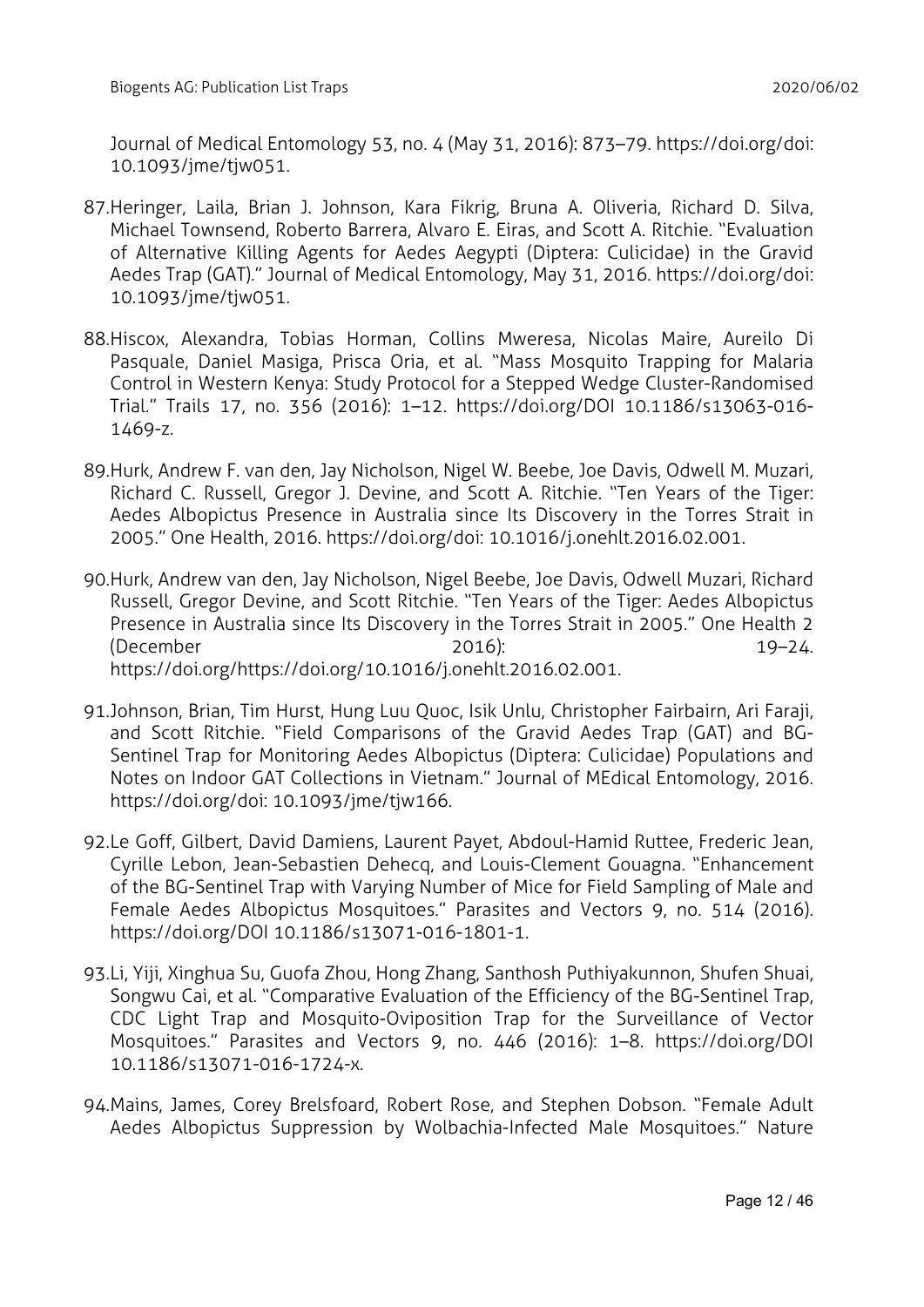Scientific Reports 6, no. 33846 (September 2016). https://doi.org/DOI: 10.1038/srep33846.

- 95.Marcantonio, Matteo, Markus Metz, Frederic Baldacchino, Daniele Arnoldi, Fabrizio Montarsi, Giola Capelli, Sara Carlin, Markus Neteler, and Annapaola Rizzoli. "First Assessment of Potential Distribution and Dispersal Capacity of the Emerging Invasive Mosquito Aedes Koreicus in Northeast Italy." Parasites and Vectors, 2016. https://doi.org/DOI 10.1186/s13071-016-1340-9.
- 96.Navy and Marine Corps Public Health Center. "AEDES SURVEILLANCE AND CONTROL PLAN FOR U.S. NAVY AND MARINE CORPS INSTALLATIONS." Portsmouth, VA: Navy and Marine Corps Public Health Center, February 2016.
- 97.Oria, Prisca. "Combining Malaria Control with Rural Electrification: Social and Behavioural Factors That Influenced the Design, Use and Sustainability of Solar-Powered Mosquito Trapping Systems (SMoTS) for Malaria Elimination on Rusinga Island, Western Kenya." Doctoral, Wageningen University, 2016.
- 98.Patsoula, Eleni, Annita Vakali, Georgios Balatsos, Danai Pervanidou, Stavroula Beleri, Nikolaos Tegos, Agoritsa Baka, et al. "West Nile Virus Circulation in Mosquitoes in Greece (2010–2013)." BioMed Research International, no. Article ID 2450682 (2016). http://dx.doi.org/10.1155/2016/2450682.
- 99.Pettit, William, and Nina Kurucz. "A Series of Exotic Mosquito Detections at Darwin International Airport, Northern Territory between February 2015 and January 2016." The Northern Territory Disease Control Bulletin 23, no. 4 (2016): 15–19.
- 100. "Preliminary Findings from an Investigation of Zika Virus. Infection in a Patient with No Known Risk Factors — Utah, 2016." Weekly early release. Morbidity and Mortality Weekly Report. Atlanta, GA: Centers for Disease Control and Prevention, September 16, 2016. DOI: http://dx.doi.org/10.15585/mmwr.mm6536e4.
- 101. Pruszynski, Catherine. "The BG-Counter: A New Surveillance Trap That Remotely Measures Mosquito Density in Real-Time." Wingbeats, Spring 2016.
- 102. Qualls, Whitney, Diana Naranjo, Miguel Subia, Giovanni Ramon, Varsovia Cevallos, Isabel Grijalva, Eduardo Gomez, Kristopher Arheart, Douglas Fuller, and John Beier. "Movement of Aedes Aegypti Following a Sugar Meal and Its Implication in the Development of Control Strategies in Durán, Ecuador." Journal of Vector Ecoloy 41, no. 2 (2016): 224–31.
- 103. Rochin, Ilia, Margaret Kawalkowski, and Dominick Ninivaggi. "Comparison of Mosquito Magnet and Biogents Sentinel Traps for Operational Surveillance of Container-Inhabiting Aedes (Diptera: Culicidae) Species."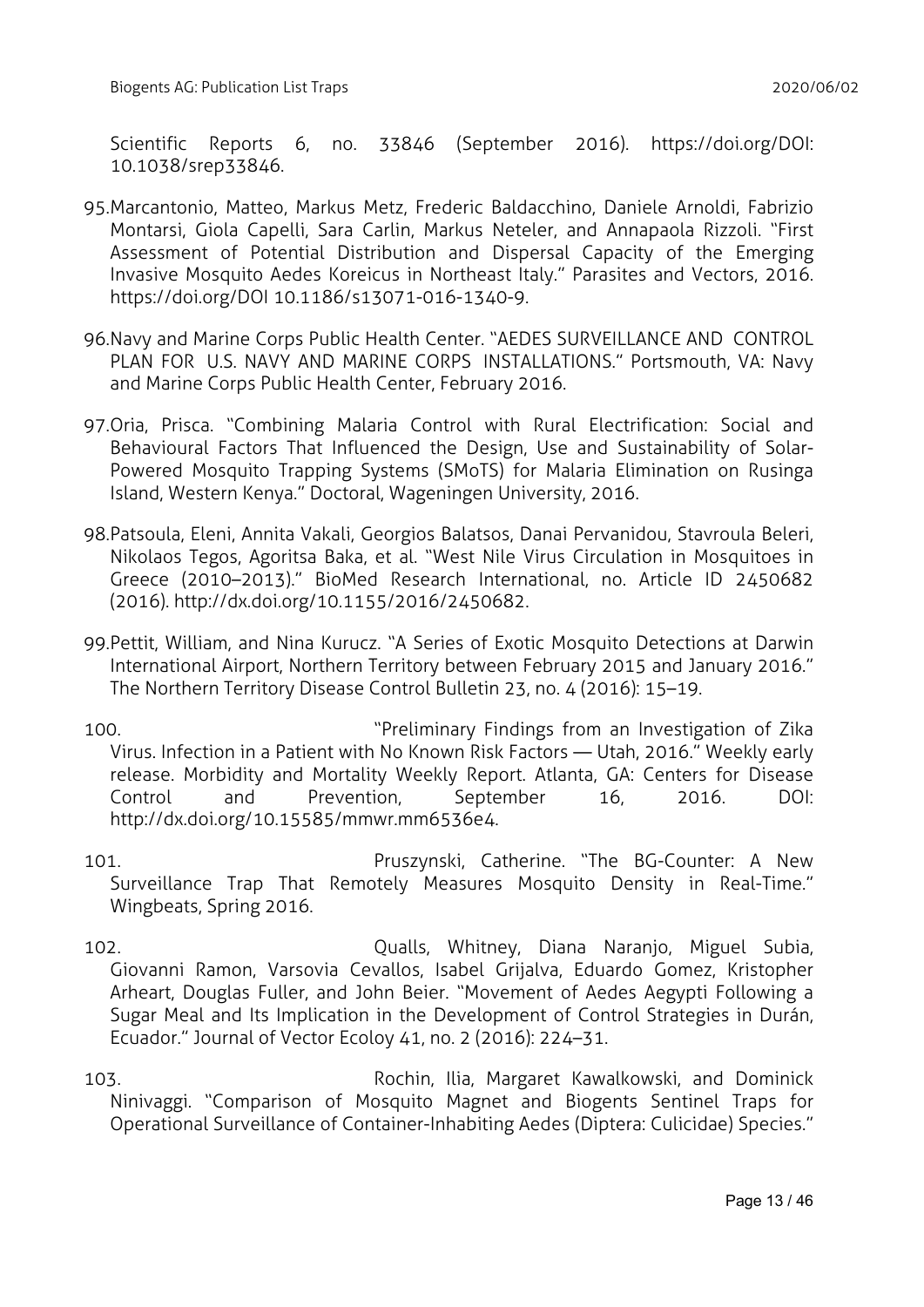Journal of Medical Entomology 53, no. 2 (2016): 454–59. https://doi.org/doi: 10.1093/jme/tjv171.

- 104. Roiz, David, Sandy Duperier, Marion Roussel, Philippe Bousses, Didier Fontenille, Frederic Simard, and Chriostophe Paupy. "Trapping the Tiger: Efficacy of the Novel BG-Sentinel 2 With Several Attractants and Carbon Dioxide for Collecting Aedes Albopictus (Diptera: Culicidae) in Southern France." Journal of Medical Entomology 53, no. 2 (2016): 460–65. https://doi.org/doi: 10.1093/jme/tjv184.
- 105. Stoddard, Philip. "Efficacy of Aedes Aegypti Population Control Methods in the First Mosquito-Borne Zika Transmission Zones in the Continental United States." Research paper. Department of Biological Sciences, Florida **International University**, 2016. http://efish.fiu.edu/publications/Stoddard\_Mosquito\_spray\_analysis\_v4.pdf.
- 106. Succo, T., I Leparc-Goffart, D. Roiz, B. Broche, M. Maquart, H. Noel, O. Catellnois, et al. "Autochthonous Dengue Outbreak in Nîmes, South of France, July to September 2015." Euro Surveillance 21 (May 26, 2016). https://doi.org/DOI: http://dx.doi. org/10.2807/1560-7917.ES.2016.21.21.30240.
- 107. Unlu, I., A. Faraji, N. Indelicato, and I. Rochin. "TrapTech R-Octenol Lure Does Not Improve the Capture Rates of Aedes Albopictus (Diptera: Culicidae) and Other Container-Inhabiting Species in Biogents Sentinel Traps." Journal of Medical Entomology, 2016. https://doi.org/doi: 10.1093/jme/tjw068.
- 108. Unlu, Isik, Ary Faraji, Nicholas Indelicato, and Ilia Rochlin. "TrapTech R-Octenol Lure Does Not Improve the Capture Rates of Aedes Albopictus (Diptera: Culicidae) and Other Container-Inhabiting Species in Biogents Sentinel Traps." Journal of Medical Entomology 53, no. 4 (2016): 982–85. https://doi.org/doi: 10.1093/jme/tjw068.
- 109. Urquhart, C., D. Paulsen, A. Moncayo, and R.T. Trout Fryxell. "EVALUATING SURVEILLANCE METHODS FOR ARBOVIRAL VECTORS OF LA CROSSE VIRUS AND WEST NILE VIRUS OF SOUTHERN APPALACHIA." Journal of the American Mosquito Control Association 32, no. 1 (2016): 24–33.

110.

- 111.van den Hurk, Andrew F., Jay Nicholson, Nigel W. Beebe, Joe Davis, Odwell M. Muzari, Richard C. Russell, Gregor J. Devine, and Scott A. Ritchie. "Ten Years of the Tiger: Aedes Albopictus Presence in Australia since Its Discovery in the Torres Strait in 2005." One Health, 2016. doi:doi: 10.1016/j.onehlt.2016.02.001.
- 112. Vermeulen, Louise, Koen De Schrijver, Tim De Weerdt, Isra Deblauwe, Julie Demeulemeester, Alfons Van Gompel, and Marc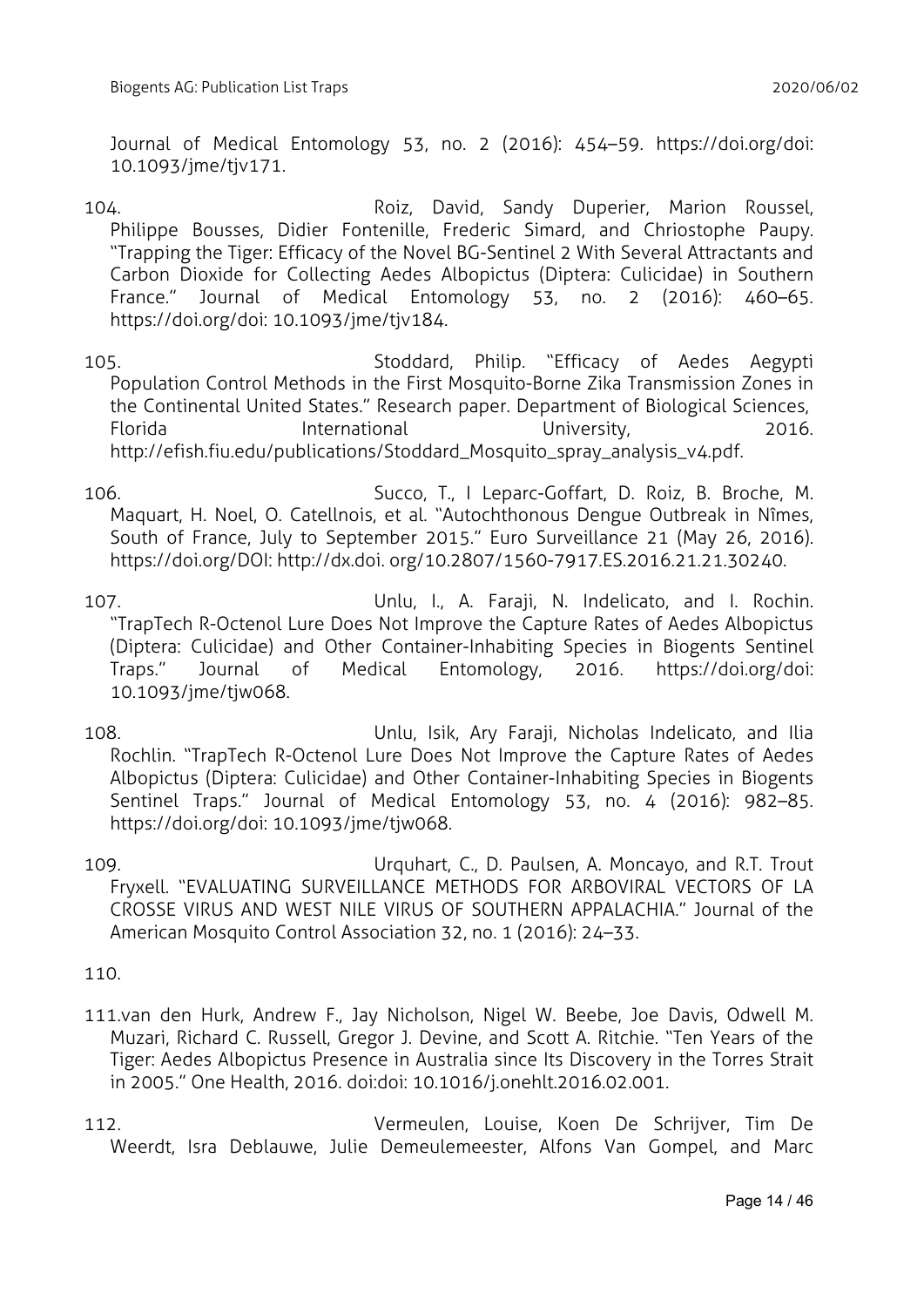Coosemans. "Malaria tropica in Antwerpen." Vlaams Infectieziektebulletin, no. 1 (2016).

- 113. Vogels, Chantal, Tim Möhlmann, Diede Melsen, Guido Favia, Uno Wennergren, and Constantianus Koenraadt. "Latitudinal Diversity of Culex Pipiens Biotypes and Hybrids in Farm, Peri-Urban, and Wetland Habitats in Europe." PLOS One 11, no. 11 (November 21, 2016): e0166959. https://doi.org/doi:10.1371/journal.pone.0166959.
- 114. Webb, Cameron, and Stephen Doggett. "Exotic Mosquito Threats Require Strategic Surveillance and Response Planning." Public Health Research and Practice 26, no. 5 (2016): 1–4. https://doi.org/doi: http://dx.doi.org/10.17061/phrp2651656.
- 115. Wondwosen, Betelehem, Göran Birgersson, Emiru Seyoum, Habte Tekie, Baldwyn Torto, Ulrike Fillinger, Sharon Hill, and Rickard Ignell. "Rice Volatiles Lure Gravid Malaria Mosquitoes, Anopheles Arabiensis." Nature Scientific Reports 6, no. 37930 (2016). https://doi.org/DOI: 10.1038/srep37930.
- 116. Wong, GK, and CY Jim. "Do Vegetated Rooftops Attract More Mosquitoes? Monitoring Disease Vector Abundance on Urban Green Roofs." Science of the Total Environment 15, no. 573 (2016): 222–32. https://doi.org/doi: 10.1016/j.scitotenv.2016.08.102.
- 117. Xu, Jiabao, Mariangela Bonizzoni, Daibin Zhong, Guofa Zhou, Songwu Cai, Yiji Li, Xiaoming Wang, et al. "Multi-Country Survey Revealed Prevalent and Novel F1534S Mutation in Voltage-Gated Sodium Channel(VGSC)Gene in Aedes Albopictus." PloS Neglected Tropical Diseases, May 4, 2016. https://doi.org/|DOI:10.1371/journal.pntd.0004696.
- 118. Steiger, D.B.M., Ritchie, S.A., and Laurance, S.G.W. (2015). Land Use Influences Mosquito Communities and Disease Risk on Remote Tropical Islands: A Case Study Using a Novel Sampling Technique. JAMSTMH.
- 119. Arimoto, H., Harwood, J.F., Nunn, P.J., Richardson, A.G., Gordon, S., and Obenauer, P.J. (2015). Comparison of Trapping Performance Between the Original BG-Sentinel® Trap and BG-Sentinel 2® Trap. Journal of the American Mosquito Control Association 31, 384–387.
- 120. Hamish, M., Evanson, J., Revan, F., Lee, E., Krecek, R., and Smith, J. (2015). A MOSQUITO SURVEY OF THE TWIN-ISLAND CARIBBEAN NATION OF SAINT KITTS AND NEVIS, 2010. JAMCA 31, 360–363.
- 121. Yalwala, S., Clark, J., Oullo, D., Ngonga, D., Aboum, D., Wanja, E., and Bast, J. (2015). Comparative efficy of existing surveillance tools for Aedes aegypti in Western Kenya. Journal of Vector Ecology 40, 301–307.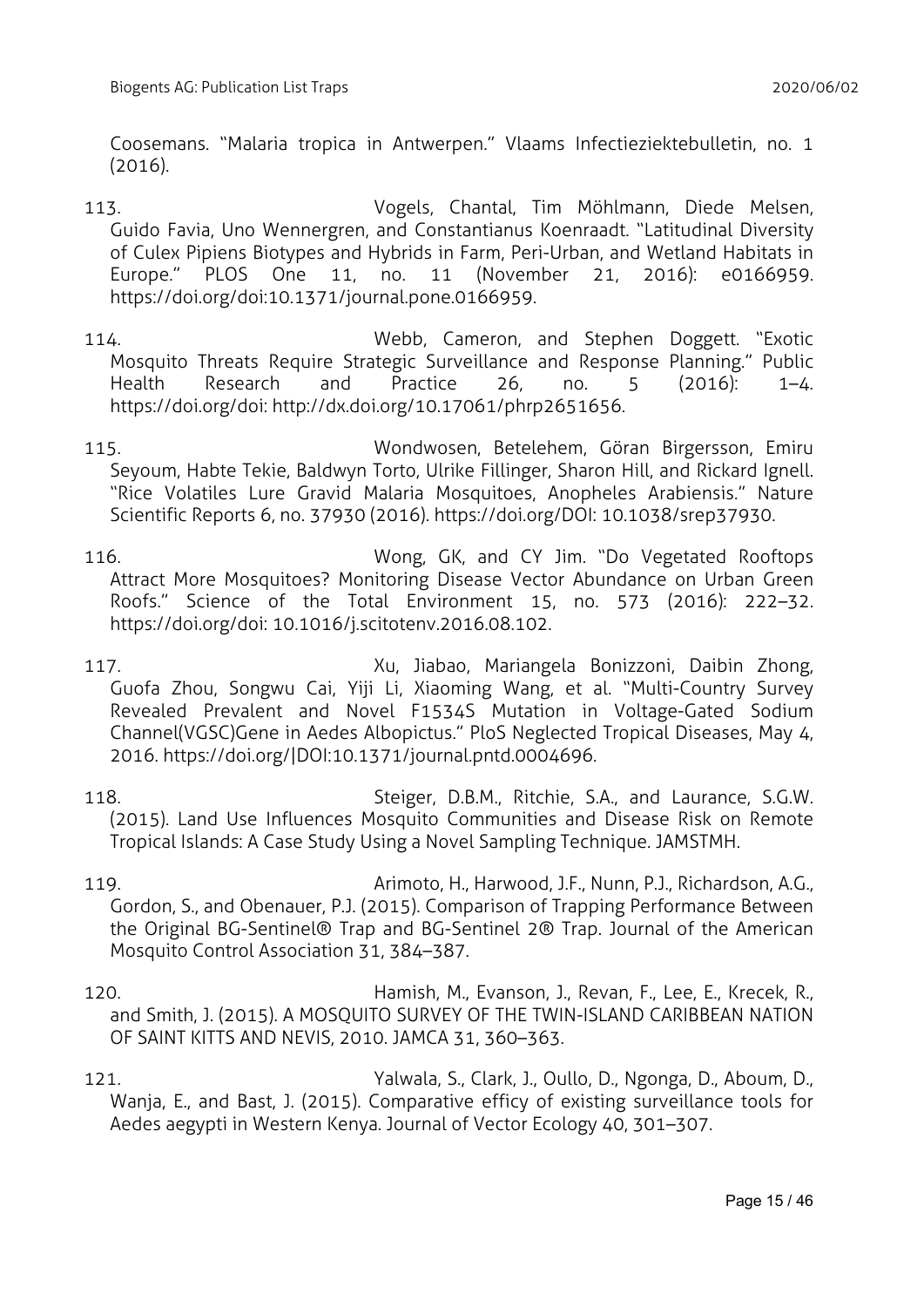122. Montarsi, F., Drago, A., Martini, S., Calzolari, M., DeFilippo, F., Bianchi, A., Mazzucato, M., Ciocchetta, S., Arnoldi, D., Baldacchino, F., et al. (2015). Current distribution of the invasive mosquito species, Aedes koreicus [ Hulecoeteomyia koreica] in northern Italy. Parasites and Vectors 8, 614.

123. Roiz, D., Duperier, S., Roussel, M., Bousses, P., Fontenille, D., Simard, F., and Paupy, C. (2015). Trapping the Tiger: Efficacy of the Novel BG-Sentinel 2 With Several Attractants and Carbon Dioxide for Collecting Aedes albopictus (Diptera: Culicidae) in Southern France. JME.

124. Tantowijoyo, W., Arguni, E., Johnson, P., Budiwati, N., Nurhayati, P.I., Fitriana, S., Wardana, S., Ardiansyah, H., Turley, A.P., Ryan, P., et al. (2015). Spatial and Temporal Variation in Aedes aegypti and Aedes albopictus (Diptera: Culicidae) Numbers in the Yogyakarta Area of Java, Indonesia, With Implications for Wolbachia Releases. Journal of Medical Entomology.

125. Unlu, I., Klingler, K., Indelicato, N., Faraji, A., and Strickman, D. (2015). Suppression of Aedes albopictus, the Asian tiger mosquito, using a "hot spot" approach. Pest Management Science.

126. Nguyen, T.H., Nguyen, H.L., Nguyen, T.Y., Sinh, N.V., Tran, N.D., Le, T.N., Vien, Q.M., Bui, T.C., Le, H.T., Kutcher, S., et al. (2015). Field evaluation of the establishment potential of wmelpop Wolbachia in Australia and Vietnam for dengue control. Parasites and Vectors 8.

127. Codeco, C., Lima, A., Araujo, S., Lima, J., Maciel-de-Freitas, R., Honorio, N., Galardo, A., Braga, I., Coelho, G., and Valle, D. (2015). Surveillance of Aedes aegypti: Comparison of House Index with Four Alternative Traps. PLOS ONE.

128. Cohnstaedt, L.W., Rochon, K., Duehl, A.J., Andersoon, J.F., Barrera, R., Su, N.-Y., Gerry, A., Campbell, J.F., Lysyk, T.J., and Allan, S.A. (2012). Arthropod Surveillance Programs: Basic Components, Strategies, and Analysis. Ann. Entomol. Soc. Am. 105, 135–149.

129. Delacour-Estrella, S., Collantes, F., Ruiz-Arrondo, I., Alarcon-Elbal, P.M., Delgado, J.A., Eritja, R., Bartumeus, F., Oltra, A., Palmer, J.R.B., and Lucientes, J. (2014). Primera cita de mosquito tigre, Aedes albopictus (Diptera, Culicidae), para Andalucía y primera corroboración de los datos de la aplicación Tigatrapp. Anales de Biología 36, 93–96.

130. Eiras, A.E., Buhagiar, T.S., and Ritchie, S.A. (2014). Development of the Gravid Aedes Trap for the Capture of Adult Female Container– Exploiting Mosquitoes (Diptera: Culicidae). JME 51, 200–209.

131. Evans, B.P., Clark, J.W., Barbara, K.A., Mundal, K.D., Furman, B.D., McAvin, J.C., and Richardson, J.H. (2009). Operational Vector-borne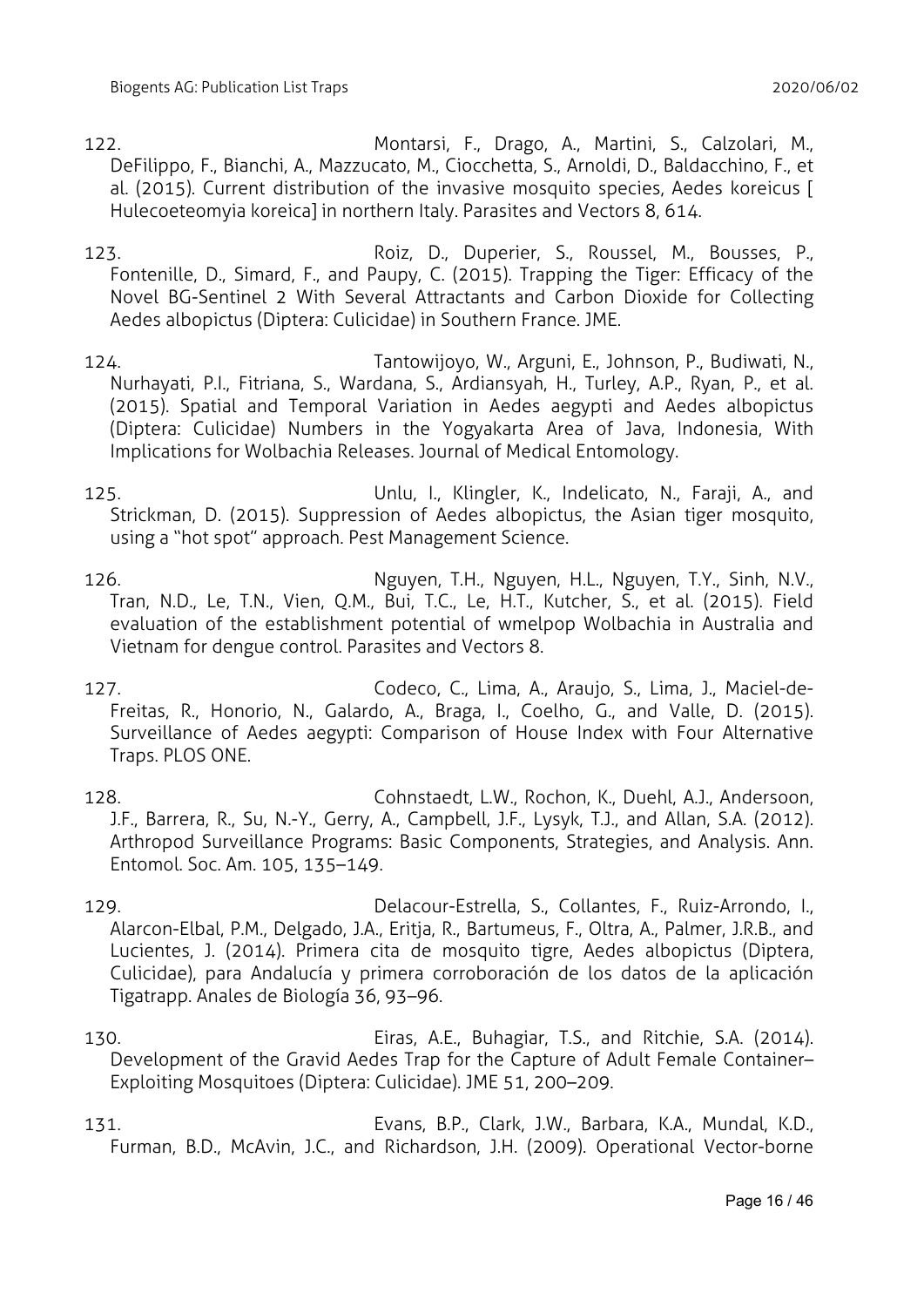Disease Surveillance and Control: Closing the Capabilities Gap through Research at Overseas Military Laboratories. The Army Medical Department Journal 16–27.

- 132. Gatt, P., Deeming, J.C., and Schaffner, F. (2009). First record of Aedes (Stegomyia) albopictus (Skuse) (Diptera: Culicidae) in Malta. European Mosquito Bulletin 27, 56–64.
- 133. Gatt, P., Schaffner, F., and Cassar, L.F. (2010). Aedes (Stegomyia) albopictus (Skuse) (Diptera: Culicidae) in Malta – the first winter. European Mosquito Bulletin 28, 225–229.
- 134. Gorman, K., Young, J., Pineda, L., Marquez, R., Sosa, N., Bernal, D., Soto, Y., Lacroiz, R., Naish, N., Kaiser, P., et al. (2015). Short-term suppression of Aedes aegypti using genetic control does not facilitate Aedes albopictus.
- 135. Harwood, J.F., Arimoto, H., Nunn, P., Richardson, A.G., and Obenauer, P.J. (2015b). Assessing Carbon Dioxide and Synthetic Lure-Baited Traps for Dengue and Chikungunya Vector Surveillance (3). J. Am. Mosq. Control Assoc. 31, 242–247.
- 136. Ivovic, V., Kalan, K., and Buzan, E. (2015). ILLEGAL WASTE SITES AS A POTENTIAL MICRO FOCI OF MEDITERRANEAN LEISHMANIASIS: FIRST RECORDS OF PHLEBOTOMINE SAND FLIES (DIPTERA: PSYCHODIDAE) FROM SLOVENIA. Acta Veterinaria-Beograd 65, 348–357.
- 137. Kameke, D., Werner, D., Hoffmann, B., Lutz, W., and Kampen, H. (2015). Schmallenberg virus in Germany 2011–2014: searching for the vectors. Parasitology Research 1–8.
- 138. Kampen, H., Kronefeld, M., Zielke, D., and Werner, D. (2013). Three rarely encountered and one new Culiseta species (Diptera: Culicidae) in Germany. JEMCA 31, 36–39.
- 139. Koiller, J., da Silva, M.A., Souza, M.O., Codeco, C., Iggidr, A., and Sallet, G. (2014). Aedes, Wolbachia and Dengue (Inria).
- 140. Kuch, U., Amendt, J., Betz, J., Bock, F., Jesse, R., Kronefeld, M., Schulze, A., and Zehner, R. (2012). Präventives Tigermücken-Monitoring an Hauptverkehrsadern Südhessens und anderen hessischen Risikostandorten und Entwicklung von DNA-basierten Schnelltests zur Früherkennung von Eiern und Larven der Asiatischen Tigermucke (Aedes albopictus) (Frankfurt am Main: LOEWE Biodiversität und Klima Forschungszentrum (BiK-F)).
- 141. Kurucz, N., and Pettit, W. (2013). Incursion of Aedes aegypti in port areas of Daewin April to May 2013. Northern Territory Disease Control Bulletin 20, 1–5.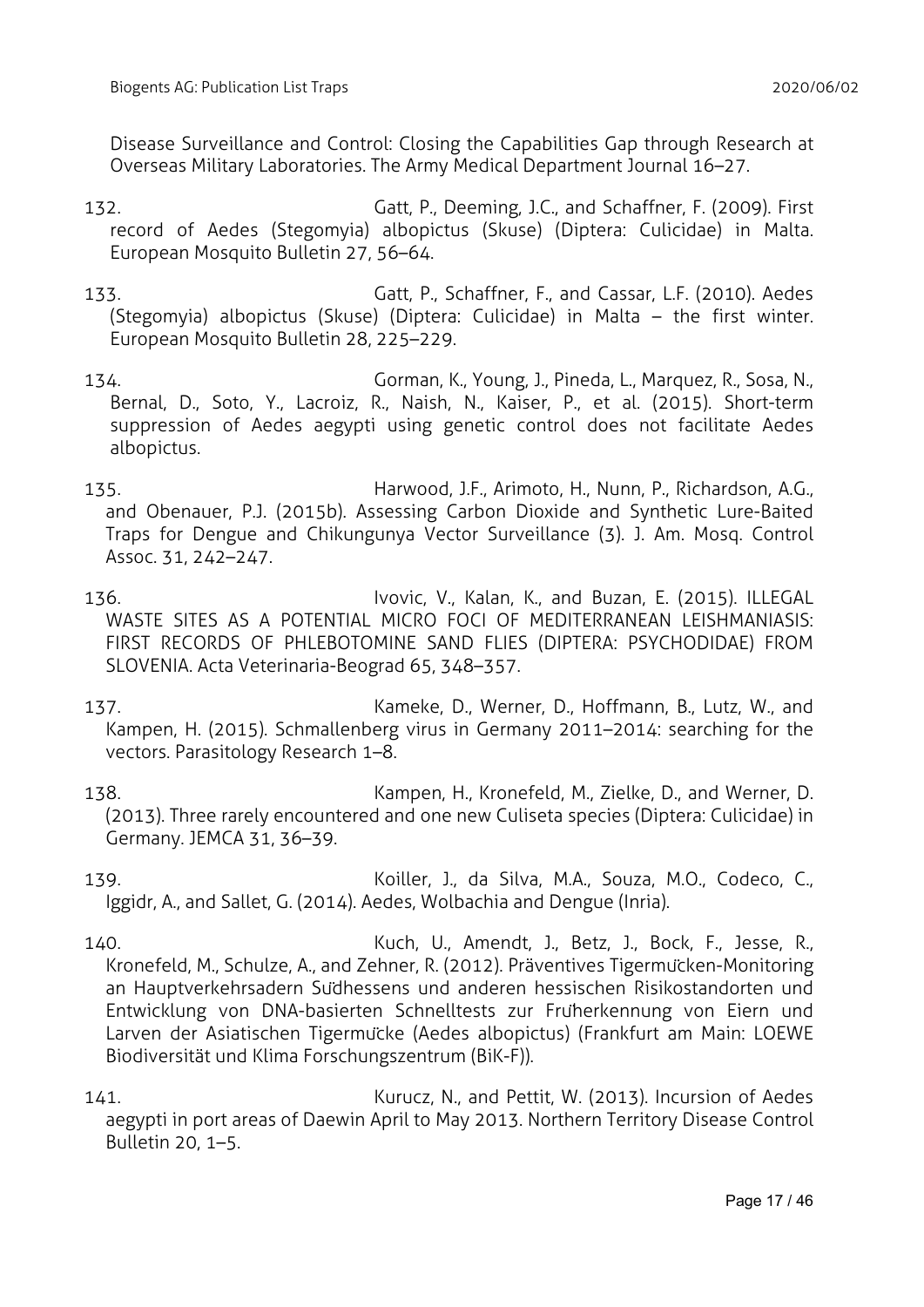142. Leal, A., and Radke, E. (2010). 2009 Dengure Outbreak in the Florida Keys. Wing Beats.

- 143. Lima, J.B.P., Rosa-Freitas, M.G., Rodovalho, C.M., Santos, F., and Lourenco-de-Oliveira, R. (2014). Is there an efficient trap or collection method for sampling Anopheles darlingi and other malaria vectors that can describe the essential parameters affecting transmission dynamics as effectively as human landing catches? - A Review. Mem Inst Oswaldo Cruz 109, 685–705.
- 144. Lühken, R., Pfitzner, W.P., Börstler, J., Garms, R., Huber, K., Schork, N., Steinke, S., Kiel, E., Becker, N., Tannich, E., et al. (2014). Field evaluation of four widely used mosquito traps in Central Europe. Parasites and Vectors 7, 268.
- 145. Montarsi, F., Drago, A., Dal Pont, M., Delai, N., Carlin, S., Cazzin, S., Ciocchetta, S., Arnoldi, D., Baldacchino, F., Rizzoli, A., et al. (2014). CURRENT KNOWLEDGE ON THE DISTRIBUTION AND BIOLOGY OF THE RECENTLY INTRODUCED INVASIVE MOSQUITO AEDES KOREICUS (DIPTERA: CULICIDAE). Atti Accademia Nazionale Italiana Di Entomologia 62, 169–174.
- 146. Nguyen, T.H., Nguyen, H.L., Nguyen, T.Y., Sinh, N.V., Tran, N.D., Le, T.N., Vien, Q.M., Bui, T.C., Le, H.T., Kutcher, S., et al. (2015). Field evaluation of the establishment potential of wmelpop Wolbachia in Australia and Vietnam for dengue control. Parasites and Vectors 8.
- 147. Omondi, D., Masiga, D.K., Ajamma, Y.U., Fielding, B.C., Njoroge, L., and Villinger, J. (2015). Unraveling Host-Vector-Arbovirus Interactions by Two-Gene High Resolution Melting Mosquito Bloodmeal Analysis in a Kenyan Wildlife-Livestock Interface. PlosONE 10.
- 148. Oria, P.A., Hiscox, A., Alaii, J., Azugi, M., Mukabana, R.W., Takken, W., and Leeuwis, C. (2014). Tracking the mutual shaping of the technical and social dimensions of solar powered mosquito trapping systems (SMoTS) for malaria control on Rusinga Island, western Kenya. Parasites and Vectors 7.
- 149. Quesada, R.M.C., Menzies, M.G.P., Aguilera, L.R.L., Broche, R.G., and Sanchez, D.F. (2014). Leptoconops bequaerti (Kieffer): a new report in Santiago de Cuba province. Medsan 18, 652–659.
- 150. Rochlin, I., Kawalkowski, M., and Ninivaggi, D.V. (2015). Comparison of Mosquito Magnet and Biogents Sentinel Traps for Operational Surveillance of Container-Inhabiting Aedes (Diptera: Culicidae) Species. JME.
- 151. Savage, H.M., Ledermann, J.P., Yug, L., Burkhalter, K.L., Marfel, M., and Hancock, W.T. (2014). Incrimination of Aedes (Stegomyia) hensilli Farner as an Epidemic Vector of Chikungunya Virus on Yap Island, Federated States of Micronesia, 2013. JASTMH.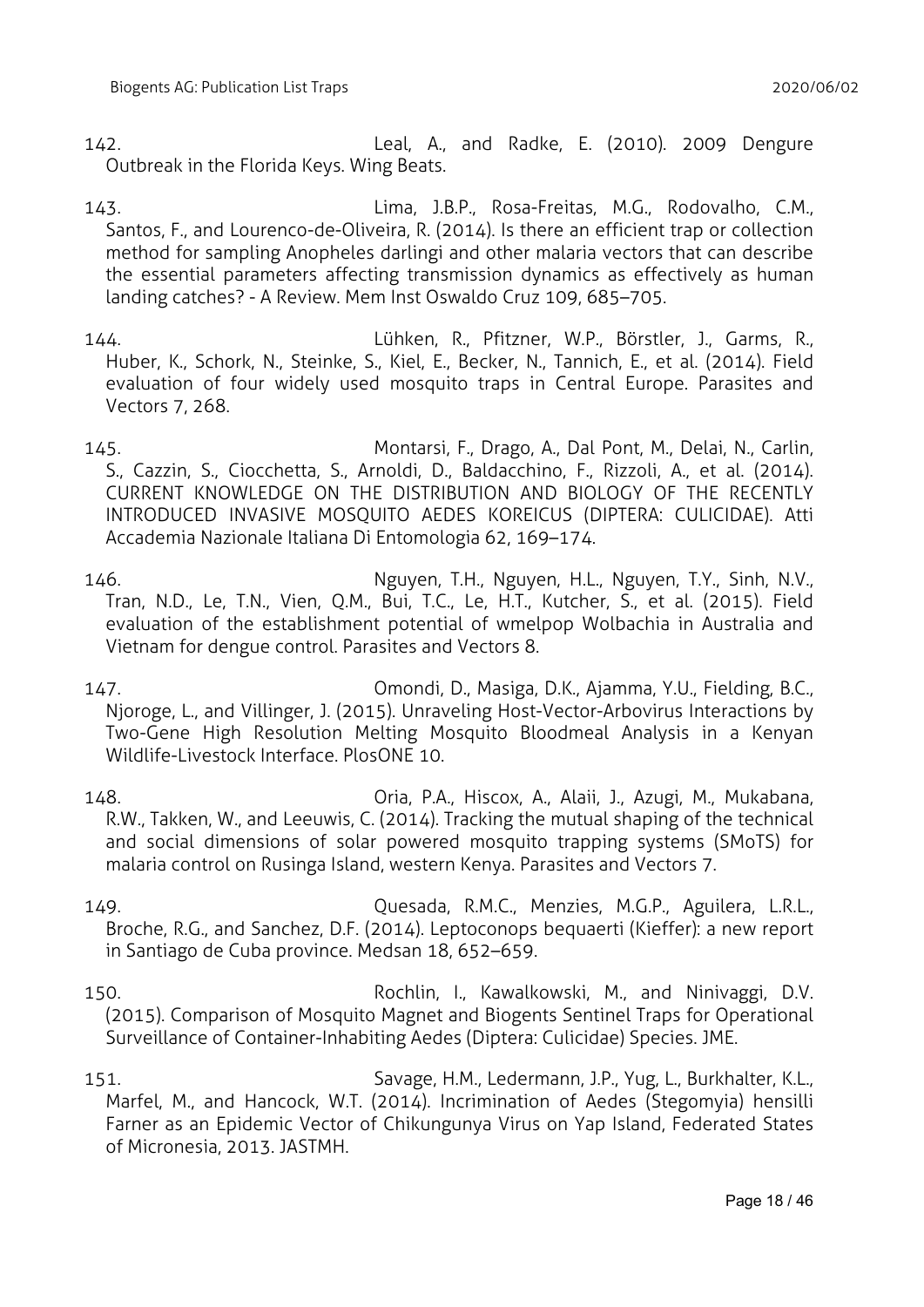152. Smith, J., Cope, E., and Walsh, J. (2011). Field evaluation of the next generation of BG Sentinel trap, the Biogents Mosquitito. (Florida Mosquito Control Association: Florida State University).

153. Smith, J.P., Cope, E.H., and Walsh, J.D. COMPARATIVE SPECIES & NUMBERS CAPTURED BY B&G SENTINEL, NZI, MOSQUITO MAGNET X AND STINGER MK-100 MOSQUITO TRAP CONFIGURATIONS (AMCA: Public Health Entomologz Research and Education Center, Florida A and M University).

- 154. Tangena, J.-A., Thammavong, P., Hiscox, A., Lindsay, S., and Brey, P. (2015). The Human-Baited Double Net Trap: An Alternative to Human Landing Catches for Collecting Outdoor Biting Mosquitoes in Lao PDR. PLOS ONE 10(9): e0138735.
- 155. Unlu, I., Klingler, K., Indelicato, N., Faraji, A., and Strickman, D. (2015). Suppression of Aedes albopictus, the Asian tiger mosquito, using a "hot spot" approach. Pest Management Science.
- 156. Ventner, G.J., Labuschagne, K., Boikanyo, S.N.B., and Morely, L. (2013). The suitability of the Triple trap for the collection of South African livestock-associated Culicoides species. Journal of the South African Veterinary Association 84.
- 157. Verhulst, N.O., Bakker, J.W., and Hiscox, A. (2015). Modification of the Suna Trap for Improved Survival and Quality of Mosquitoes in Support of Epidemiological Studies. J. Am. Mosq. Control Assoc. 31, 223–232.
- 158. Westby, K., Fritzen, C., Paulsen, D., Poindexter, S., and Moncayo, A. (233AD). LA CROSSE ENCEPHALITIS VIRUS INFECTION IN FIELD-COLLECTED AEDES ALBOPICTUS, AEDES JAPONICUS, AND AEDES TRISERIATUS IN TENNESSEE. JAMCA 31.
- 159. Williams, G.M., Faraji, A., Unlu, I., Farooq, M., Gaugler, R., Hamilton, G., and Fonseca, D.M. (2014). Area-Wide Ground Applications of Bacillus thuringiensis var. israelensis for the Control of Aedes albopictus in Residential Neighborhoods: From Optimization to Operation. PLOS ONE 9.
- 160. Harwood, C., Arimoto, H., Nunn, P., Richardson, A. G. and Obenauer P. J. (2015). Assessing Carbon Dioxide and Synthetic Lure-Baited Traps for Dengue and Chikungunya Vector Surveillance. Journal of the American Mosquito Control Association 31(3):242-247.
- 161. Englbrecht, C., Gordon, S., Venturelli, C., Rose, A., and Geier, M. (2015). Evaluation of BG-Sentinel Trap as a Management Tool to Reduce Aedes albopictus Nuisance in an Urban Environment in Italy. Journal of the American Mosquito Control Association 31, 16–25.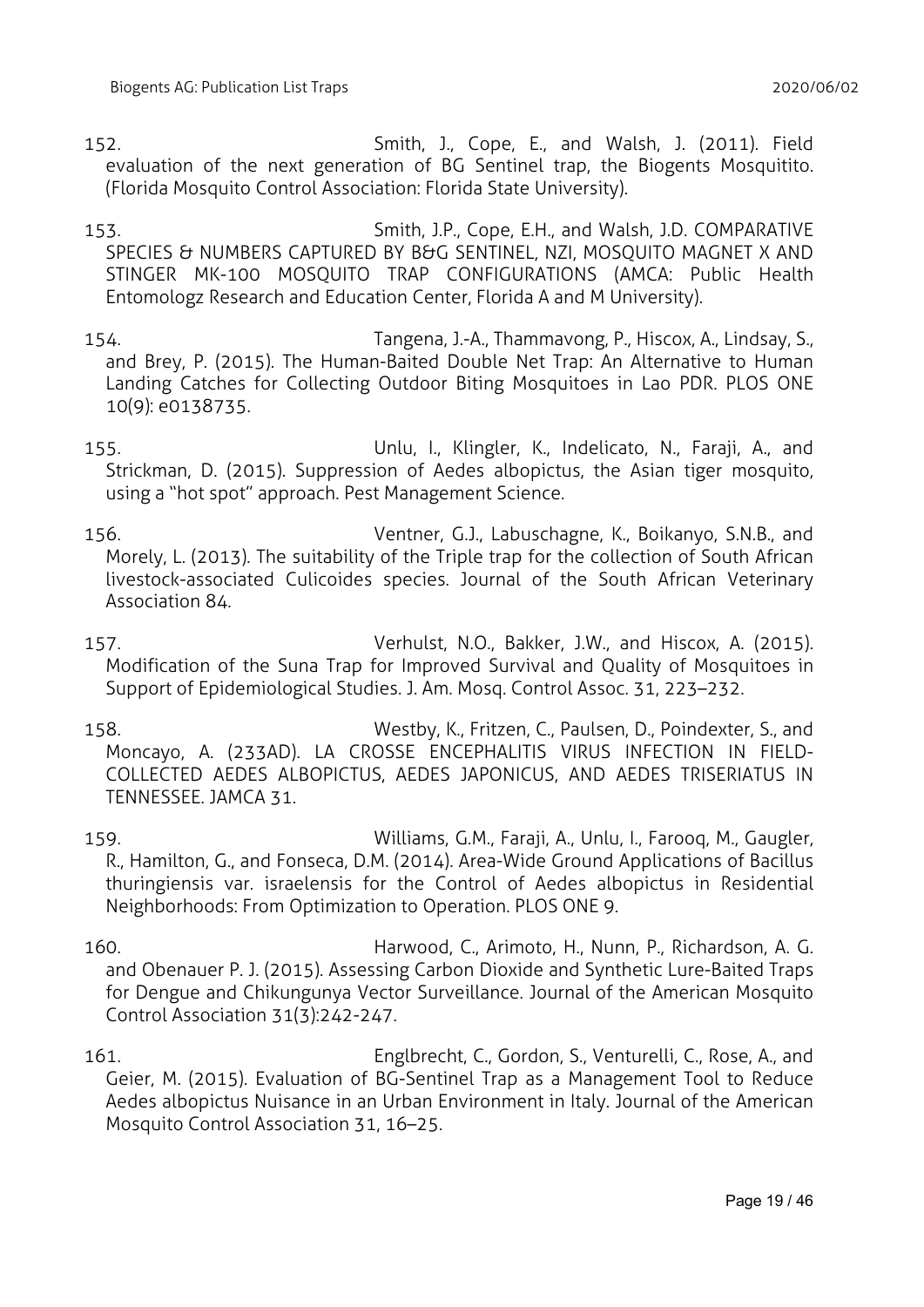162. Wright, J.A., Larson, R.T., Richardson, A.G., Cote, N.M., Stoops, C.A., Clark, M., and Obenauer, P.J. (2015). Comparison of BG-Sentinel® Trap and Oviposition Cups for Aedes aegypti and Aedes albopictus Surveillance in Jacksonville, Florida, USA. Journal of the American Mosquito Control Association 31, 26–31.

163. Verhulst, N.O., Bakker, J.W., and Hiscox, A. (2015). Modification of the Suna Trap for Improved Survival and Quality of Mosquitoes in Support of Epidemiological Studies. J. Am. Mosq. Control Assoc. 31, 223–232.

164. Hoel D. F., Marika J. A., Dunford J. C., Irish S.R., Geier M., Obermayr U., and Wirtz R. A. (2014) Optimizing Collection of Anopheles gambiae s.s. (Diptera: Culicidae) in Biogents Sentinel Traps, J. Med. Entomol. 51(6): 1268-1275

165. Becker, B., Leisnham, P.T., and LaDeau, S.L. (2014). A tale of two city blocks: differences in immature and adult mosquito abundances between socioeconomically different urban blocks in Baltimore (Maryland, USA). Int J Environ Res Public Health *11*, 3256–3270.

166. Dame, D.A., Meisch, M.V., Lewis, C.N., Kline, D.L., and Clark, G.G. (2014). Field evaluation of four spatial repellent devices against Arkansas rice-land mosquitoes. J. Am. Mosq. Control Assoc. *30*, 31–36.

167. Degener, C.M., Eiras, A.E., Azara, T.M.F., Roque, R.A., Rösner, S., Codeço, C.T., Nobre, A.A., Rocha, E.S.O., Kroon, E.G., Ohly, J.J., Geier M. (2014). Evaluation of the effectiveness of mass trapping with BG-sentinel traps for dengue vector control: a cluster randomized controlled trial in Manaus, Brazil. J. Med. Entomol. *51*, 408–420.

168. Dhimal, M., Gautam, I., Kreß, A., Müller, R., and Kuch, U. (2014). Spatio-temporal distribution of dengue and lymphatic filariasis vectors along an altitudinal transect in Central Nepal. PLoS Negl Trop Dis *8*, e3035.

169. Eiras A.E., Buhagiar T.S., Ritchie S.A.(2014) Development of the gravid Aedes trap for the capture of adult female containerexploiting mosquitoes (Diptera: Culicidae).J Med Entomol. 2014 Jan;51(1):200-9.

170. Faraji, A., Egizi, A., Fonseca, D.M., Unlu, I., Crepeau, T., Healy, S.P., and Gaugler, R. (2014). Comparative host feeding patterns of the Asian tiger mosquito, Aedes albopictus, in urban and suburban Northeastern USA and implications for disease transmission. PLoS Negl Trop Dis *8*, e3037.

171. Gobbi, F., Capelli, G., Angheben, A., Giobbia, M., Conforto, M., Franzetti, M., Cattelan, A.M., Raise, E., Rovere, P., Mulatti, P., et al. (2014). Human and entomological surveillance of West Nile fever, dengue and chikungunya in Veneto Region, Italy, 2010-2012. BMC Infect. Dis. *14*, 60.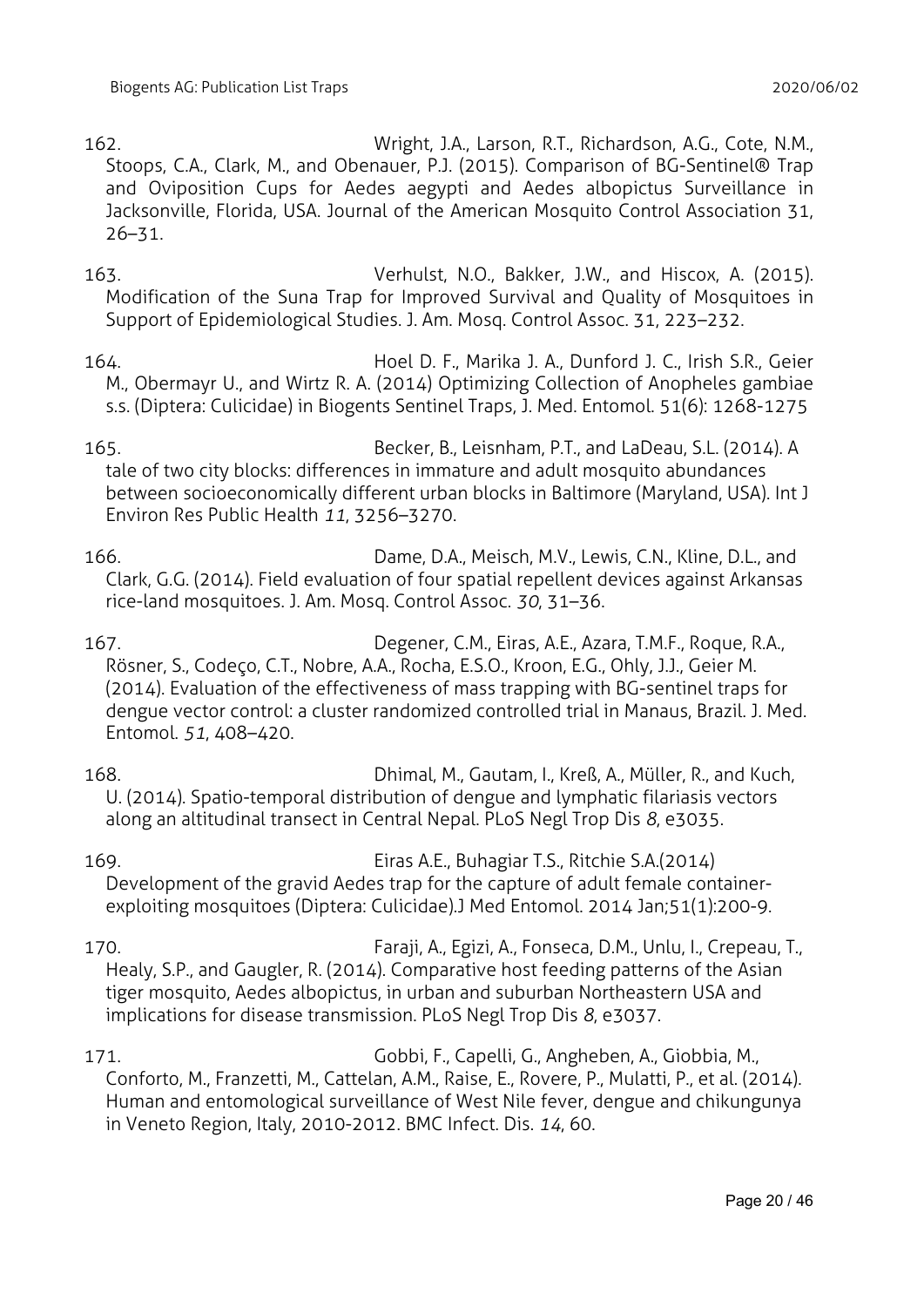172. Hiscox, A., Otieno, B., Kibet, A., Mweresa, C.K., Omusula, P., Geier, M., Rose, A., Mukabana, W.R., and Takken, W. (2014). Development and optimization of the Suna trap as a tool for mosquito monitoring and control. Malar. J. *13*, 257.

173. Hugo, L.E., Jeffery, J.A.L., Trewin, B.J., Wockner, L.F., Nguyen, T.Y., Nguyen, H.L., Nghia, L.T., Hine, E., Ryan, P.A., and Kay, B.H. (2014). Adult survivorship of the dengue mosquito Aedes aegypti varies seasonally in central Vietnam. PLoS Negl Trop Dis *8*, e2669.

174. Ibañez Justicia, A., Kampen, H., Braks, M., Schaffner, F., Steeghs, M., Werner, D., Zielke, D., Den Hartog, W., Brooks, M., Dik, M., et al. (2014). First report of established population of Aedes japonicus japonicus (Theobald, 1901) (Diptera, Culicidae) in the Netherlands. Journal of the European Mosquito Control Association *32*, 9–13.

- 175. Kek, R., Hapuarachchi, H.C., Chung, C.-Y., Humaidi, M.B., Razak, M.A.B.A., Chiang, S., Lee, C., Tan, C.-H., Yap, G., Chong, C.-S., et al. (2014). Feeding host range of Aedes albopictus (Diptera: Culicidae) demonstrates its opportunistic host-seeking behavior in rural Singapore. J. Med. Entomol. 51, 880– 884.
- 176. Knope, K.E., Doggett, S.L., Kurucz, N., Johansen, C.A., Nicholson, J., Feldman, R., Sly, A., Hobby, M., El Saadi, D., Muller, M., et al. (2014). Arboviral diseases and malaria in Australia, 2011-12: Annual report of the National Arbovirus and Malaria Advisory Committee. Commun Dis Intell Q Rep *38*, E122– E142.

177. Sampen, H., Sassnau, R., and Werner, Kronefeld, M., Kampen, H., Sassnau, R., and Werner, D. (2014). Molecular detection of Dirofilaria immitis, Dirofilaria repens and Setaria tundra in mosquitoes from Germany. Parasit Vectors *7*, 30.

178. LaCon, G., Morrison, A.C., Astete, H., Stoddard, S.T., Paz-Soldan, V.A., Elder, J.P., Halsey, E.S., Scott, T.W., Kitron, U., and Vazquez-Prokopec, G.M. (2014). Shifting patterns of Aedes aegypti fine scale spatial clustering in Iquitos, Peru. PLoS Negl Trop Dis *8*, e3038.

179. Lozano-Fuentes, S., Welsh-Rodriguez, C., Monaghan, A.J., Steinhoff, D.F., Ochoa-Martinez, C., Tapia-Santos, B., Hayden, M.H., and Eisen, L. (2014). Intra-annual changes in abundance of Aedes (Stegomyia) aegypti and Aedes (Ochlerotatus) epactius (Diptera: Culicidae) in high-elevation communities in Mexico. J. Med. Entomol. *51*, 742–751.

180. Lühken, R., Pfitzner, W.P., Börstler, J., Garms, R., Huber, K., Schork, N., Steinke, S., Kiel, E., Becker, N., Tannich, E., et al. (2014). Field evaluation of four widely used mosquito traps in Central Europe. Parasit Vectors *7*, 268.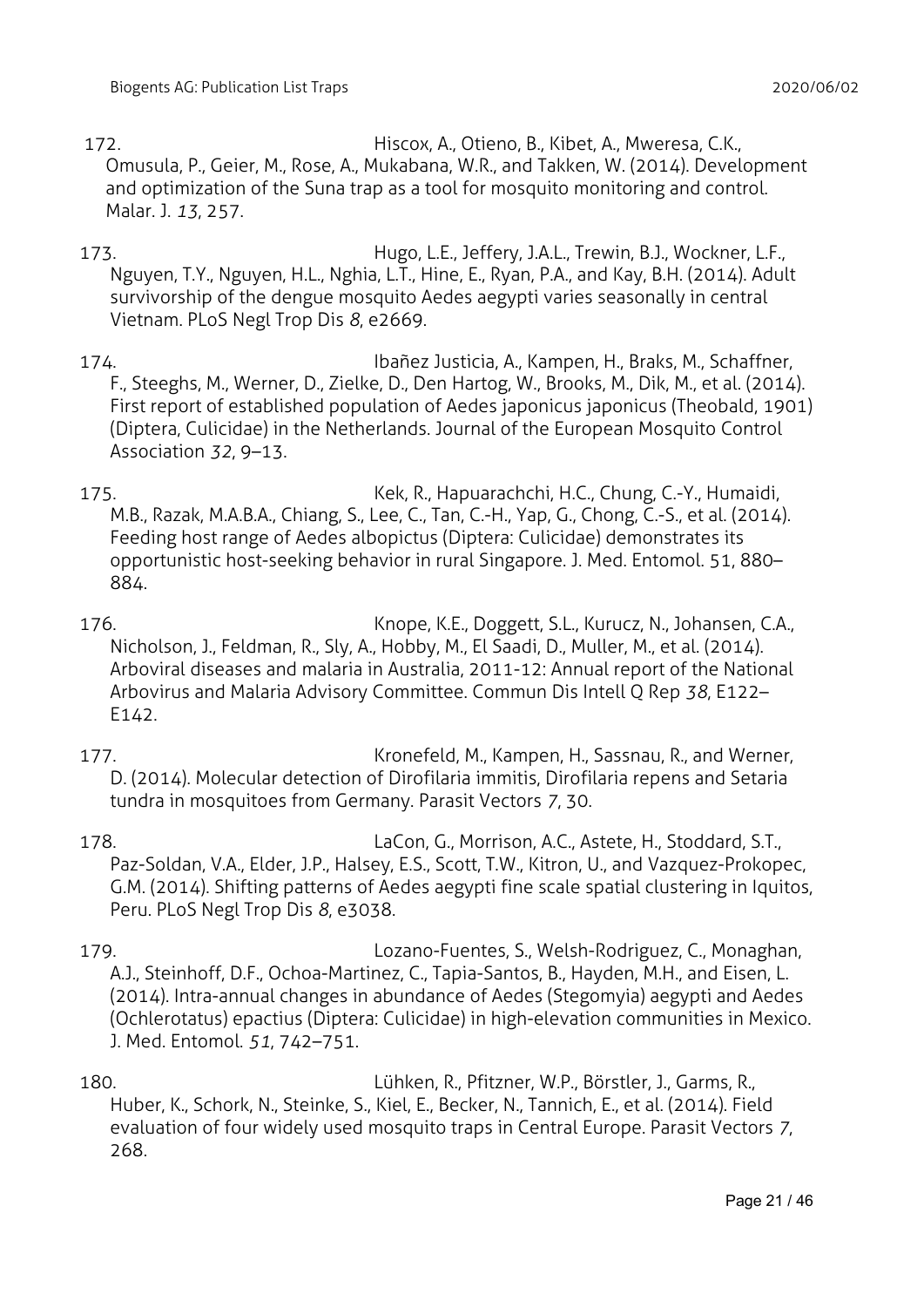181. Neira, M., Lacroix, R., Cáceres, L., Kaiser, P.E., Young, J., Pineda, L., Black, I., Sosa, N., Nimmo, D., Alphey, L., et al. (2014). Estimation of Aedes aegypti (Diptera: Culicidae) population size and adult male survival in an urban area in Panama. Mem. Inst. Oswaldo Cruz *0*, 0.

182. Schmaedick, M.A., Koppel, A.L., Pilotte, N., Torres, M., Williams, S.A., Dobson, S.L., Lammie, P.J., and Won, K.Y. (2014). Molecular xenomonitoring using mosquitoes to map lymphatic filariasis after mass drug administration in American Samoa. PLoS Negl Trop Dis *8*, e3087.

183. Ritchie S.A., Buhagiar T.S., Townsend M., Hoffmann A., Van Den Hurk A.F., McMahon J.L., Eiras A.E. (2014) Field validation of the gravid Aedes trap (GAT) for collection of Aedes aegypti (Diptera: Culicidae).J Med Entomol. 2014 Jan;51(1):210-9.

184. Unlu, I., and Farajollahi, A. (2014). A multiyear surveillance for Aedes albopictus with Biogents Sentinel trap counts for males and species composition of other mosquito species. J. Am. Mosq. Control Assoc. *30*, 122– 125.

185. Werblow, A., Klimpel, S., Bolius, S., Dorresteijn, A.W.C., Sauer, J., and Melaun, C. (2014). Population structure and distribution patterns of the sibling mosquito species Culex pipiens and Culex torrentium (Diptera: Culicidae) reveal different evolutionary paths. PLoS ONE *9*, e102158.

186. Yeap, H.L., Axford, J.K., Popovici, J., Endersby, N.M., Iturbe-Ormaetxe, I., Ritchie, S.A., and Hoffmann, A.A. (2014). Assessing quality of lifeshortening Wolbachia-infected Aedes aegypti mosquitoes in the field based on capture rates and morphometric assessments. Parasit Vectors *7*, 58.

187. Alimi, T.O., Qualls, W.A., Roque, D.D., Naranjo, D.P., Samson, D.M., Beier, J.C., and Xue, R.-D. (2013). Evaluation of a New Formulation of Permethrin Applied by Water-Based Thermal Fogger Against Aedes albopictus in Residential Communities in St. Augustine, Florida. Journal of the American Mosquito Control Association *29*, 49–53.

188. Armstrong, P.M., Anderson, J.F., Farajollahi, A., Healy, S.P., Unlu, I., Crepeau, T.N., Gaugler, R., Fonseca, D.M., and Andreadis, T.G. (2013). Isolations of Cache Valley Virus From Aedes albopictus (Diptera: Culicidae) in New Jersey and Evaluation of Its Role as a Regional Arbovirus Vector. Journal of Medical Entomology *50*, 1310–1314.

189. De Ázara, T.M.F., Degener, C.M., Roque, R.A., Ohly, J.J., Geier, M., and Eiras, Á.E. (2013). The impact of CO2 on collection of Aedes aegypti (Linnaeus) and Culex quinquefasciatus Say by BG-Sentinel® traps in Manaus, Brazil. Mem. Inst. Oswaldo Cruz *108*, 229–232.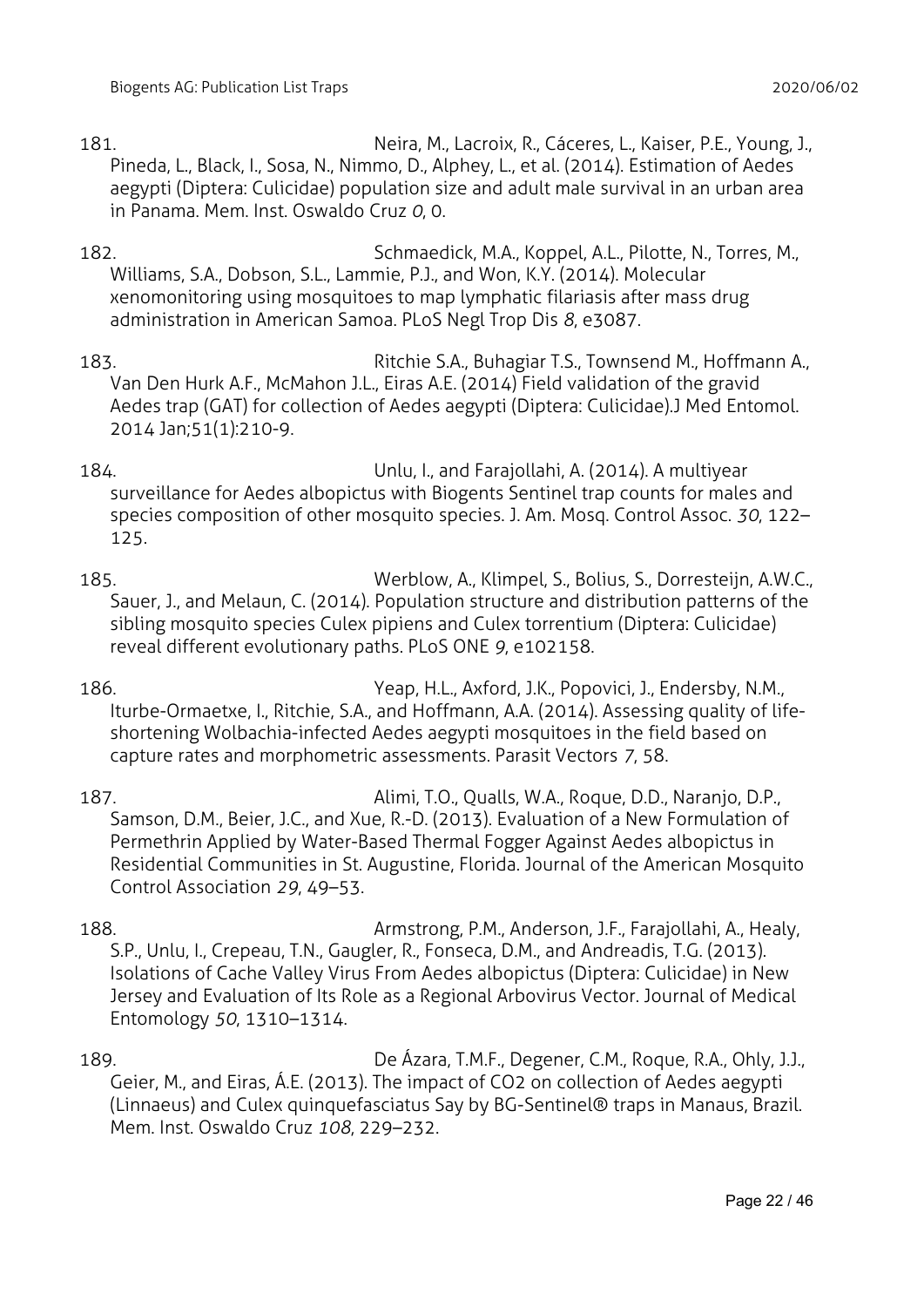- 190.Barrera, R., Mackay, A.J., and Amador, M. (2013). An improved trap to capture adult container-inhabiting mosquitoes. J. Am. Mosq. Control Assoc. *29*, 358–368.
- 191.Cotteaux-Lautard, C., Berenger, J.-M., Fusca, F., Chardon, H., Simon, F., and Pagès, F. (2013). A New Challenge for Hospitals in Southeast France: Monitoring Local Populations of Aedes albopictus to Prevent Nosocomial Transmission of Dengue or Chikungunya. Journal of the American Mosquito Control Association *29*, 81–83.
- 192.Crepeau, T.N., Unlu, I., Healy, S.P., Farajollahi, A., and Fonseca, D.M. (2013a). Experiences with the Large-Scale Operation of the Biogents Sentinel™ Trap. Journal of the American Mosquito Control Association *29*, 177–180.
- 193.Crepeau, T.N., Healy, S.P., Bartlett-Healy, K., Unlu, I., Farajollahi, A., and Fonseca, D.M. (2013b). Effects of Biogents Sentinel Trap Field Placement on Capture Rates of Adult Asian Tiger Mosquitoes, Aedes albopictus. PLoS ONE *8*, e60524.
- 194.Egizi, A., Healy, S.P., and Fonseca, D.M. (2013). Rapid blood meal scoring in anthropophilic Aedes albopictus and application of PCR blocking to avoid pseudogenes. Infect. Genet. Evol.
- 195.Facchinelli, L., Valerio, L., Ramsey, J.M., Gould, F., Walsh, R.K., Bond, G., Robert, M.A., Lloyd, A.L., James, A.A., Alphey, L., et al. (2013). Field cage studies and progressive evaluation of genetically-engineered mosquitoes. PLoS Negl Trop Dis *7*, e2001.
- 196.Figueiredo, R.M.P. de, Mourão, M.P.G., Abi-Abib, Y.E.C., Oliveira, C.M. de, Roque, R., Azara, T. de, Ohly, J., Degener, C., Geier, M., and Eiras, A.E. (2013). Identification of dengue viruses in naturally infected Aedes aegypti females captured with BioGents (BG)-Sentinel traps in Manaus, Amazonas, Brazil. Rev. Soc. Bras. Med. Trop. *46*.
- 197.Fonseca, D.M., Unlu, I., Crepeau, T., Farajollahi, A., Healy, S.P., Bartlett-Healy, K., Strickman, D., Gaugler, R., Hamilton, G., Kline, D., et al. (2013). Area-wide management of Aedes albopictus: II. Gauging the efficacy of traditional integrated pest control measures against urban container mosquitoes. Pest Management Science n/a – n/a.
- 198.Gama, R.A., Silva, I.M. da, Geier, M., and Eiras, A.E. (2013). Development of the BG-Malaria trap as an alternative to human-landing catches for the capture of Anopheles darlingi. Mem. Inst. Oswaldo Cruz *108*, 763–771.
- 199.Giangaspero, A., Marangi, M., Latrofa, M.S., Martinelli, D., Traversa, D., Otranto, D., and Genchi, C. (2013). Evidences of increasing risk of dirofilarioses in southern Italy. Parasitol. Res. *112*, 1357–1361.
- 200.Guidobaldi, F., and Guerenstein, P.G. (2013). Evaluation of a CO  $_2$  -free commercial mosquito attractant to capture triatomines in the laboratory. Journal of Vector Ecology *38*, 245–250.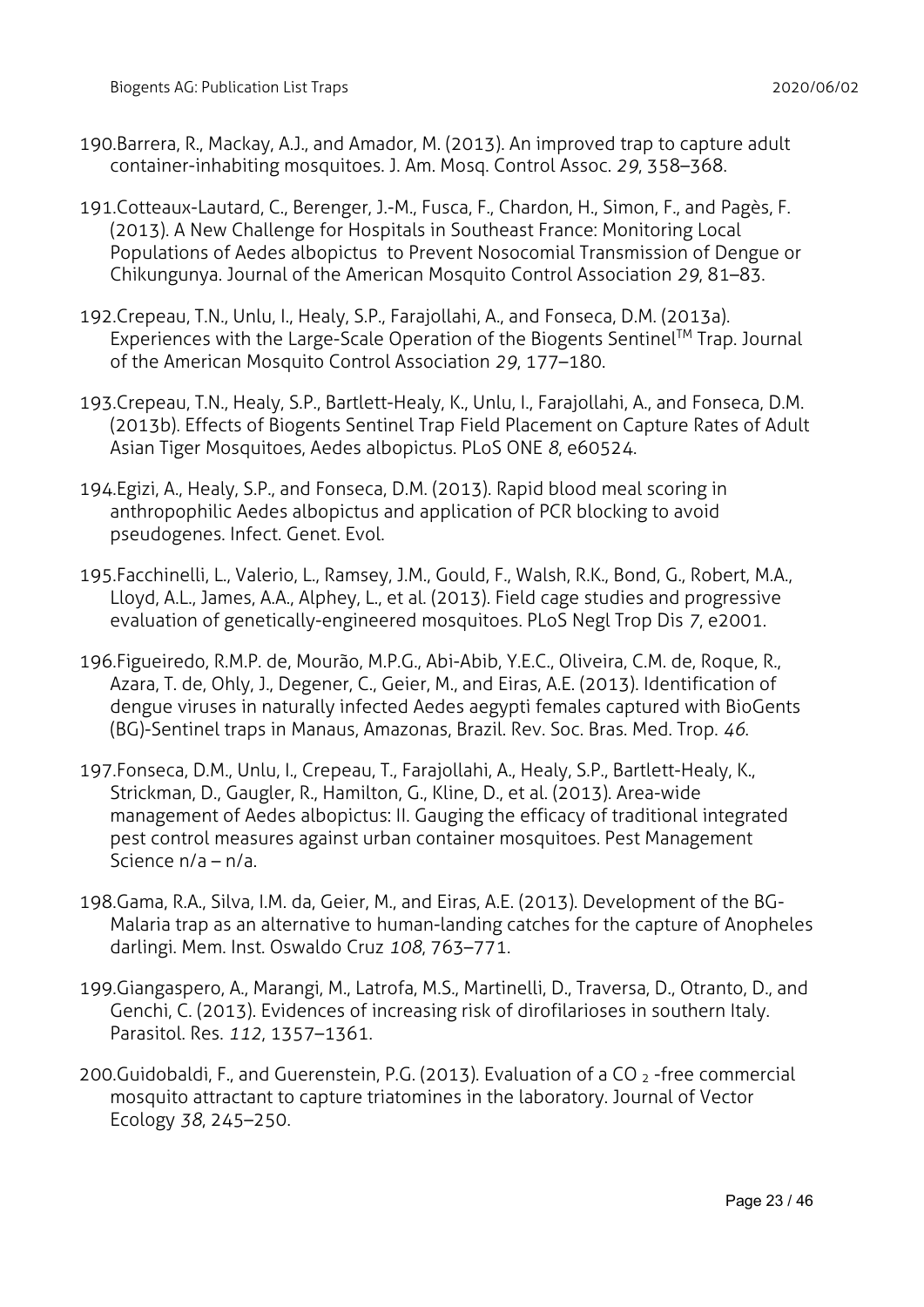- 201.Hapairai, L.K., Joseph, H., Sang, M.A.C., Melrose, W., Ritchie, S.A., Burkot, T.R., Sinkins, S.P., and Bossin, H.C. (2013). Field evaluation of selected traps and lures for monitoring the filarial and arbovirus vector, Aedes polynesiensis (Diptera: Culicidae), in French Polynesia. J. Med. Entomol. *50*, 731–739.
- 202.Khater, E.I., Sowilem, M.M., Sallam, M.F., and Alahmed, A.M. (2013). Ecology and habitat characterization of mosquitoes in Saudi Arabia. Trop Biomed *30*, 409–417.
- 203.Kopp, A., Gillespie, T.R., Hobelsberger, D., Estrada, A., Harper, J.M., Miller, R.A., Eckerle, I., Muller, M.A., Podsiadlowski, L., Leendertz, F.H., et al. (2013). Provenance and Geographic Spread of St. Louis Encephalitis Virus. mBio *4*, e00322–13 – e00322–13.
- 204.Kurucz, N., and Pettit, W. (2013). Incursions of Aedes aegypti in port area of Darwin, Northern Territory, Australia, April and May 2013. Disease Control Bulletin *20*, 1–5.
- 205.Lee, S.H., Nam, K.W., Jeong, J.Y., Yoo, S.J., Koh, Y.-S., Lee, S., Heo, S.T., Seong, S.-Y., and Lee, K.H. (2013). The Effects of Climate Change and Globalization on Mosquito Vectors: Evidence from Jeju Island, South Korea on the Potential for Asian Tiger Mosquito (Aedes albopictus) Influxes and Survival from Vietnam Rather Than Japan. PLoS ONE *8*, e68512.
- 206.Lloyd, A.M., Farooq, M., Diclaro, J.W., Kline, D.L., and Estep, A.S. (2013). Field evaluation of commercial off-the-shelf spatial repellents against the Asian tiger mosquito, Aedes Albopictus (Skuse), and the potential for use during deployment. US Army Med Dep J 80–86.
- 207.Marie, J., and Bossin, H.C. (2013). First record of Wyeomyia (Wyeomyia) mitchellii (Diptera: Culicidae) in French Polynesia. J. Med. Entomol. *50*, 37–42.
- 208.Marklewitz, M., Zirkel, F., Rwego, I.B., Heidemann, H., Trippner, P., Kurth, A., Kallies, R., Briese, T., Lipkin, W.I., Drosten, C., et al. (2013). Discovery of a unique novel clade of mosquito-associated bunyaviruses. J. Virol.
- 209.Martínez-de la Puente, J., Ruiz, S., Soriguer, R., and Figuerola, J. (2013a). Effect of blood meal digestion and DNA extraction protocol on the success of blood meal source determination in the malaria vector Anopheles atroparvus. Malar. J. *12*, 109.
- 210.Martínez-de la Puente, J., Ruiz, S., Soriguer, R., and Figuerola, J. (2013b). Effect of blood meal digestion and DNA extraction protocol on the success of blood meal source determination in the malaria vector Anopheles atroparvus. Malaria Journal *12*, 109.
- 211.Naranjo, D.P., Qualls, W.A., Müller, G.C., Samson, D.M., Roque, D., Alimi, T., Arheart, K., Beier, J.C., and Xue, R.-D. (2013). Evaluation of boric acid sugar baits against Aedes albopictus (Diptera: Culicidae) in tropical environments. Parasitol. Res. *112*, 1583– 1587.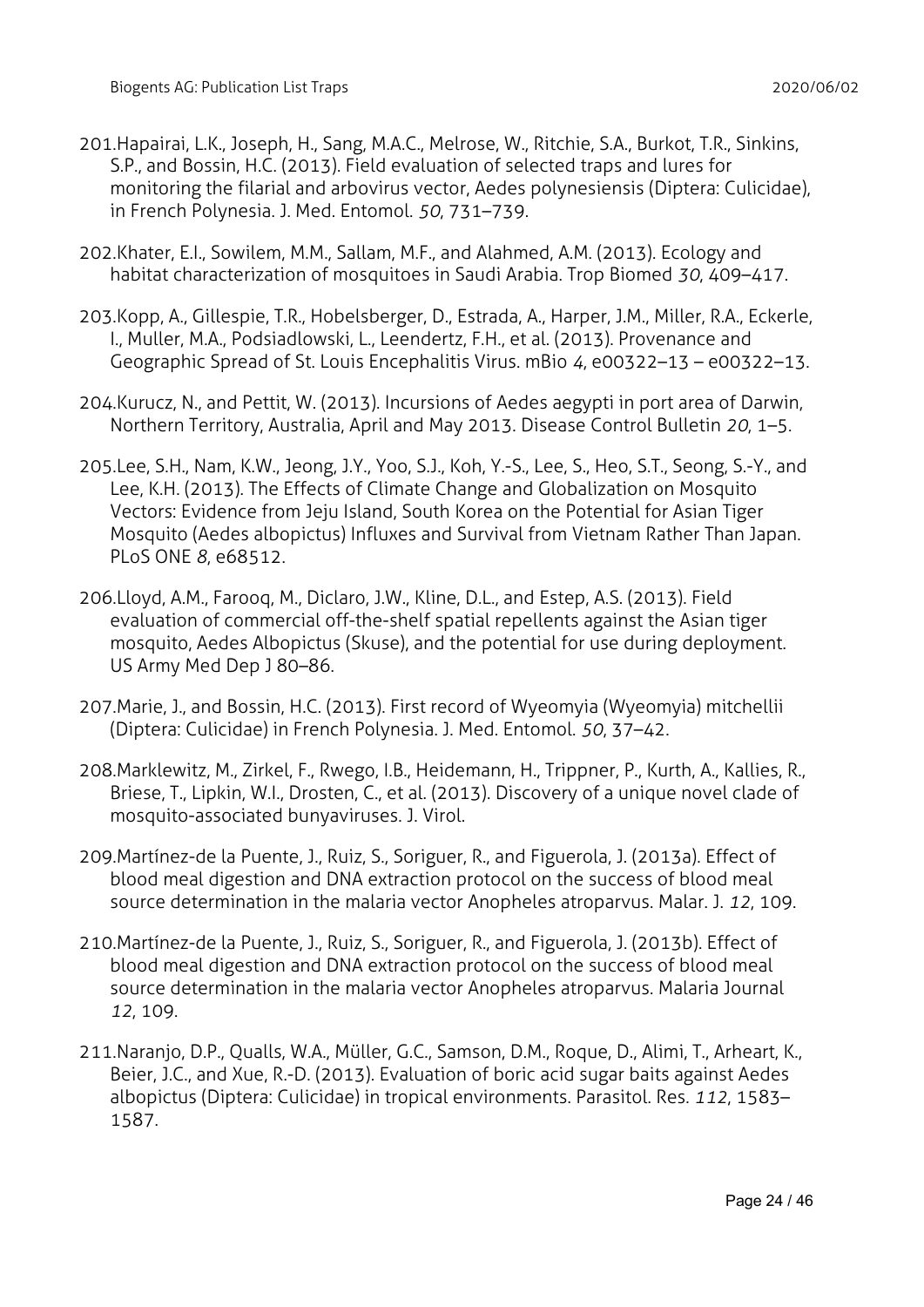- 212.Paula, A.R., Carolino, A.T., Silva, C.P., Pereira, C.R., and Samuels, R.I. (2013). Testing fungus impregnated cloths for the control of adult Aedes aegypti under natural conditions. Parasit Vectors *6*, 256.
- 213.Ponlawat, A., Fansiri, T., Kurusarttra, S., Pongsiri, A., McCardle, P.W., Evans, B.P., Evans, B.P., and Richardson, J.H. (2013). Development and evaluation of a pyriproxyfentreated device to control the dengue vector, Aedes aegypti (L.) (Diptera:Culicidae). Southeast Asian J. Trop. Med. Public Health *44*, 167–178.
- 214.Ritchie, S.A., Pyke, A.T., Hall-Mendelin, S., Day, A., Mores, C.N., Christofferson, R.C., Gubler, D.J., Bennett, S.N., and van den Hurk, A.F. (2013a). An Explosive Epidemic of DENV-3 in Cairns, Australia. PLoS ONE *8*, e68137.
- 215.Ritchie, S.A., Montgomery, B.L., and Hoffmann, A.A. (2013b). Novel estimates of Aedes aegypti (Diptera: Culicidae) population size and adult survival based on Wolbachia releases. J. Med. Entomol. *50*, 624–631.
- 216.Salazar, F.V., Achee, N.L., Grieco, J.P., Prabaripai, A., Ojo, T.A., Eisen, L., Dureza, C., Polsomboon, S., and Chareonviriyaphap, T. (2013). Effect of Aedes aegypti exposure to spatial repellent chemicals on BG-SentinelTM trap catches. Parasit Vectors *6*, 145.
- 217.Santiago-Alarcon, D., Havelka, P., Pineda, E., Segelbacher, G., and Schaefer, H.M. (2013). Urban forests as hubs for novel zoonosis: blood meal analysis, seasonal variation in Culicoides (Diptera: Ceratopogonidae) vectors, and avian haemosporidians. Parasitology 1–12.
- 218.Stone, C.M., Tuten, H.C., and Dobson, S.L. (2013). Determinants of Male Aedes aegypti and Aedes polynesiensis (Diptera: Culicidae) Response to Sound: Efficacy and Considerations for Use of Sound Traps in the Field. Journal of Medical Entomology *50*, 723–730.
- 219.Tang, Y., Diao, Y., Chen, H., Ou, Q., Liu, X., Gao, X., Yu, C., and Wang, L. (2013). Isolation and Genetic Characterization of a Tembusu Virus Strain Isolated From Mosquitoes in Shandong, China. Transbound Emerg Dis.
- 220.Tuten, H.C., Stone, C.M., and Dobson, S.L. (2013). Swarming Behavior of Aedes polynesiensis; (Diptera: Culicidae) and Characterization of Swarm Markers in American Samoa. Journal of Medical Entomology *50*, 740–747.
- 221.Unlu, I., Farajollahi, A., Strickman, D., and Fonseca, D.M. (2013). Crouching Tiger, Hidden Trouble: Urban Sources of Aedes albopictus (Diptera: Culicidae) Refractory to Source-Reduction. PLoS ONE *8*, e77999.
- 222.Venter, G.J., Labuschagne, K., Boikanyo, S.N.B., and Morey, L. (2013). The suitability of the Triple trap for the collection of South African livestock-associated <i>Culicoides</i> species. Journal of the South African Veterinary Association *84*.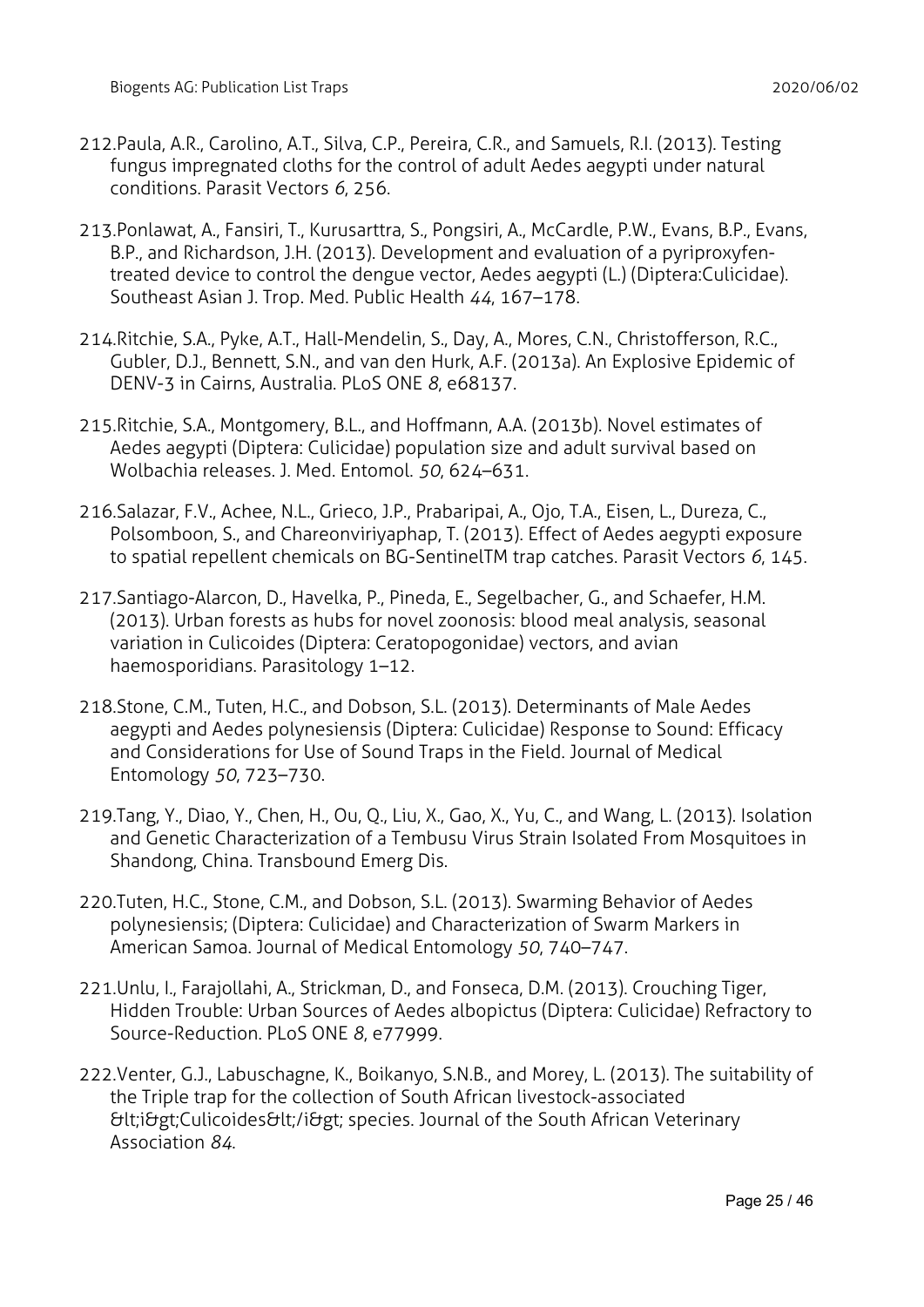- 223.Werblow, A., Bolius, S., Dorresteijn, A.W.C., Melaun, C., and Klimpel, S. (2013). Diversity of Culex torrentium Martini, 1925 - a potential vector of arboviruses and filaria in Europe. Parasitol. Res. *112*, 2495–2501.
- 224.Worobey, J., Fonseca, D.M., Espinosa, C., Healy, S., and Gaugler, R. (2013). Child Outdoor Physical Activity is Reduced by Prevalence of the Asian Tiger Mosquito, Aedes albopictus. Journal of the American Mosquito Control Association *29*, 78– 80.
- 225.Yeap, H.L., Endersby, N.M., Johnson, P.H., Ritchie, S.A., and Hoffmann, A.A. (2013). Body Size and Wing Shape Measurements as Quality Indicators of Aedes aegypti Mosquitoes Destined for Field Release. Am. J. Trop. Med. Hyg. *89*, 78–92.
- 226.Abdel-Dayem, M.S., Annajar, B.B., Hanafi, H.A., and Obenauer, P.J. (2012). The Potential Distribution of Phlebotomus papatasi (Diptera: Psychodidae) in Libya Based on Ecological Niche Model. Journal of Medical Entomology 49, 739–745.
- 227.Barrera, R., Bingham, A.M., Hassan, H.K., Amador, M., Mackay, A.J., and Unnasch, T.R. (2012). Vertebrate Hosts of Aedes aegypti and Aedes mediovittatus (Diptera: Culicidae) in Rural Puerto Rico. Journal of Medical Entomology 49, 917–921.
- 228.Becker, N., Geier, M., Balczun, C., Bradersen, U., Huber, K., Kiel, E., Krüger, A., Lühken, R., Orendt, C., Plenge-Bönig, A., et al. (2012). Repeated introduction of Aedes albopictus into Germany, July to October 2012. Parasitology Research.
- 229.Dötterl, S., Jahreiß, K., Jhumur, U.S., and Jürgens, A. (2012). Temporal variation of flower scent in Silene otites (Caryophyllaceae): a species with a mixed pollination system. Botanical Journal of the Linnean Society 169, 447–460.
- 230.Drago, A., Marini, F., Caputo, B., Coluzzi, M., della Torre, A., and Pombi, M. (2012). Looking for the gold standard: assessment of the effectiveness of four traps for monitoring mosquitoes in Italy. Journal of Vector Ecology 37, 117–123.
- 231.Farajollahi, A., Healy, S.P., Unlu, I., Gaugler, R., and Fonseca, D.M. (2012). Effectiveness of Ultra-Low Volume Nighttime Applications of an Adulticide against Diurnal Aedes albopictus, a Critical Vector of Dengue and Chikungunya Viruses. PLoS ONE 7, e49181.
- 232.Faulde, M.K., Spiesberger, M., and Abbas, B. (2012). Sentinel site-enhanced near-real time surveillance documenting West Nile virus circulation in two Culex mosquito species indicating different transmission characteristics, Djibouti City, Djibouti. Journal of the Egyptian Society of Parasitology 42, 461–474.
- 233.Gama, R.A., Silva, I.M. da, Monteiro, H.A. de O., and Eiras, Á.E. (2012). Fauna of Culicidae in rural areas of Porto Velho and the first record of Mansonia (Mansonia) flaveola (Coquillet, 1906), for the state of Rondônia, Brazil. Revista Da Sociedade Brasileira de Medicina Tropical 45, 125–127.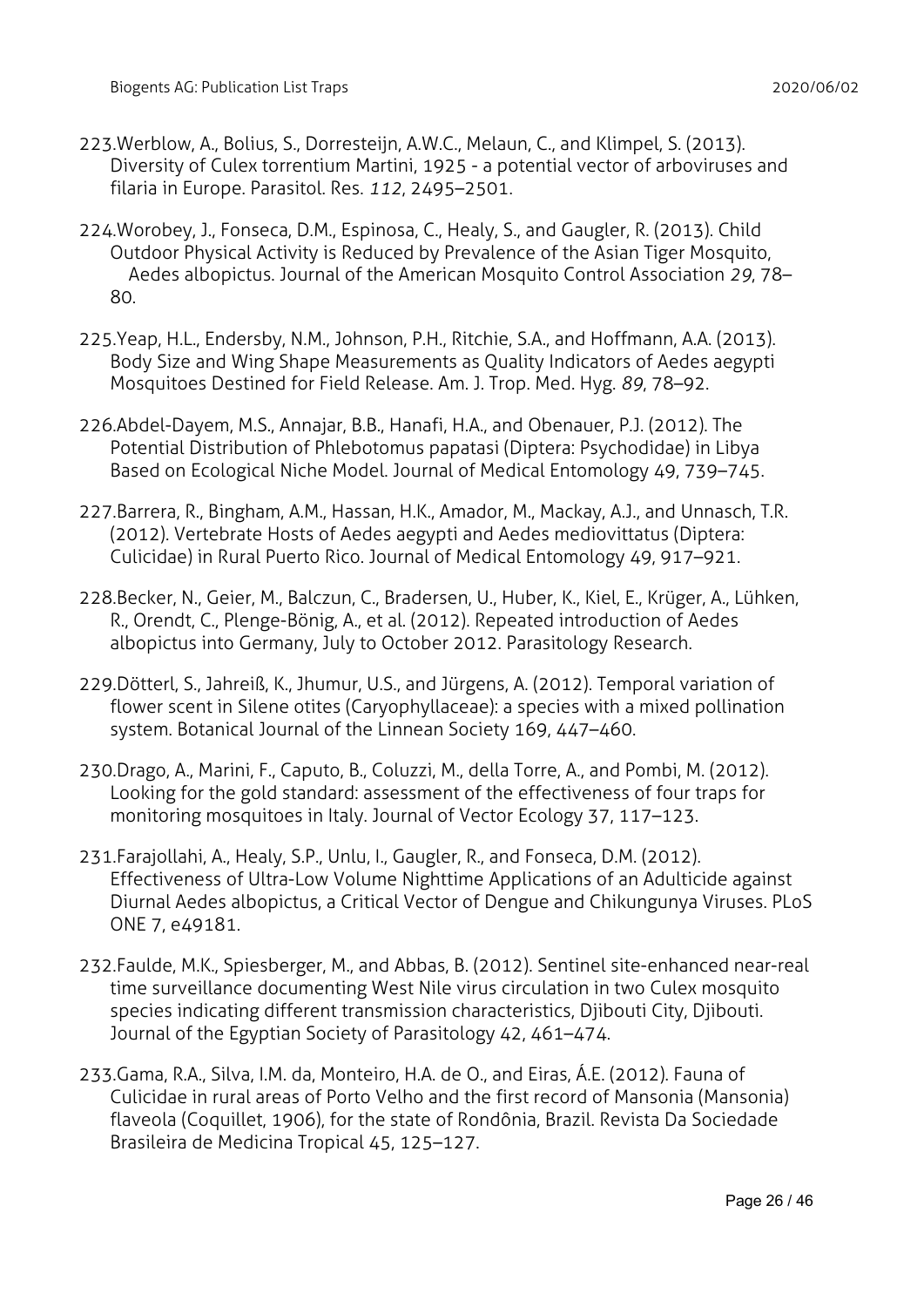- 234.Gibson, C.M., Kao, R.H., Blevins, K.K., and Travers, P.D. (2012). Integrative Taxonomy for Continental-Scale Terrestrial Insect Observations. PLoS ONE 7, e37528.
- 235.Glaizot, O., Fumagalli, L., Iritano, K., Lalubin, F., Van Rooyen, J., and Christe, P. (2012). High prevalence and lineage diversity of avian malaria in wild populations of great tits (Parus major) and mosquitoes (Culex pipiens). PLoS ONE 7, e34964.
- 236.Guillaumot, L., Ofanoa, R., Swillen, L., Singh, N., Bossin, H.C., and Schaffner, F. (2012). Distribution of Aedes albopictus (Diptera, Culicidae) in southwestern Pacific countries, with a first report from the Kingdom of Tonga. Parasites & Vectors 5, 247.
- 237.Haddad, N., Mousson, L., Vazeille, M., Chamat, S., Tayeh, J., Osta, M.A., and Failloux, A.- B. (2012). Aedes albopictus in Lebanon, a potential risk of arboviruses outbreak. BMC Infect. Dis. 12, 300.
- 238.Harris, A.F., McKemey, A.R., Nimmo, D., Curtis, Z., Black, I., Morgan, S.A., Oviedo, M.N., Lacroix, R., Naish, N., Morrison, N.I., et al. (2012). Successful suppression of a field mosquito population by sustained release of engineered male mosquitoes. Nat. Biotechnol. 30, 828–830.
- 239.Inci, A., Yildirim, A., Njabo, K.Y., Duzlu, O., Biskin, Z., and Ciloglu, A. (2012). Detection and molecular characterization of avian Plasmodium from mosquitoes in central Turkey. Vet. Parasitol. 188, 179–184.
- 240.Johnson, P.H., Spitzauer, V., and Ritchie, S.A. (2012). Field Sampling Rate of BG-Sentinel Traps for Aedes aegypti (Diptera: Culicidae) in Suburban Cairns, Australia. Journal of Medical Entomology 49, 29–34.
- 241.Joy, T.K., Jeffrey Gutierrez, E.H., Ernst, K., Walker, K.R., Carriere, Y., Torabi, M., and Riehle, M.A. (2012). Aging Field Collected Aedes aegypti to Determine Their Capacity for Dengue Transmission in the Southwestern United States. PLoS ONE 7, e46946.
- 242.Kampen, H., Kronefeld, M., Zielke, D., and Werner, D. (2012). Further specimens of the Asian tiger mosquito Aedes albopictus (Diptera, Culicidae) trapped in southwest Germany. Parasitol. Res.
- 243.Kronefeld, M., Dittmann, M., Zielke, D., Werner, D., and Kampen, H. (2012). Molecular confirmation of the occurrence in Germany of Anopheles daciae (Diptera, Culicidae). Parasit Vectors 5, 250.
- 244.Lacroix, R., McKemey, A.R., Raduan, N., Kwee Wee, L., Hong Ming, W., Guat Ney, T., Rahidah A.A., S., Salman, S., Subramaniam, S., Nordin, O., et al. (2012). Open Field Release of Genetically Engineered Sterile Male Aedes aegypti in Malaysia. PLoS ONE 7, e42771.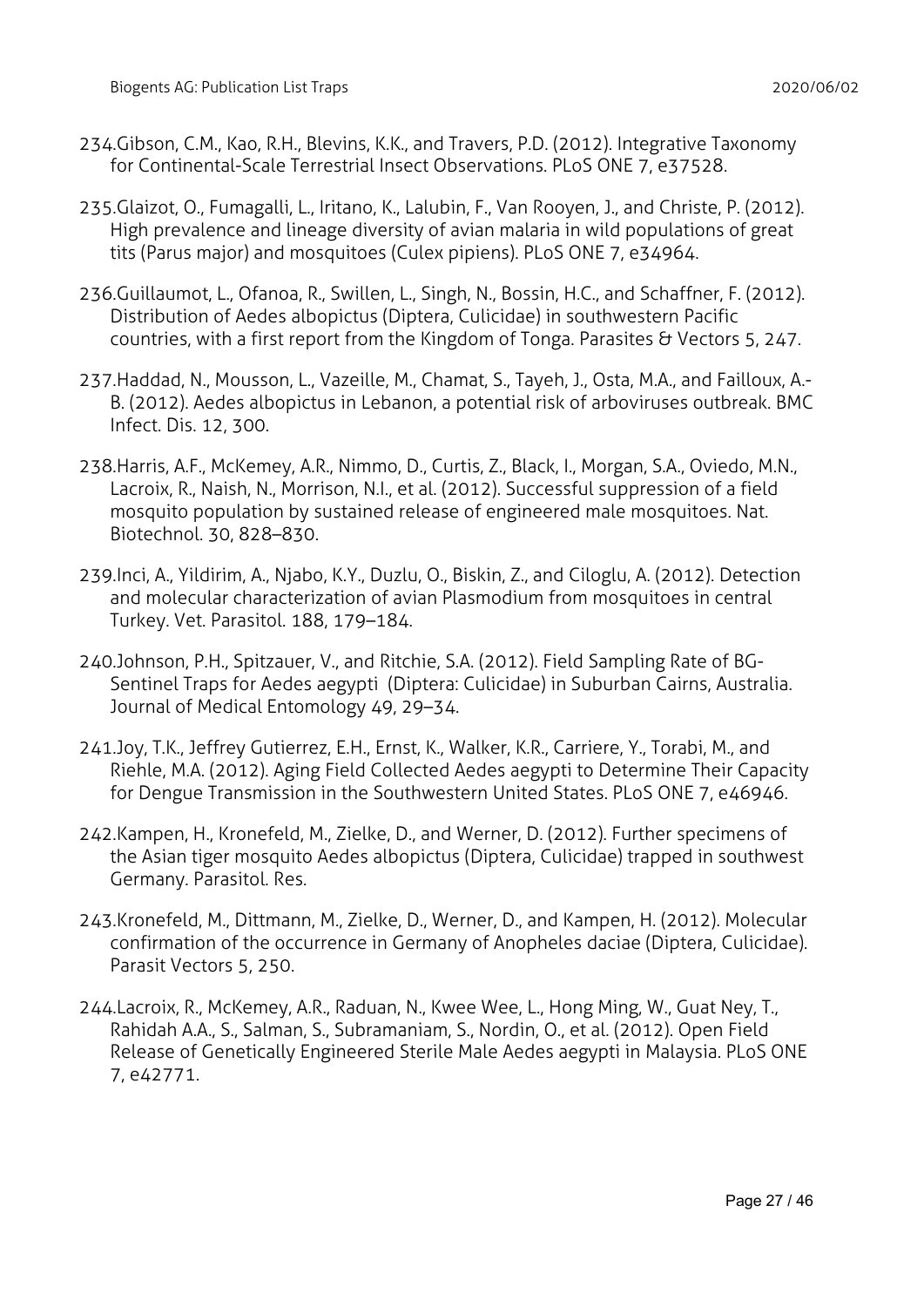- 245.Lee, R.M.L., Lam-Phua, S.G., Tan, W.C.H., Pang, S.C., Vythilingam, I., Ng, L.C., and Rueda, L.M. (2012). Mosquito fauna of Ubin Island, Singapore. J. Am. Mosq. Control Assoc. 28, 248–254.
- 246.Lehmann, K., Werner, D., Hoffmann, B., and Kampen, H. (2012). PCR identification of culicoid biting midges (Diptera, Ceratopogonidae) of the Obsoletus complex including putative vectors of bluetongue and Schmallenberg viruses. Parasites & Vectors 5, 213.
- 247.Lühken, R., and Kiel, E. (2012). Distance from the stable affects trapping of biting midges (Diptera, Ceratopogonidae). J. Vector Ecol. 37, 453–457.
- 248.Machado, D.C., Mondini, A., Santana, V.D.S., Yonamine, P.T.K., Chiaravalloti Neto, F., Zanotto, P.M. de A., and Nogueira, M.L. (2012). First Identification of Culex flavivirus (Flaviviridae) in Brazil. Intervirology.
- 249.McPhatter, L.P., Mahmood, F., and Debboun, M. (2012). Survey of mosquito fauna in San Antonio, Texas. J. Am. Mosq. Control Assoc. 28, 240–247.
- 250.Mercer, D.R., Marie, J., Bossin, H., Faaruia, M., Tetuanui, A., Sang, M.C., and Dobson, S.L. (2012a). Estimation of Population Size and Dispersal of Aedes polynesiensis on Toamaromotu, French Polynesia. Journal of Medical Entomology 49, 971–980.
- 251.Mercer, D.R., Bossin, H., Sang, M.C., O'Connor, L., and Dobson, S.L. (2012b). Monitoring Temporal Abundance and Spatial Distribution of Aedes polynesiensis using BG-Sentinel Traps in Neighboring Habitats on Raiatea, Society Archipelago, French Polynesia. Journal of Medical Entomology 49, 51–60.
- 252.Obenauer, P.J., Annajar, B.B., Hanafi, H.A., Abdel-Dayem, M.S., El-Hossary, S.S., and Villinski, J. (2012). Efficacy of Light and Nonlighted Carbon Dioxide–Baited Traps for Adult Sand Fly (Diptera: Psychodidae) Surveillance in Three Counties of Mesrata, Libya. Journal of the American Mosquito Control Association 28, 179–183.
- 253.Obermayr, U., Ruther, J., Rose, A., and Geier, M. (2012). Laboratory Evaluation Techniques to Investigate the Spatial Potential of Repellents for Push and Pull Mosquito Control Systems. J. Med. Entomol. 49, 1387–1397.
- 254.O'Connor, L., Plichart, C., Sang, A.C., Brelsfoard, C.L., Bossin, H.C., and Dobson, S.L. (2012). Open Release of Male Mosquitoes Infected with a Wolbachia Biopesticide: Field Performance and Infection Containment. PLoS Neglected Tropical Diseases 6, e1797.
- 255.Oliva, C.F., Jacquet, M., Gilles, J., Lemperiere, G., Maquart, P.-O., Quilici, S., Schooneman, F., Vreysen, M.J.B., and Boyer, S. (2012). The Sterile Insect Technique for Controlling Populations of Aedes albopictus (Diptera: Culicidae) on Reunion Island: Mating Vigour of Sterilized Males. PLoS ONE 7, e49414.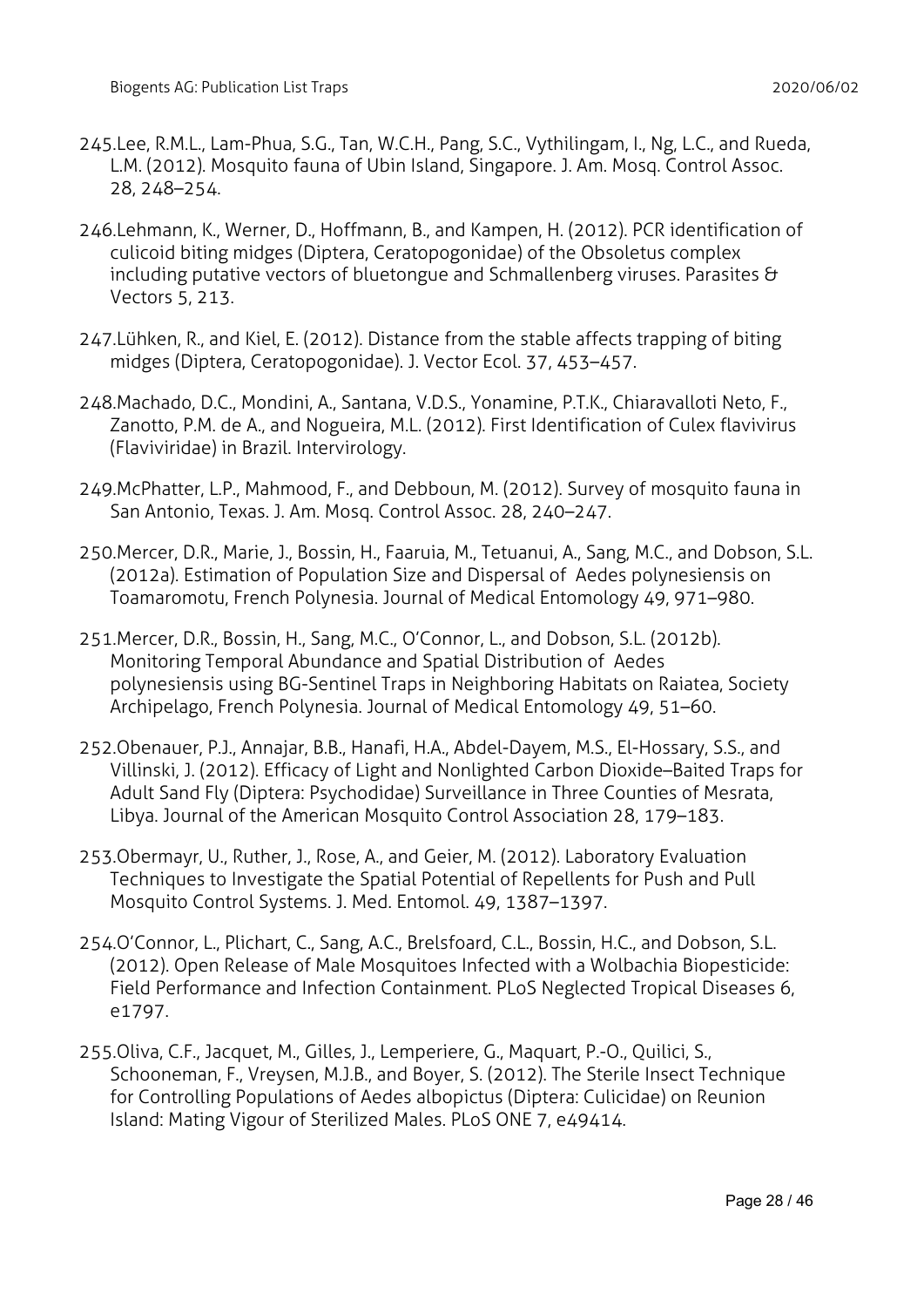- 256.Ramirez, J.L., Souza-Neto, J., Torres Cosme, R., Rovira, J., Ortiz, A., Pascale, J.M., and Dimopoulos, G. (2012). Reciprocal Tripartite Interactions between the Aedes aegypti Midgut Microbiota, Innate Immune System and Dengue Virus Influences Vector Competence. PLoS Neglected Tropical Diseases 6, e1561.
- 257.Roiz, D., Vázquez, A., Rosso, F., Arnoldi, D., Girardi, M., Cuevas, L., Pérez-Pastrana, E., Sánchez-Seco, M.P., Tenorio, A., and Rizzoli, A. (2012a). Detection of a new insect flavivirus and isolation of Aedes flavivirus in Northern Italy. Parasit Vectors 5, 223.
- 258.Roiz, D., Vazquez, A., Rosà, R., Muñoz, J., Arnoldi, D., Rosso, F., Figuerola, J., Tenorio, A., and Rizzoli, A. (2012b). Blood meal analysis, flavivirus screening, and influence of meteorological variables on the dynamics of potential mosquito vectors of West Nile virus in northern Italy. J. Vector Ecol. 37, 20–28.
- 259.Roiz, D., Roussel, M., Munoz, J., Ruiz, S., Soriguer, R., and Figuerola, J. (2012c). Efficacy of Mosquito Traps for Collecting Potential West Nile Mosquito Vectors in a Natural Mediterranean Wetland. American Journal of Tropical Medicine and Hygiene 86, 642–648.
- 260.Salazar, F.V., Achee, N.L., Grieco, J.P., Prabaripai, A., Eisen, L., Shah, P., and Chareonviriyaphap, T. (2012). Evaluation of a peridomestic mosquito trap for integration into an Aedes aegypti (Diptera: Culicidae) push-pull control strategy. Journal of Vector Ecology 37, 8–19.
- 261.Sane, J., Kurkela, S., Putkuri, N., Huhtamo, E., Vaheri, A., and Vapalahti, O. (2012). Complete coding sequence and molecular epidemiological analysis of Sindbis virus isolates from mosquitoes and humans, Finland. Journal of General Virology.
- 262.Santiago-Alarcon, D., Havelka, P., Schaefer, H.M., and Segelbacher, G. (2012). Bloodmeal Analysis Reveals Avian Plasmodium Infections and Broad Host Preferences of Culicoides (Diptera: Ceratopogonidae) Vectors. PLoS ONE 7, e31098.
- 263.Schaffner, F., Thiéry, I., Kaufmann, C., Zettor, A., Lengeler, C., Mathis, A., and Bourgouin, C. (2012). Anopheles plumbeus (Diptera: Culicidae) in Europe: a mere nuisance mosquito or potential malaria vector? Malar. J. 11, 393.
- 264.Scholte, E.-J., Dik, M., Ibañez Justicia, A., Den Hartog, W., Schoelitsz, B., Brooks, M., Braks, M., and Steeghs, M. (2012). Findings and control of two invasive exotic mosquito species, Aedes albopictus and Ae. atropalpus (Diptera: Culicidae) in the Netherlands, 2011. European Mosquito Bulletin 30, 1–14.
- 265.Sousa, C., Clairouin, M., Seixas, G., Viveiros, B., Novo, M., Silva, A., Escoval, M., and Economopoulou, A. (2012). Ongoing outbreak of dengue type 1 in the Autonomous Region of Madeira, Portugal: preliminary report. Euro Surveill. 17.
- 266.Trindade, F.T.T., Stabeli, R.G., Facundo, V.A., Cardoso, C.T., Silva, M.A. da, Gil, L.H.S., Silva-Jardim, I., and Silva, A. de A. e (2012). Evaluation of larvicidal activity of the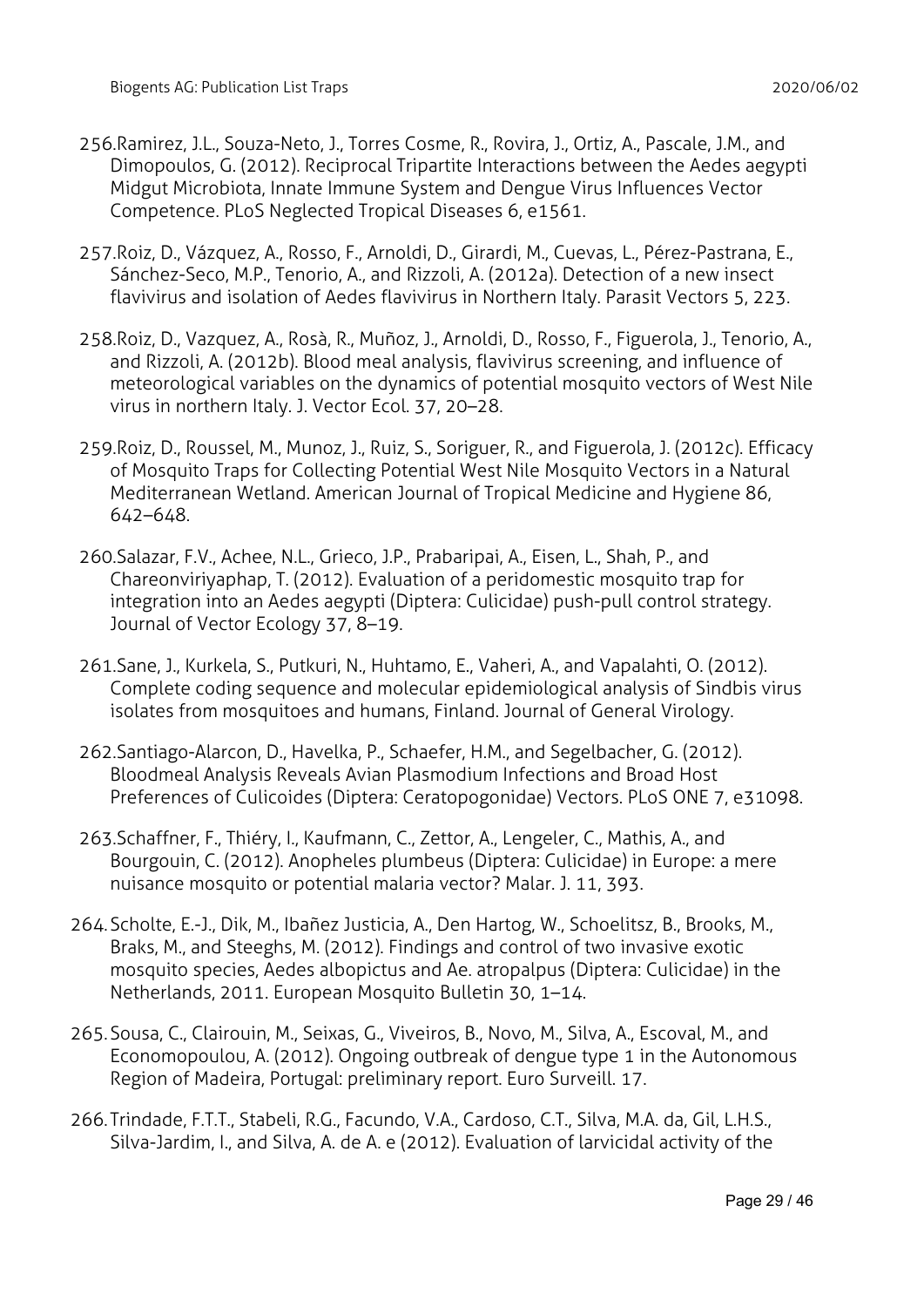methanolic extracts of Piper alatabaccum branches and P. tuberculatum leaves and compounds isolated against Anopheles darlingi. Revista Brasileira de Farmacognosia 0–0.

- 267.Tuten, H.C., Bridges, W.C., Paul, K.S., and Adler, P.H. (2012). Blood-feeding ecology of mosquitoes in zoos. Medical and Veterinary Entomology no – no.
- 268.Unlu, I., and Farajollahi, A. (2012). To Catch a Tiger in a Concrete Jungle: Operational Challenges for Trapping Aedes albopictus in an Urban Environment. Journal of the American Mosquito Control Association 28, 334–337.
- 269.Werner, D., Kronefeld, M., Schaffner, F., and Kampen, H. (2012). Two invasive mosquito species, Aedes albopictus and Aedes japonicus japonicus, trapped in south-west Germany, July to August 2011. Euro Surveill. 17.
- 270.Whelan, P., Nguyen, H., Hajkowicz, K., Davis, J., Smith, D., Pyke, A., Krause, V., and Markey, P. (2012). Evidence in australia for a case of airport dengue. PLoS Negl Trop Dis 6, e1619.
- 271.Wilder-Smith, A., Byass, P., Olanratmanee, P., Maskhao, P., Sringernyuang, L., Logan, J.G., Lindsay, S.W., Banks, S., Gubler, D., Louis, V.R., et al. (2012). The impact of insecticide-treated school uniforms on dengue infections in school-aged children: study protocol for a randomised controlled trial in Thailand. Trials 13, 212.
- 272.Williams, C.R., Johnson, P.H., Ball, T.S., and Ritchie, S.A. (2012). Productivity and population density estimates of the dengue vector mosquito Aedes aegypti (Stegomyia aegypti) in Australia. Med. Vet. Entomol.
- 273.Zayed, A., Awash, A.A., Esmail, M.A., Al-Mohamadi, H.A., Al-Salwai, M., Al-Jasari, A., Medhat, I., Morales-Betoulle, M.E., and Mnzava, A. (2012). Detection of Chikungunya virus in Aedes aegypti during 2011 outbreak in Al Hodayda, Yemen. Acta Tropica 123, 62–66.
- 274.Azil, A.H., Li, M., and Williams, C.R. (2011). Dengue Vector Surveillance Programs: A Review of Methodological Diversity in Some Endemic and Epidemic Countries. Asia-Pacific Journal of Public Health *23*, 827–842.
- 275.Barrera, R. (2011). Spatial Stability of Adult Aedes aegypti Populations. American Journal of Tropical Medicine and Hygiene *85*, 1087–1092.
- 276.Barrera, R., Amador, M., and MacKay, A.J. (2011). Population Dynamics of Aedes aegypti and Dengue as Influenced by Weather and Human Behavior in San Juan, Puerto Rico. PLoS Neglected Tropical Diseases *5*, e1378.
- 277.Cilek, J.E., Hallmon, C.F., and Johnson, R. (2011). Semi–Field Comparison of the Bg Lure, Nonanal, and 1-Octen-3-OL to Attract Adult Mosquitoes In Northwestern Florida. Journal of the American Mosquito Control Association *27*, 393–397.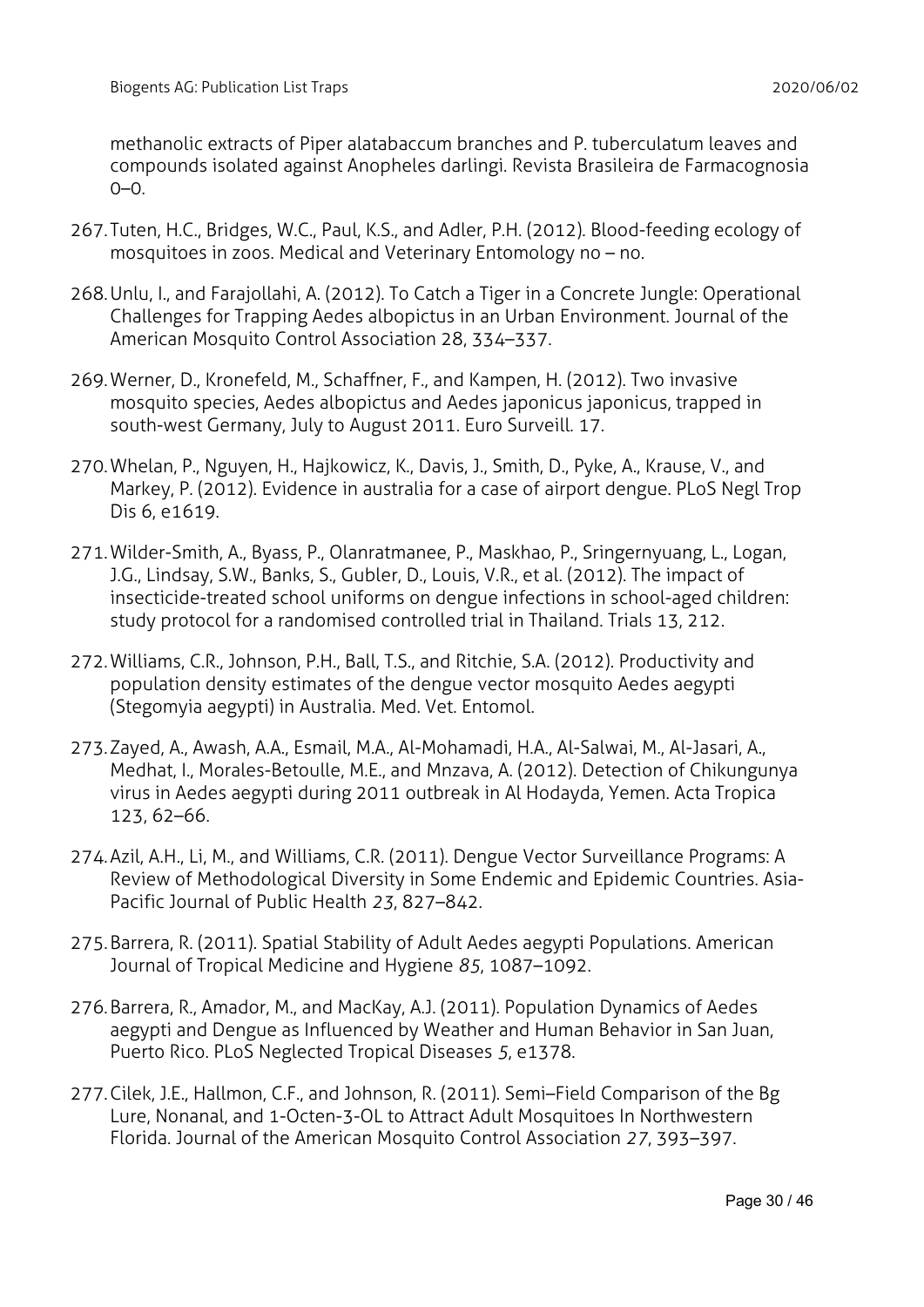- 278.Endersby, N.M., Hoffmann, A.A., White, V.L., Ritchie, S.A., Johnson, P.H., and Weeks, A.R. (2011). Changes in the Genetic Structure of Aedes aegypti (Diptera: Culicidae) Populations in Queensland, Australia, Across Two Seasons: Implications for Potential Mosquito Releases. Journal of Medical Entomology *48*, 999–1007.
- 279.Graham, A., Pruszynski, C., Hribar, L., DeMay, D., Tambasco, A., Hartley, A., Fussell, E., Michael, S., and Isern, S. (2011). Mosquito-associated Dengue Virus, Key West, Florida, USA, 2010. Emerging Infectious Diseases *17*.
- 280.Harris, A.F., Nimmo, D., McKemey, A.R., Kelly, N., Scaife, S., Donnelly, C.A., Beech, C., Petrie, W.D., and Alphey, L. (2011). Field performance of engineered male mosquitoes. Nature Biotechnology *29*, 1034–1037.
- 281.Hiwat, H., Andriessen, R., Rijk, M. de, Koenraadt, C.J.M., and Takken, W. (2011a). Carbon dioxide baited trap catches do not correlate with human landing collections of Anopheles aquasalis in Suriname. Mem. Inst. Oswaldo Cruz *106*, 360–364.
- 282.Hiwat, H., de Rijk, M., Andriessen, R., Koenraadt, C.J.M., and Takken, W. (2011b). Evaluation of Methods for Sampling the Malaria Vector Anopheles darlingi (Diptera, Culicidae) in Suriname and the Relation with Its Biting Behavior. Journal of Medical Entomology *48*, 1039–1046.
- 283.Hoffmann, A.A., Montgomery, B.L., Popovici, J., Iturbe-Ormaetxe, I., Johnson, P.H., Muzzi, F., Greenfield, M., Durkan, M., Leong, Y.S., Dong, Y., et al. (2011). Successful establishment of Wolbachia in Aedes populations to suppress dengue transmission. Nature *476*, 454–457.
- 284.Hribar, L.J., Brown, B.V., and Disney, R.H.L. (2011). Occurrence of Megaselia imitatrix Borgmeier and Megaselia hansonix Disney in Florida (Diptera: Phoridae). Florida Entomologist *94*, 1066–1067.
- 285.Krüger, A., Strüven, L., Post, R.J., and Faulde, M. (2011). The sandflies (Diptera: Psychodidae, Phlebotominae) in military camps in northern Afghanistan (2007- 2009), as identified by morphology and DNA "barcoding." Annals of Tropical Medicine and Parasitology *105*, 163–176.
- 286.Little, E. (2011). Characterizing the Urban Environment of Dengue Mosquitoes in Patillas, Puerto Rico. Tropical Resources *30*, 36–42.
- 287.Little, E., Barrera, R., Seto, K.C., and Diuk-Wasser, M. (2011). Co-occurrence Patterns of the Dengue Vector Aedes aegypti and Aedes mediovitattus, a Dengue Competent Mosquito in Puerto Rico. EcoHealth *8*, 365–375.
- 288.Marcombe, S., Darriet, F., Tolosa, M., Agnew, P., Duchon, S., Etienne, M., Yp Tcha, M.M., Chandre, F., Corbel, V., and Yébakima, A. (2011). Pyrethroid Resistance Reduces the Efficacy of Space Sprays for Dengue Control on the Island of Martinique (Caribbean). PLoS Neglected Tropical Diseases *5*, e1202.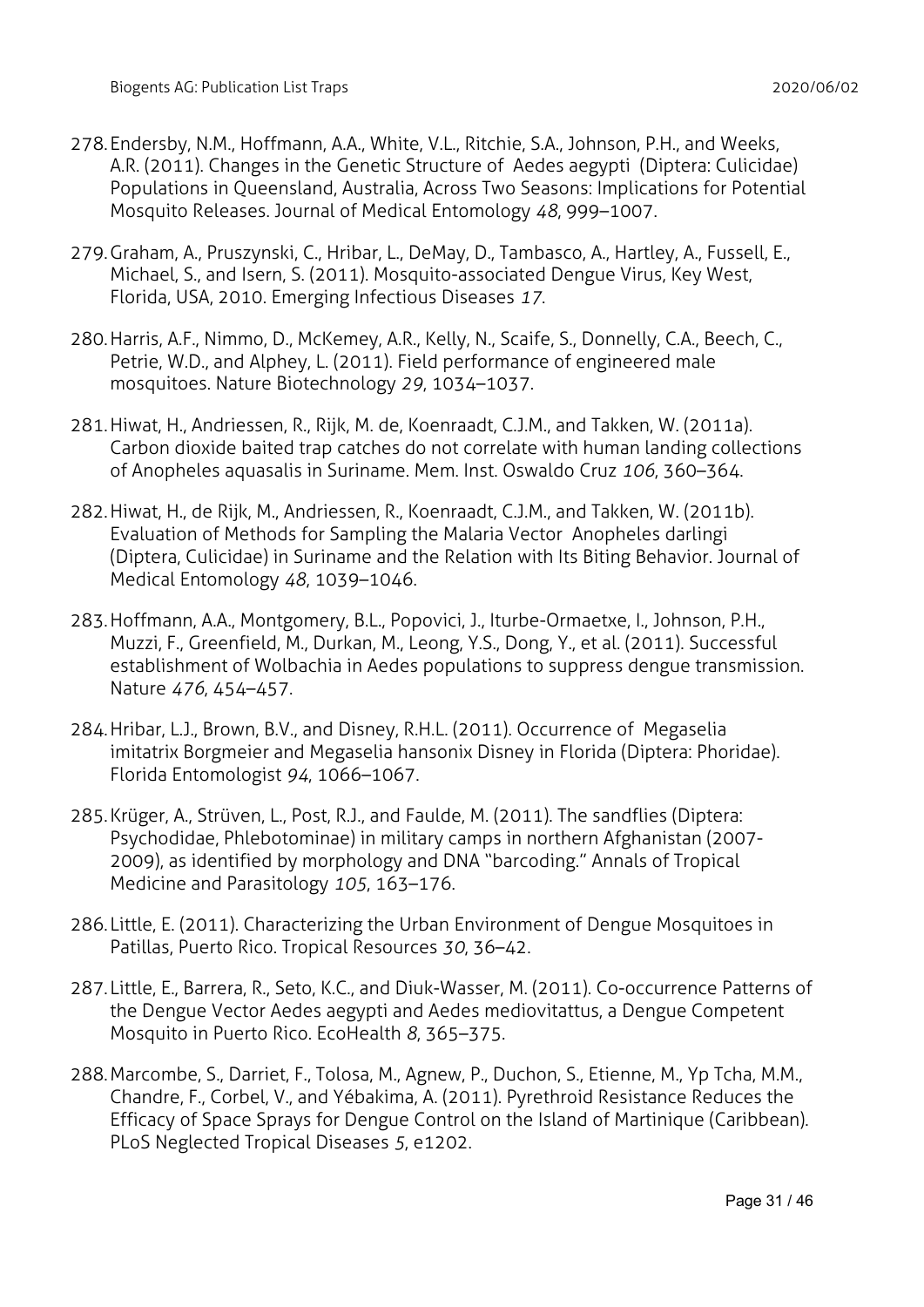- 289.Muhammed, H., and Smith, J. (2011). First Record of Anopheles albimanus from St Kitts. West Indian Med J *60*, 562–563.
- 290.Müller, G.C., Revay, E.E., and Schlein, Y. (2011). Relative attraction of the sand fly Phlebotomus papatasi to local flowering plants in the Dead Sea region. Journal of Vector Ecology *36*, S187–S194.
- 291.Nunn, P.V., Reeves, W.K., and Utter, C.M. (2011). New Records for Micronesian Mosquitoes. Journal of the American Mosquito Control Association *27*, 300–302.
- 292.Paz-Soldan, V.A., Plasai, V., Morrison, A.C., Rios-Lopez, E.J., Guedez-Gonzales, S., Grieco, J.P., Mundal, K., Chareonviriyaphap, T., and Achee, N.L. (2011). Initial Assessment of the Acceptability of a Push-Pull Aedes aegypti Control Strategy in Iquitos, Peru and Kanchanaburi, Thailand. American Journal of Tropical Medicine and Hygiene *84*, 208–217.
- 293.Ritchie, S.A., Johnson, P.H., Freeman, A.J., Odell, R.G., Graham, N., DeJong, P.A., Standfield, G.W., Sale, R.W., and O'Neill, S.L. (2011). A Secure Semi-Field System for the Study of Aedes aegypti. PLoS Neglected Tropical Diseases *5*, e988.
- 294.Tan, C.H., Wong, P.S.J., Li, M.Z.I., Tan, S.Y.S., Lee, T.K.C., Pang, S.C., Lam-Phua, S.G., Maideen, N., Png, A.B., Koou, S.Y., et al. (2011). Entomological Investigation and Control of a Chikungunya Cluster in Singapore. Vector-Borne and Zoonotic Diseases *11*, 383–390.
- 295.Unlu, I., Farajollahi, A., Healy, S.P., Crepeau, T., Bartlett-Healy, K., Williges, E., Strickman, D., Clark, G.G., Gaugler, R., and Fonseca, D.M. (2011). Area-wide management of Aedes albopictus: choice of study sites based on geospatial characteristics, socioeconomic factors and mosquito populations. Pest Management Science *67*, 965–974.
- 296.Whelan, P.I., Nguyen, H., and Finlay-Doney, M. (2011). Another exotic mosquito interception at Frances Bay port facility, Darwin, January 2011. N.T.Dis.Contr.Bull *18*, 24–26.
- 297.Wise de Valdez, M.R., Nimmo, D., Betz, J., Gong, H.-F., James, A.A., Alphey, L., and Black, W.C. (2011). Genetic elimination of dengue vector mosquitoes. Proceedings of the National Academy of Sciences *108*, 4772–4775.
- 298.Almeida, S.J. de, Martins Ferreira, R.P., Eiras, Á.E., Obermayr, R.P., and Geier, M. (2010). Multi-agent modeling and simulation of an Aedes aegypti mosquito population. Environmental Modelling & Software *25*, 1490–1507.
- 299.Azil, A.H., Long, S.A., Ritchie, S.A., and Williams, C.R. (2010). The development of predictive tools for pre-emptive dengue vector control: a study of Aedes aegypti abundance and meteorological variables in North Queensland, Australia. Trop. Med. Int. Health *15*, 1190–1197.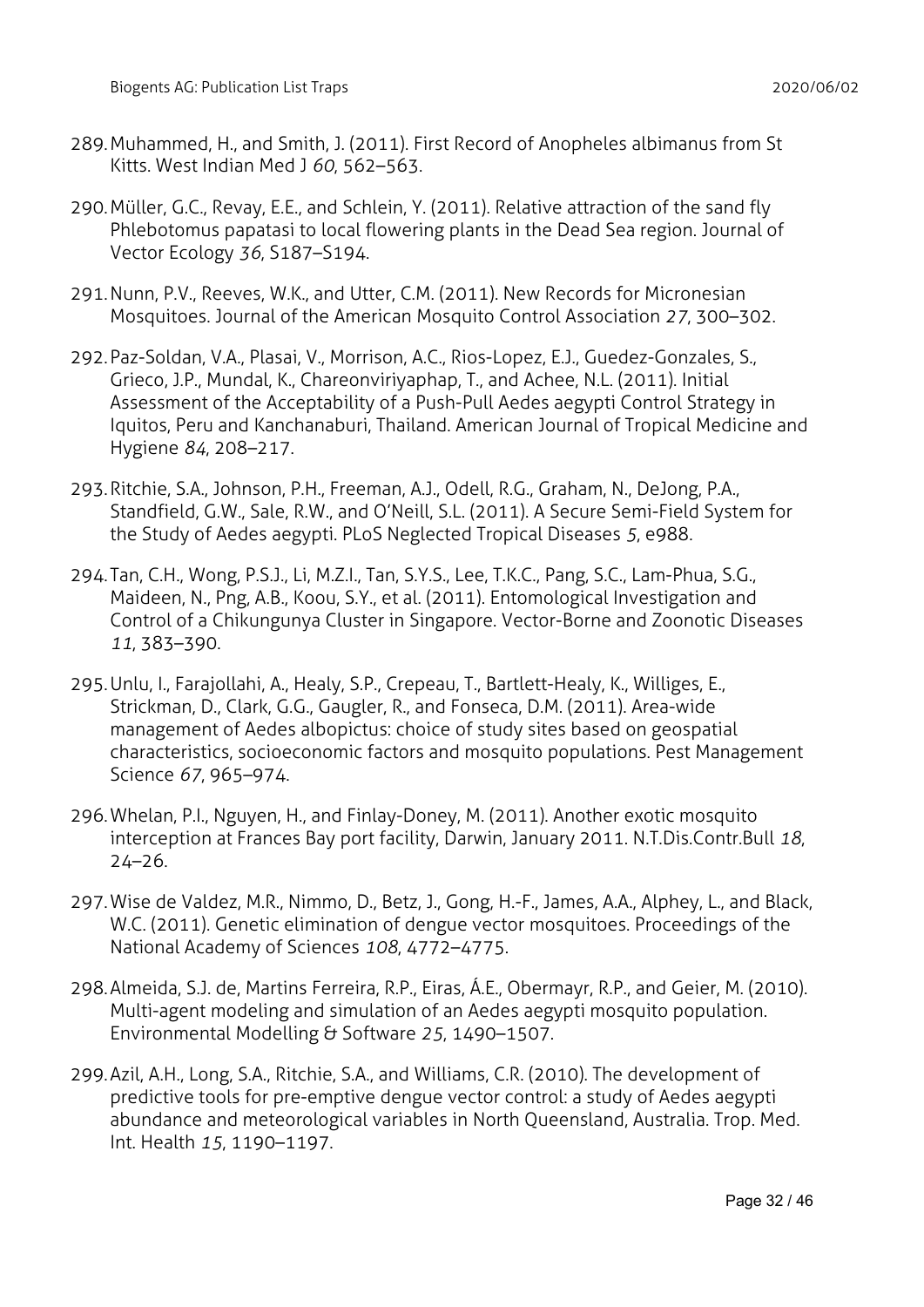- 300.Ball, T.S., and Ritchie, S.R. (2010a). Sampling Biases of the BG-Sentinel Trap With Respect to Physiology, Age, and Body Size of Adult Aedes aegypti (Diptera: Culicidae). Journal of Medical Entomology *47*, 649–656.
- 301.Ball, T.S., and Ritchie, S.R. (2010b). Evaluation of BG-Sentinel Trap Trapping Efficacy for Aedes aegypti (Diptera: Culicidae) in a Visually Competitive Environment. Journal of Medical Entomology *47*, 657–663.
- 302.Bhalala, H.V., Smith, J.D., O'Dea, B.A., and Arias, J.R. (2010). The Efficacy of the BG-Sentinel<sup>™</sup> CO2 Nozzle in Collecting Host-Seeking Mosquitoes in Fairfax County, Virginia. Journal of the American Mosquito Control Association *26*, 226–228.
- 303.Clark, G.G., and Rubio-Palis, Y. (2010). Mosquito vector biology and control in Latin America--a 20th symposium. J. Am. Mosq. Control Assoc. *26*, 306–320.
- 304.Henry, A., Thongsripong, P., Fonseca-Gonzalez, I., Jaramillo-Ocampo, N., and Dujardin, J.-P. (2010). Wing shape of dengue vectors from around the world. Infection, Genetics and Evolution *10*, 207–214.
- 305.Hoel, D.F., Kline, D.L., Hogsette, J.A., Bernier, U.R., El-Hossary, S.S., Hanafi, H.A., Watany, N., Fawaz, E.Y., Furman, B.D., Obenauer, P.J., et al. (2010). Efficacy of Commercial Mosquito Traps in Capturing Phlebotomine Sand Flies (Diptera: Psychodidae) in Egypt. Journal of Medical Entomology *47*, 1179–1184.
- 306.Hugo, L.E., Cook, P.E., Johnson, P.H., Rapley, L.P., Kay, B.H., Ryan, P.A., Ritchie, S.A., and O'Neill, S.L. (2010). Field Validation of a Transcriptional Assay for the Prediction of Age of Uncaged Aedes aegypti Mosquitoes in Northern Australia. PLoS Neglected Tropical Diseases *4*, e608.
- 307.Maciel-De-Freitas, R., Souza-Santos, R., CodeçO, C.T., and LourençO-De-Oliveira, R. (2010). Influence of the spatial distribution of human hosts and large size containers on the dispersal of the mosquito Aedes aegypti within the first gonotrophic cycle. Medical and Veterinary Entomology *24*, 74–82.
- 308.Nguyen, H., and Finlay-Doney, M. (2010a). Large ceramic pots ex Indonesia the source of Aedes aegypti recently intercepted at Darwin Port - 9 April 2010 (Darwin: Medical Entomology unit Centre for Disease Control / Department of Health and Families / NT Government).
- 309.Nguyen, H., and Finlay-Doney, M. (2010b). Aedes aegypti interception at Darwin Seaport, 1 June 2010 (Darwin: Medical Entomology unit Centre for Disease Control / Department of Health and Families / NT Government).
- 310.Nguyen, H., Whelan, P., Finlay-Doney, M., and Soong, S.Y. (2010). Interceptions of Aedes aegypti and Aedes albopictus in the port of Darwin, NT, Australia, 25 January and 5 February 2010. The Northern Territory Disease Control Bulletin *17*, 29–35.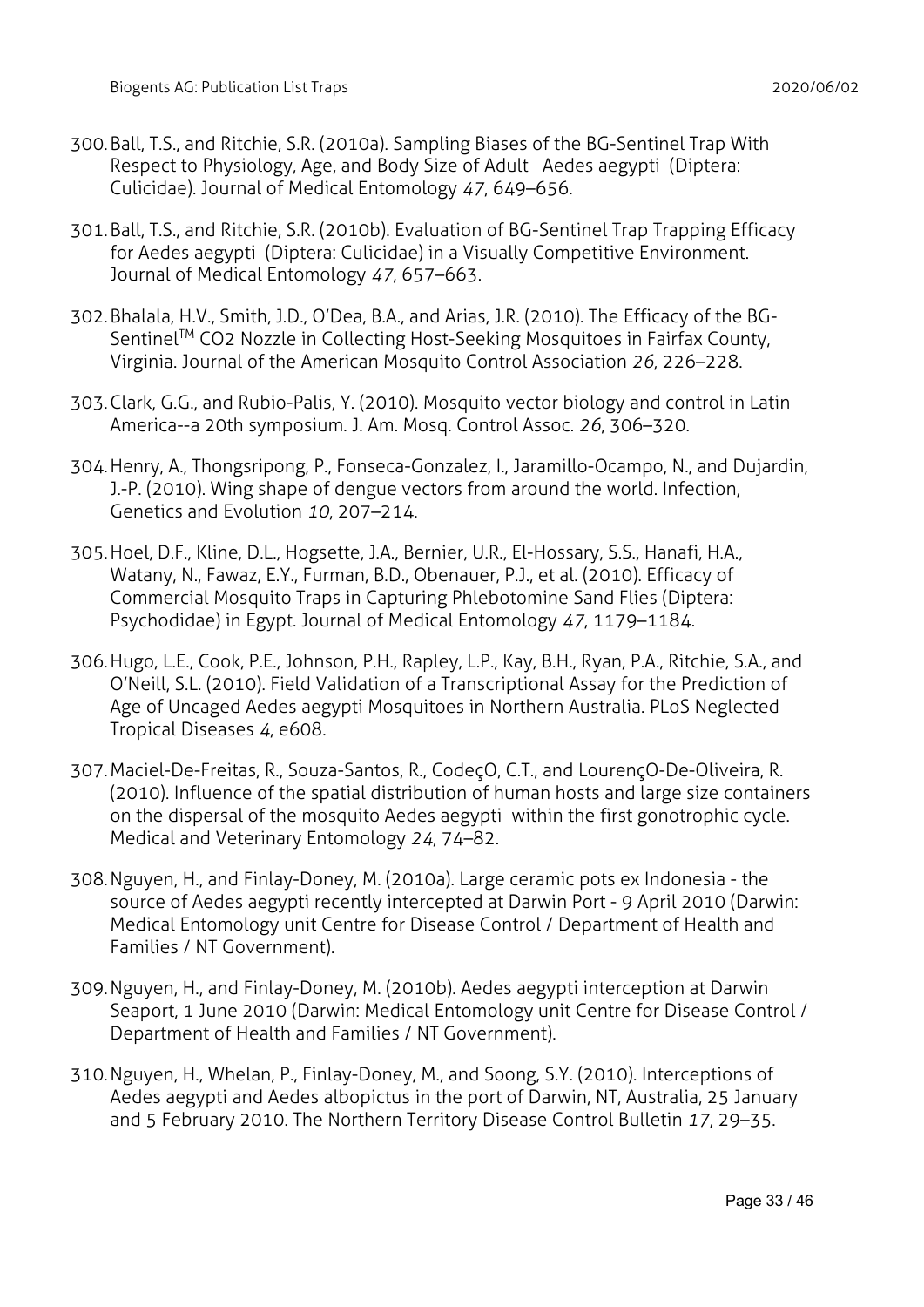- 311.Obenauer, P.J., Kaufman, P.E., Kline, D.L., and Allan, S.A. (2010). Detection of and monitoring for Aedes albopictus (Diptera: Culicidae) in suburban and sylvatic habitats in north central Florida using four sampling techniques. Environ. Entomol. *39*, 1608–1616.
- 312.Roiz, D., Rosà, R., Arnoldi, D., and Rizzoli, A. (2010). Effects of Temperature and Rainfall on the Activity and Dynamics of Host-Seeking Aedes albopictus Females in Northern Italy. Vector-Borne and Zoonotic Diseases *10*, 811–816.
- 313.Scholte, E., Den Hartog, W., Dik, M., Schoelitsz, B., Brooks, M., Schaffner, F., Foussadier, R., Braks, M., and Beeuwkes, J. (2010). Introduction and control of three invasive mosquito species in the Netherlands, July-October 2010. Euro Surveill. *15*.
- 314.Valdez, M.R.W.D., Suchman, E.L., Carlson, J.O., and Black, W.C. (2010). A Large Scale Laboratory Cage Trial of Aedes Densonucleosis Virus (AeDNV). Journal of Medical Entomology *47*, 392–399.
- 315.Vilela, A.P.P. (2010). Dengue Virus 3 Genotype I in Aedes aegypti Mosquitoes and Eggs, Brazil, 2005-2006. Emerging Infectious Diseases.
- 316.Bauer, B., Jandowsky, A., Schein, E., Mehlitz, D., and Clausen, P.-H. (2009). An appraisal of current and new techniques intended to protect bulls against Culicoides and other haematophagous nematocera: the case of Schmergow, Brandenburg, Germany. Parasitology Research *105*, 359–365.
- 317. Bhalala, H., and Arias, J.R. (2009). The Zumba<sup>™</sup> Mosquito Trap and Bg-Sentinel<sup>™</sup> Trap: Novel Surveillance Tools for Host-Seeking Mosquitoes. Journal of the American Mosquito Control Association *25*, 134–139.
- 318.Chambers, E.W., McClintock, S.K., Avery, M.F., King, J.D., Bradley, M.H., Schmaedick, M.A., Lammie, P.J., and Burkot, T.R. (2009). Xenomonitoring of Wuchereria bancrofti and Dirofilaria immitis infections in mosquitoes from American Samoa: trapping considerations and a comparison of polymerase chain reaction assays with dissection. Am. J. Trop. Med. Hyg. *80*, 774–781.
- 319.David, M.R., Lourenço-de-Oliveira, R., and Freitas, R.M. de (2009). Container productivity, daily survival rates and dispersal of Aedes aegypti mosquitoes in a high income dengue epidemic neighbourhood of Rio de Janeiro: presumed influence of differential urban structure on mosquito biology. Memórias Do Instituto Oswaldo Cruz *104*, 927–932.
- 320.Farajollahi, A., Kesavaraju, B., Price, D.C., Williams, G.M., Healy, S.P., Gaugler, R., and Nelder, M.P. (2009). Field Efficacy of BG-Sentinel and Industry-Standard Traps for Aedes albopictus (Diptera: Culicidae) and West Nile Virus Surveillance. Journal of Medical Entomology *46*, 919–925.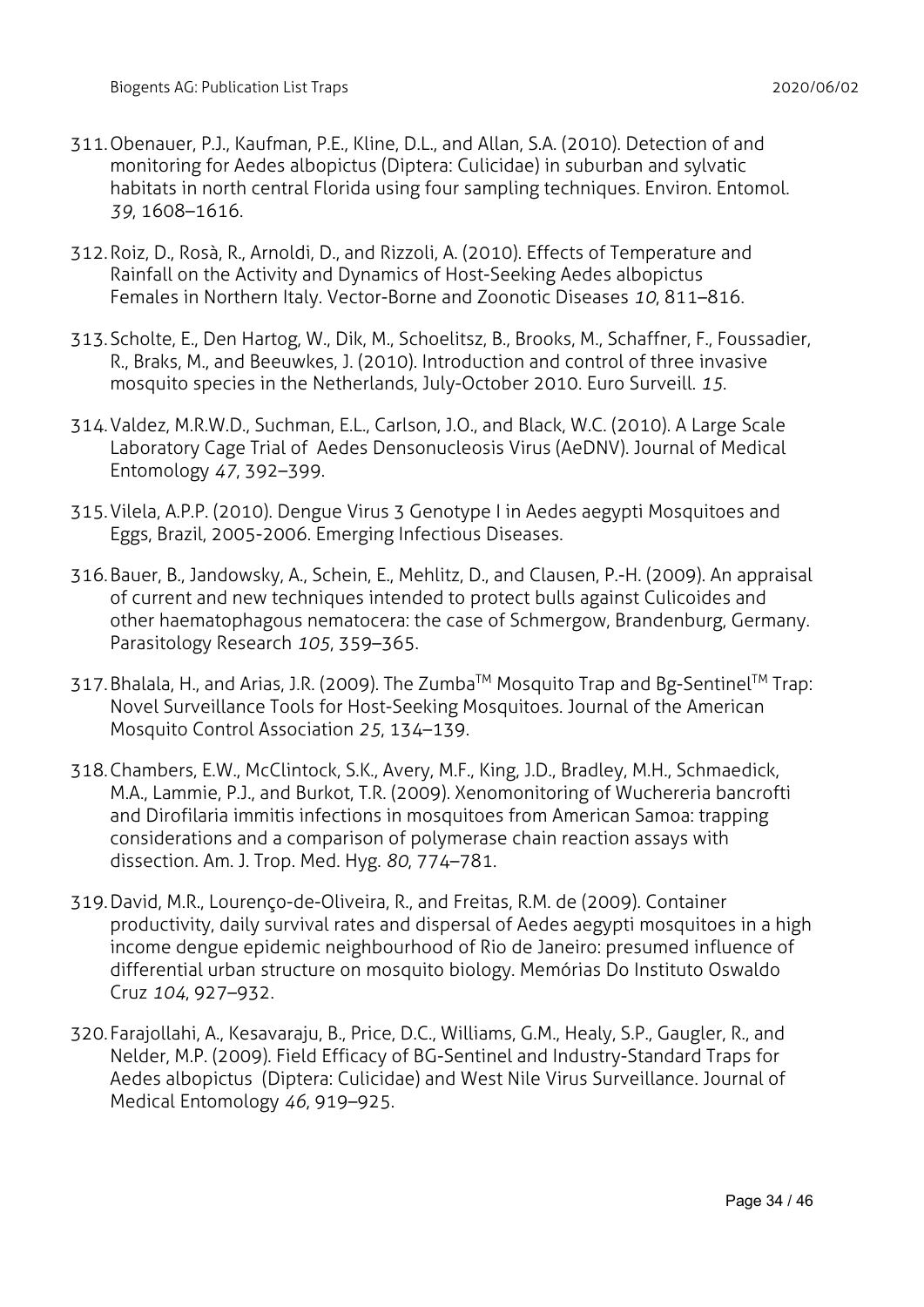- 321.Hoffmann, B. (2009). Monitoring of Putative Vectors of Bluetongue Virus Serotype 8, Germany. Emerging Infectious Diseases 1481–1484.
- 322.Hörbrand, T., and Geier, M. (2009). Monitoring of Culicoides at nine locations in Southern Germany (2007–2008). Parasitology Research *105*, 387–392.
- 323.Jansen, C.C., Webb, C.E., Graham, G.C., Craig, S.B., Zborowski, P., Ritchie, S.A., Russell, R.C., and van den Hurk, A.F. (2009). Blood Sources of Mosquitoes Collected from Urban and Peri-Urban Environments in Eastern Australia with Species-Specific Molecular Analysis of Avian Blood Meals. American Journal of Tropical Medicine and Hygiene *81*, 849–857.
- 324.Jeffery, J.A.L., Thi Yen, N., Nam, V.S., Nghia, L.T., Hoffmann, A.A., Kay, B.H., and Ryan, P.A. (2009). Characterizing the Aedes aegypti Population in a Vietnamese Village in Preparation for a Wolbachia-Based Mosquito Control Strategy to Eliminate Dengue. PLoS Neglected Tropical Diseases *3*, e552.
- 325.Kasap, Ö.E., Belen, A., Kaynas, S., Simsek, F.M., Biler, L., Ata, N., and Alten, B. (2009). Activity Patterns of Sand Fly (Diptera: Psychodidae) Species and Comparative Performance of Different Traps in an Endemic Cutaneous Leishmaniasis Focus in Cukurova Plain, Southern Anatolia, Turkey. Acta Veterinaria Brno *78*, 327–335.
- 326.Kim, D.Y., Guzman, H., Bueno, R., Dennett, J.A., Auguste, A.J., Carrington, C.V.F., Popov, V.L., Weaver, S.C., Beasley, D.W.C., and Tesh, R.B. (2009a). Characterization of Culex Flavivirus (Flaviviridae) strains isolated from mosquitoes in the United States and Trinidad. Virology *386*, 154–159.
- 327.Kim, K.S., Tsuda, Y., and Yamada, A. (2009b). Bloodmeal Identification and Detection of Avian Malaria Parasite From Mosquitoes (Diptera: Culicidae) Inhabiting Coastal Areas of Tokyo Bay, Japan. Journal of Medical Entomology *46*, 1230–1234.
- 328.Lacroix, R., Delatte, H., Hue, T., and Reiter, P. (2009a). Dispersal and Survival of Male and Female Aedes albopictus (Diptera: Culicidae) on Réunion Island. Journal of Medical Entomology *46*, 1117–1124.
- 329.Lacroix, R., Delatte, H., Hue, T., Dehecq, J.S., and Reiter, P. (2009b). Adaptation of the BG-Sentinel trap to capture male and female Aedes albopictus mosquitoes. Medical and Veterinary Entomology *23*, 160–162.
- 330.Mehlhorn, H., Walldorf, V., Klimpel, S., Schaub, G., Kiel, E., Focke, R., Liebisch, G., Liebisch, A., Werner, D., Bauer, C., et al. (2009). Bluetongue disease in Germany (2007–2008): monitoring of entomological aspects. Parasitology Research *105*, 313– 319.
- 331.Ng, L.-C. (2009). Entomologic and Virologic Investigation of Chikungunya, Singapore. Emerging Infectious Diseases *15*, 1243–1249.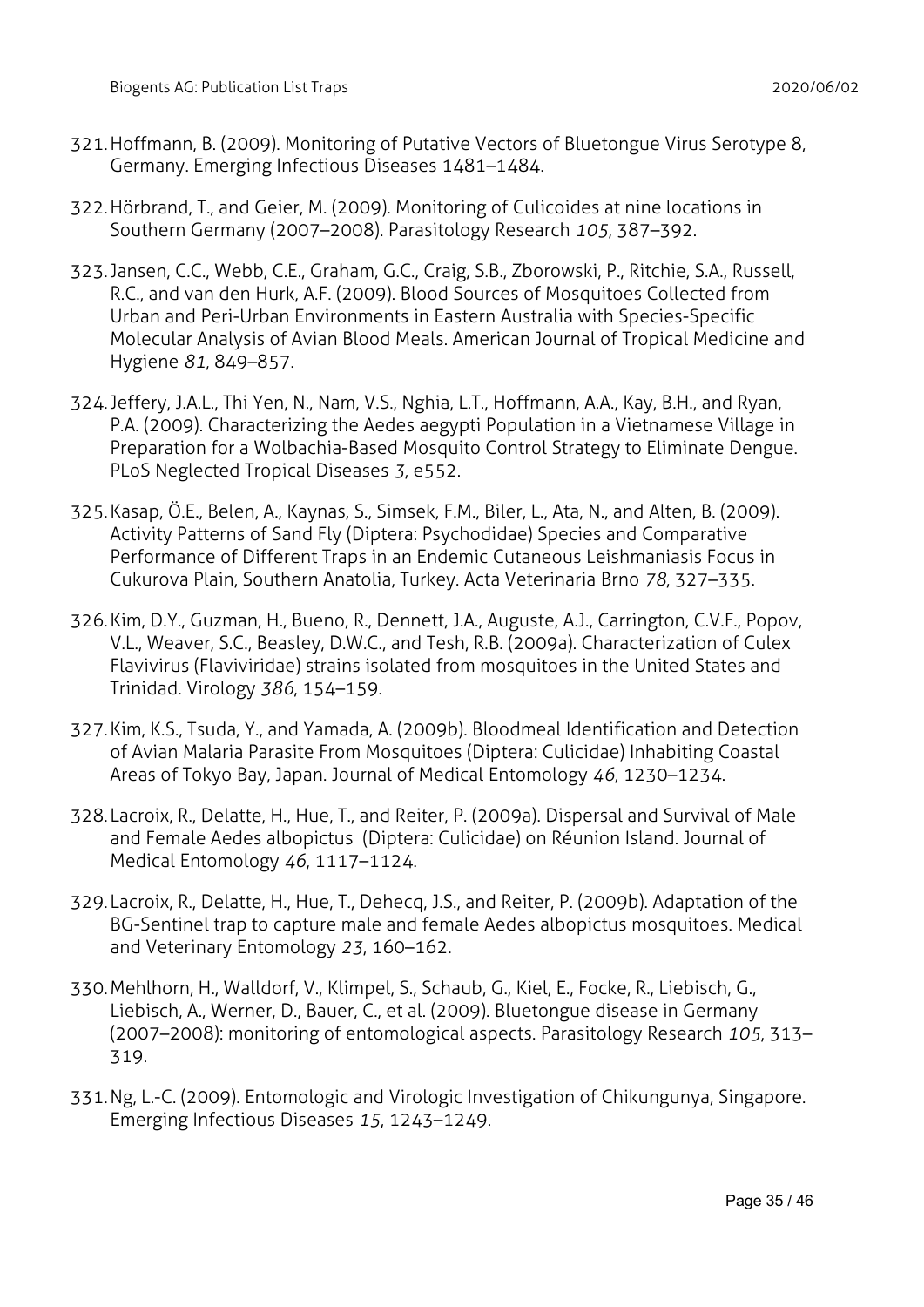- 332.Nguyen, H., Shortus, M., and Whelan, P. (2009a). Western Gulf of Carpentaria Exotic Vector Surveillance, April-May 2006. Mosquito Bites *4*, 1–7.
- 333.Nguyen, H., Kurucz, N., and Whelan, P. (2009b). Groote Eylandt remains dengue vector free. Northern Territory Disease Control Bulletin *16*, 14–19.
- 334.Obenauer, P.J., Kaufman, P.E., Allan, S.A., and Kline, D.L. (2009). Host-Seeking Height Preferences of Aedes albopictus (Diptera: Culicidae) in North Central Florida Suburban and Sylvatic Locales. Journal of Medical Entomology *46*, 900–908.
- 335.Pagès, F., Peyrefitte, C.N., Mve, M.T., Jarjaval, F., Brisse, S., Iteman, I., Gravier, P., Nkoghe, D., and Grandadam, M. (2009). Aedes albopictus Mosquito: The Main Vector of the 2007 Chikungunya Outbreak in Gabon. PLoS ONE *4*, e4691.
- 336.Rapley, L.P., Johnson, P.H., Williams, C.R., Silcock, R.M., Larkman, M., Long, S.A., Russell, R.C., and Ritchie, S.A. (2009). A lethal ovitrap-based mass trapping scheme for dengue control in Australia: II. Impact on populations of the mosquito Aedes aegypti. Medical and Veterinary Entomology *23*, 303–316.
- 337.Venter, G.J., Labuschagne, K., Hermanides, K.G., Boikanyo, S.N.B., Majatladi, D.M., and Morey, L. (2009). Comparison of the efficiency of five suction light traps under field conditions in South Africa for the collection of Culicoides species. Veterinary Parasitology *166*, 299–307.
- 338.Vorsprach, B., Meiser, C.K., Werner, D., Balczun, C., and Schaub, G.A. (2009). Monitoring of Ceratopogonidae in Southwest Germany. Parasitology Research *105*, 337–344.
- 339.Whelan, P.I., Kulbac, M., Bowbridge, D., and Krause, V. (2009). The eradication of Aedes aegypti from Groote Eylandt NT Australia 2006-2008. Arbovirus Research in Australia 188–199.
- 340.Andrade, A.J., Andrade, M.R., Dias, E.S., Pinto, M.C., and Eiras, A.E. (2008). Are light traps baited with kairomones effective in the capture of Lutzomyia longipalpis and Lutzomyia intermedia? An evaluation of synthetic human odor as an attractant for phlebotomine sand flies (Diptera: Psychodidae: Phlebotominae). Mem. Inst. Oswaldo Cruz *103*, 337–343.
- 341.Irish, S.R., Chandre, F., and N'Guessan, R. (2008). Comparison of Octenol- And BG Lure®-Baited Biogents Sentinel Traps and an Encephalitis Virus Surveillance Trap in Portland, OR. Journal of the American Mosquito Control Association *24*, 393–397.
- 342.Maciel-de-Freitas, R., Peres, R.C., Souza-Santos, R., and Lourenço-de-Oliveira, R. (2008). Occurrence, productivity and spatial distribution of key-premises in two dengue-endemic areas of Rio de Janeiro and their role in adult Aedes aegypti spatial infestation pattern. Tropical Medicine & International Health *13*, 1488–1494.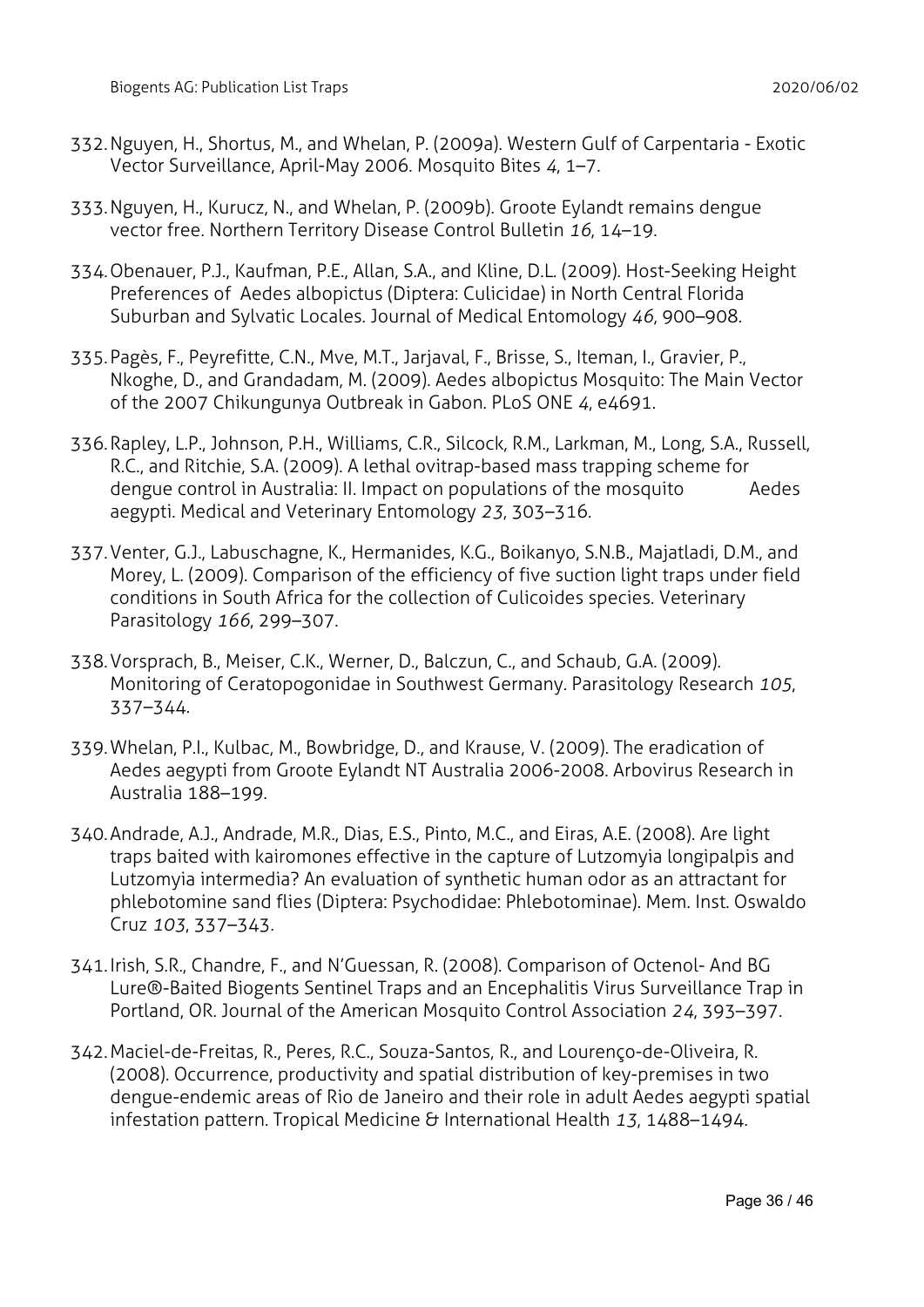- 343.Meeraus, W.H., Armistead, J.S., and Arias, J.R. (2008). Field Comparison of Novel and Gold Standard Traps for Collecting Aedes albopictus in Northern Virginia. Journal of the American Mosquito Control Association *24*, 244–248.
- 344.Milne, M.A., Townsend, V.J., Smelser, P., Felgenhauer, B.E., Moore, M.K., and Smyth, F.J. (2008). Larval aquatic and terrestrial mites infesting a temperate assemblage of mosquitoes. Experimental and Applied Acarology *47*, 19–33.
- 345.Morrison, A.C., Zielinski-Gutierrez, E., Scott, T.W., and Rosenberg, R. (2008). Defining Challenges and Proposing Solutions for Control of the Virus Vector Aedes aegypti. PLoS Medicine *5*, e68.
- 346.Schmaedick, M.A., Ball, T.S., Burkot, T.R., and Gurr, N.E. (2008). Evaluation of Three Traps for Sampling Aedes polynesiensis and Other Mosquito Species in American Samoa 1. Journal of the American Mosquito Control Association *24*, 319–322.
- 347.Schmied, W.H., Takken, W., Killeen, G.F., Knols, B.G., and Smallegange, R.C. (2008). Evaluation of two counterflow traps for testing behaviour-mediating compounds for the malaria vector Anopheles gambiae s.s. under semi-field conditions in Tanzania. Malaria Journal *7*, 230.
- 348.Cook, P.E., Hugo, L.E., Iturbe-Ormaetxe, I., Williams, C.R., Chenoweth, S.F., Ritchie, S.A., Ryan, P.A., Kay, B.H., Blows, M.W., and O'Neill, S.L. (2007). Predicting the age of mosquitoes using transcriptional profiles. Nature Protocols *2*, 2796–2806.
- 349.Kawada, H., Honda, S., and Takagi, M. (2007). Comparative Laboratory Study on the Reaction of Aedes aegypti and Aedes albopictus to Different Attractive Cues in a Mosquito Trap. Journal of Medical Entomology *44*, 427–432.
- 350.Krueger, A., and Hagen, R.M. (2007). Short communication: First record of Aedes albopictus in Gabon, Central Africa. Tropical Medicine & International Health *12*, 1105–1107.
- 351.Logan, J.G., and Birkett, M.A. (2007). Semiochemicals for biting fly control: their identification and exploitation. Pest Management Science *63*, 647–657.
- 352.Maciel-De-Freitas, R., Codeço, C.T., and Lourenço-De-Oliveira, R. (2007). Body sizeassociated survival and dispersal rates of Aedes aegypti in Rio de Janeiro. Med. Vet. Entomol. *21*, 284–292.
- 353.Williams, C.R., Long, S.A., Webb, C.E., Bitzhenner, M., Geier, M., Russell, R.C., and Ritchie, S.A. (2007). Aedes aegypti Population Sampling Using BG-Sentinel Traps in North Queensland Australia: Statistical Considerations for Trap Deployment and Sampling Strategy. Journal of Medical Entomology *44*, 345–350.
- 354.Kröckel, U., Rose, A., Eiras, Á.E., and Geier, M. (2006). New Tools for Surveillance of Adults Yellow Fever Mosquitoes; Comparisons of Trap Catches with Human Landing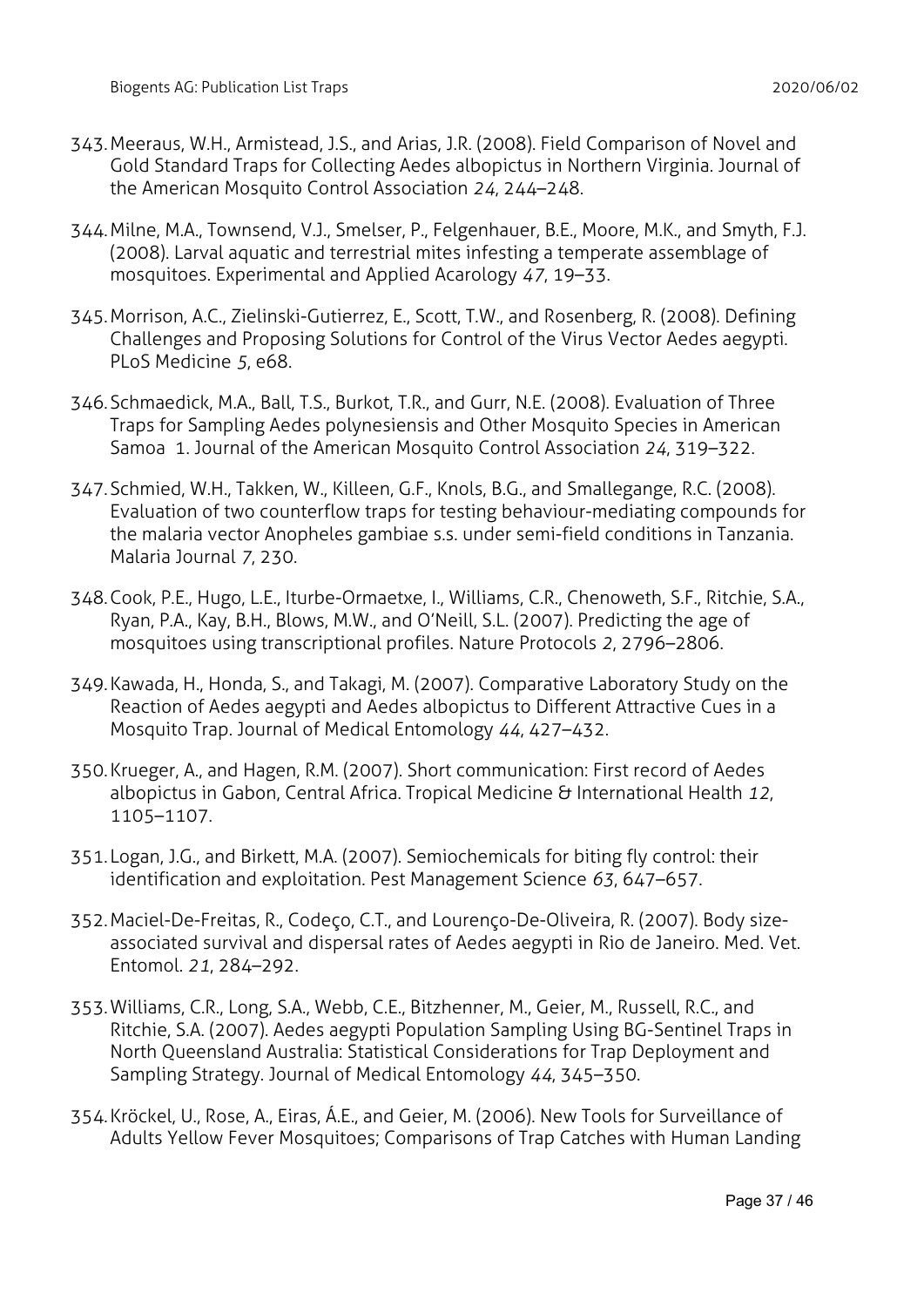Rates in the Urban Environment. Journal of the American Mosquito Control Association *22*, 229–238.

- 355.Küpper, S., Schulze, S., Maier, W., and Kampen, H. (2006). Beitag zum Vorkommen und zur Verbreitung von Stechmücken (Diptera: Culicidae) in Nordrhein-Westfalen mit besonderer Berücksichtigung des Großraums Bonn. (Contribution to the occurrence and distribution of culicid mosquitoes in Northrhine-Westphalia with special reference to the greater Bonn area.). Mitteil. DGaaE *15*, 337–343.
- 356.Maciel-de-Freitas, R., Eiras, A.E., and Lourenço-de-Oliveira, R. (2006). Field evaluation of effectiveness of the BG-Sentinel, a new trap for capturing adult Aedes aegypti (Diptera: Culicidae). Mem. Inst. Oswaldo Cruz *101*, 321–325.
- 357.Ritchie, S.A., Moore, P., Carruthers, M., Williams, C., Montgomery, B., Foley, P., Ahboo, S., Van Den Hurk, A.F., Lindsay, M.D., Cooper, B., et al. (2006). Discovery of a Widespread Infestation of Aedes albopictus in the Torres Strait, Australia. Journal of the American Mosquito Control Association *22*, 358–365.
- 358.Rose, A., Kröckel, U., Bergbauer, R., Geier, M., and Eiras, Á.E. (2006). Der BG-Sentinel, eine neuartige Stechmückenfalle für Forschung und Überwachung. (The BG-Sentinel, a novel mosquito trap for research and surveillance.). Mitteil. DGaaE *15*, 345–348.
- 359.Williams, C.R., Ritchie, S.A., Russell, R.C., Eiras, A.E., Kline, D.L., and Geier, M. (2006a). Geographic Variation in Attraction to Human Odor Compounds by Aedes aegypti Mosquitoes (Diptera: Culicidae): A Laboratory Study. Journal of Chemical Ecology *32*, 1625–1634.
- 360.Williams, C.R., Long, S.A., Russell, R.C., and Ritchie, S.A. (2006b). Field Efficacy of the BG-Sentinel compatred with CDC Backpack Aspirators and CO2- Baited EVS Traps for Collection of Adult Aedes aegypti in Cairns, Queensland, Australia. Journal of the American Mosquito Control Association *22*, 296–300.
- 361.Williams, C.R., Bergbauer, R., Geier, M., Kline, D.L., Bernier, U.R., Russell, R.C., and Ritchie, S.A. (2006c). Laboratory and field Assessment of some Kairomone Blends for Host-Seeking Aedes aegypti. Journal of the American Mosquito Control Association *22*, 641–647.
- 362. Eiras, Á.E., Rose, A., and Geier, M. (2004). New tools for monitoring gravid females of the mosquitoes Aedes aegypti and Aedes albopictus (Diptera: Culicidae), vectors of Dengue and other arboviral diseases. Int. J. Med. Microbiol. *38*, 51–52.
- 363. Geier, M., Rose, A., and Eiras, Á.E. (2004). A new lure for host-seeking anthropophilic mosquitoes and a novel type of a simple, non-CO2 mosquito trap. Int. J. Med. Microbiol. *293*, 50.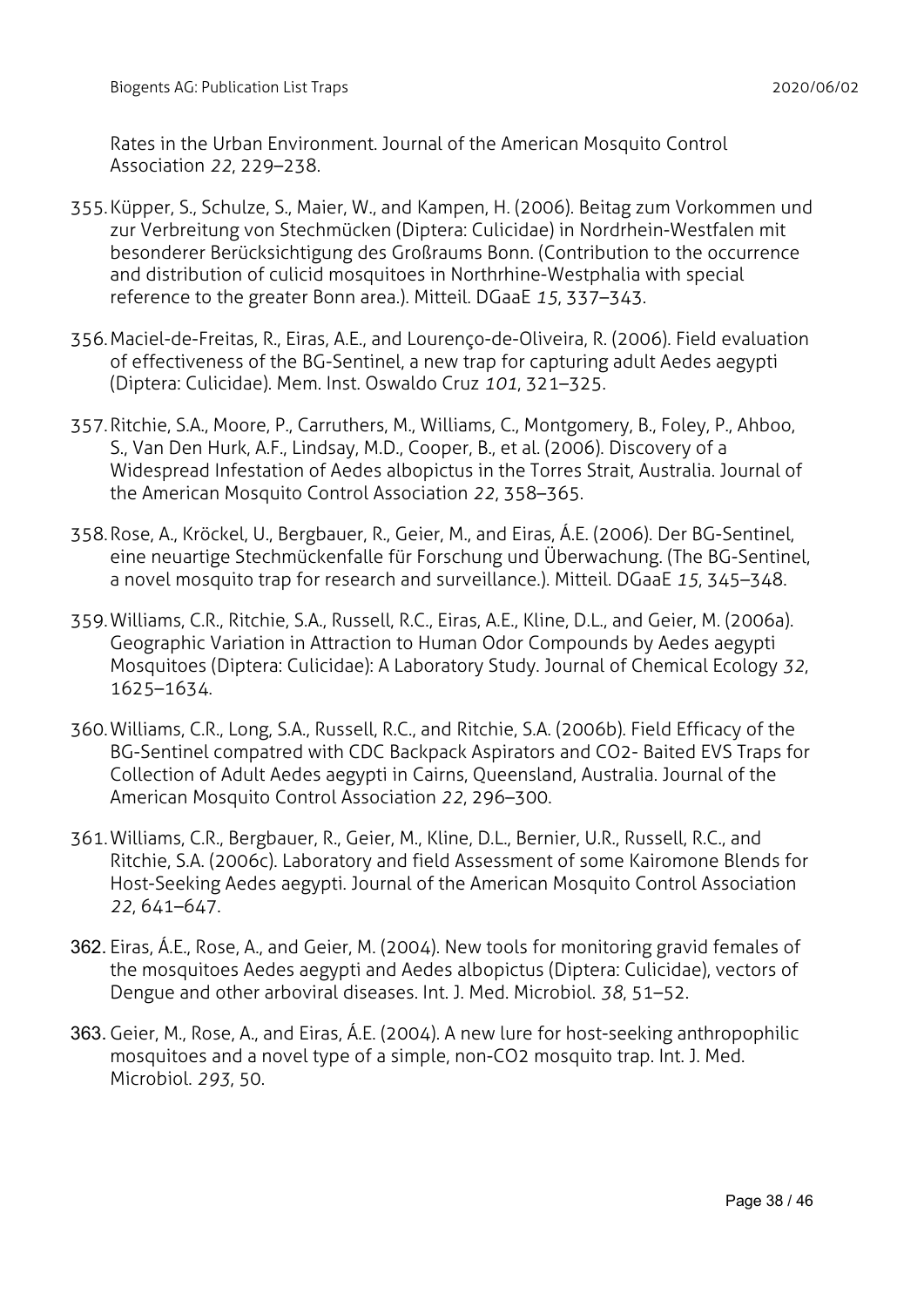## Book chapters, PhD theses and other journal articles

- 1. World Health Organization (2013) *Lymphatic filariasis: a handbook of practical entomology for national lymphatic filariasis elimination programmes.* World Health Organization, Geneva, 92 pp. Retrieved from http://apps.who.int/iris/handle/10665/87989
- 2. Armed Forces Pest Management Board (2012) *Technical Guide No. 47: Dengue and Chikungunya Vector Control Pocket Guide.* Armed Forces Pest Management Board Information Services Division, US Army Garrison - Forest Glen, 33 pp. Retrieved from http://www.afpmb.org/sites/default/files/pubs/techguides/tg47.pdf
- 1. European Centre for Disease Prevention and Control (2012) *Guidelines for the surveillance of invasive mosquitoes in Europe* (Vol. 948). Stockholm: ECDC. Retrieved from http://www.ecdc.europa.eu/en/publications/Publications/TER-Mosquito-surveillance-guidelines.pdf
- 2. Stephan A (2012) *Entomologische und molekulargenetische Untersuchungen zur Gnitzenfauna (Diptera: Ceratopogonidae) in Deutschland.* Doctoral Thesis. Freie Universität Berlin, Germany 157 pp. Retrieved from http://www.diss.fuberlin.de/diss/servlets/MCRFileNodeServlet/FUDISS\_derivate\_000000013267/Stephan\_online.pdf?hosts=local
- 3. Beeuwkes J, Den Hartog W, Dik M & Scholte E (2011) Surveillance and findings of exotic mosquitoes in used tires in The Netherlands: a methodological approach. In J. Bruin (Ed.) *Proceedings of the Netherlands Entomological Society Meeting* 22: 31–37
- 4. Geier M, Englbrecht C, Carey B, Horton S & Rose A (2011) Innovative mosquito control: Reducing human landing rates through new innovative mosquito traps. In: *Proceedings of the 23rd Scientific and Educational Seminar DDD and ZUPP*, 121–132.
- 5. Hribar L (2011) Diptera other than Culicidae captured in the BG-Sentinel mosquito trap. *Fly Times* 46: 18.
- 6. Ball TS (2010*) The BG-Sentinel traps as a suitable tool for Aedes aegypti surveillance in Far North Queensland, Australia.* Doctoral Thesis. James Cook University, Australia. Retrieved from http://eprints.jcu.edu.au/11910/
- 7. Eiras ÁE, Geier M, Rose A & Jones O (2010) Practical application of olfactory cues for monitoring and control of *Aedes aegypti* in Brazil: a case study. Eiras, In W. Takken & B. G. Knols (Eds.), *Olfaction in Vector-host Interactions* (pp. 365–299). Wageningen, The Netherlands: Wageningen Academic Publishers.
- 8. Nguyen H & Finlay-Doney M (2010) Large ceramic pots ex. Indonesia the source of *Aedes aegypti* recently intercepted at Darwin port 9 April 2010. Medical Entomology Unit, Centre for Disease Control, Department of Health and Families NT Government. Retrieved from http://hdl.handle.net/10137/473
- 9. Evans BP, Clark JW, Barbara KA, Mundal KD, Furman BD, McAvin JC & Richardson JH (2009) Operational vector-borne disease surveillance and control: closing the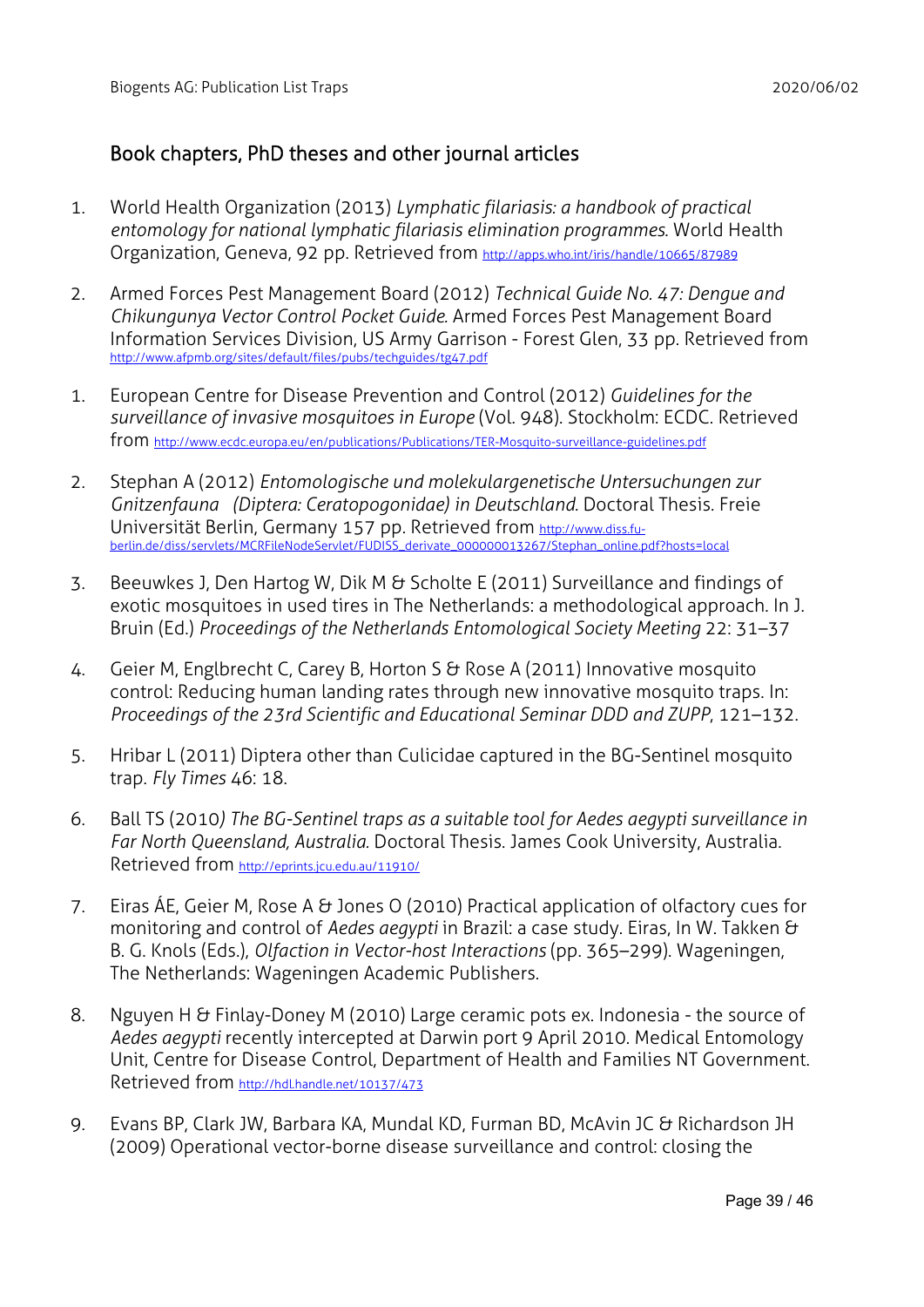capabilities gap through research at overseas military laboratories. *U.S. Army Medical Department journal:* 16–27. Retrieved from http://www.ncbi.nlm.nih.gov/pubmed/20084734

- 10. Ferreira Maia M (2009) *Impact of Insecticide-Treated Nets Protecting Cattle in Zero-Grazing Units on Nuisance and Biting Insects in the Forrest of Kumasi, Ghana.* Doctoral Thesis. Freie Universität Berlin, Germany. 119 pp. Retrieved from http://www.diss.fuberlin.de/diss/servlets/MCRFileNodeServlet/FUDISS\_derivate\_000000006179/Maia.pdf?hosts
- 11. Rohrmann KMA (2009) *Die Wirksamkeit insektizidbehandelter Netze zum Schutz von Rindern vor Gnitzen und Lästlingsinsekten in Milchviehstallungen.* Doctoral Thesis. Freie Universität Berlin, Germany. 120 pp. Retrieved from http://www.diss.fu-berlin.de/diss/receive/FUDISS\_thesis\_000000016086
- 12. Jones OT & Mabbet TH (2007) Beating the *Aedes* Mosquito at its Own Game. *International Pest Control*: 216–219.
- 13. Da Silva Pixão K (2007) *Avaliação do controle químico de adultos de Aedes (Stegomyia) aegypti (Linnaeus, 1762) (Diptera: Culicidae) de Fortaleza por meio de métodos convencionais e das armadilhas BG-Sentinel e MosquiTRAP*. Doctoral Thesis. Universidade Federal de Minas Gerais, Belo Horizonte, Brazil. 119 pp. Retrieved from http://www.parasitologia.icb.ufmg.br/defesas/251M.PDF
- 14. Qui Y, Spitzen J, Smallegange RC & Knols BG (2007) Monitoring systems for adult pests and disease vectors. In W. Takken & B. G. Knols (Eds.), *Emerging Pests and Vector-borne Diseases in Europe*. Wageningen, The Netherlands: Wageningen Academic Publishers: 329-352
- 15. Ritchie SA & Spark R (2007) Eradication: the only way to control dengue in Australia. *Inform'ACTION* 27.
- 16. Geier M, Rose A, Grunewald J & Jones O (2006) New mosquito traps improve the monitoring of disease vectors. *International Pest Control* 48: 124–126.
- 17. Molnar T (2006) Comparative studies of two trapping systems for mosquito surveillance in Bavaria, Germany. *Vector Ecology Newsletter* 37: 10–11.
- 18. Maia M, Bauer B, Mehlitz D, Clausen P-H, Abonuusum A, Kruppa T & May J (2006) Use of insecticide-treated nets to protect cattle against insects of veterinary and medical importance in Ghana. *Bernhard-Nocht-Institut für Tropenmedizin Scientific Report 2004/2005*: 86–87.
- 19. Obermayr R (2006) Are new trapping technologies useful for mosquito control interventions? *Vector Ecology Newsletter* 37: 11–12.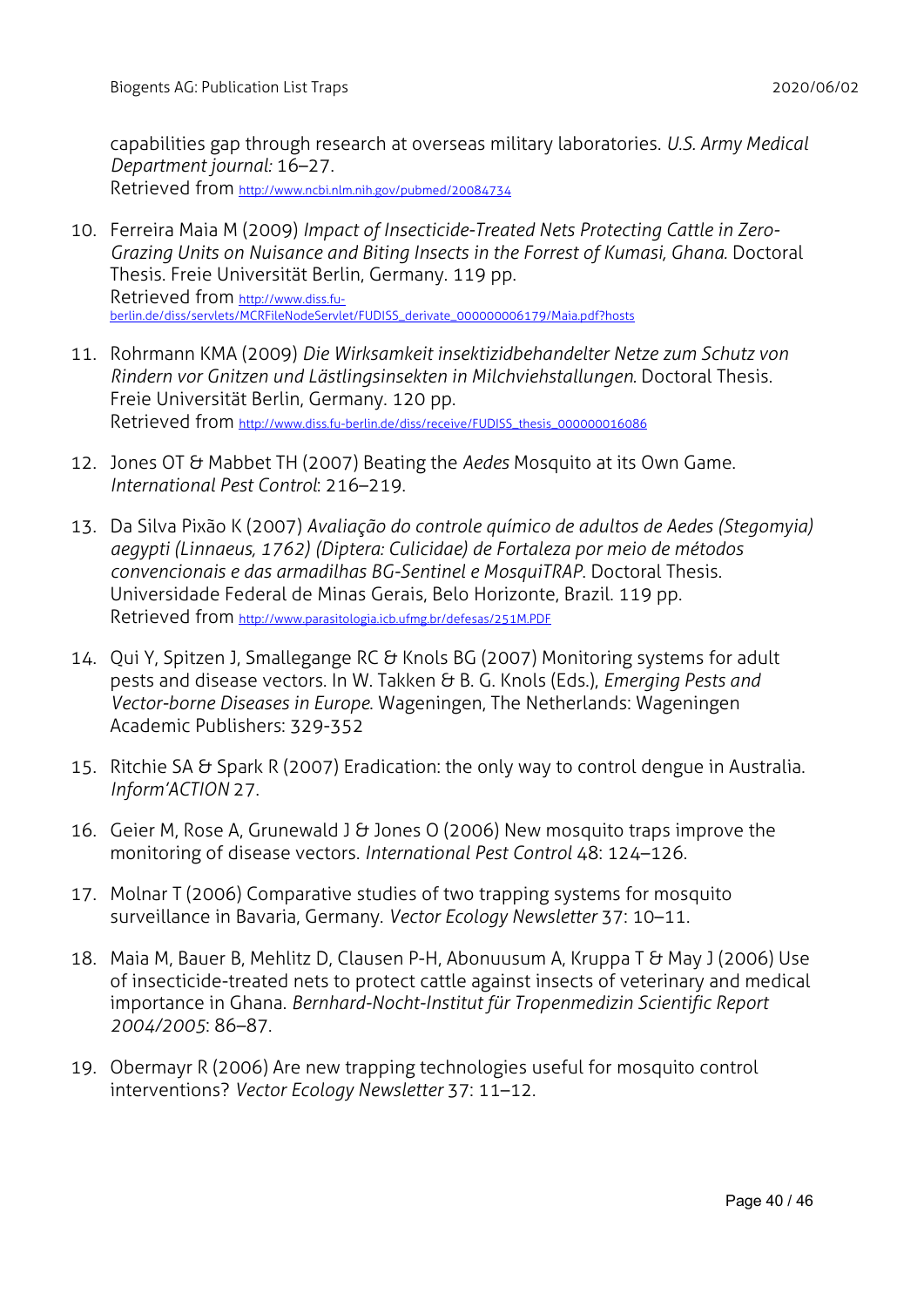- 20. Geier M, Rose A & Grunewald J (2005) Stechmücken-Fallen: Frühwarnsysteme für vektorassoziierte Krankheiten. (Mosquito traps – early warning systems for vectorborne diseases.). *Journal Flug- und Reisemedizin* 45: 12–15.
- 21. Rose A & Geier M (2004) Why it can be useful to attract the enemy: leading mosquitoes around by the nose. In W. Fürst & J. Bauernschmitt (Eds.), *Biotechnology in Bavaria.* Munich, Germany: Media Mind: 64-68 Retrieved from http://www.researchgate.net/publication/200767530\_Why\_it\_can\_be\_useful\_to\_attract\_the\_enemy\_leading\_mosquitoes\_aro und\_by\_the\_nose/file/f1515a7ed50dbb1eafc60e5783c12e94.pdf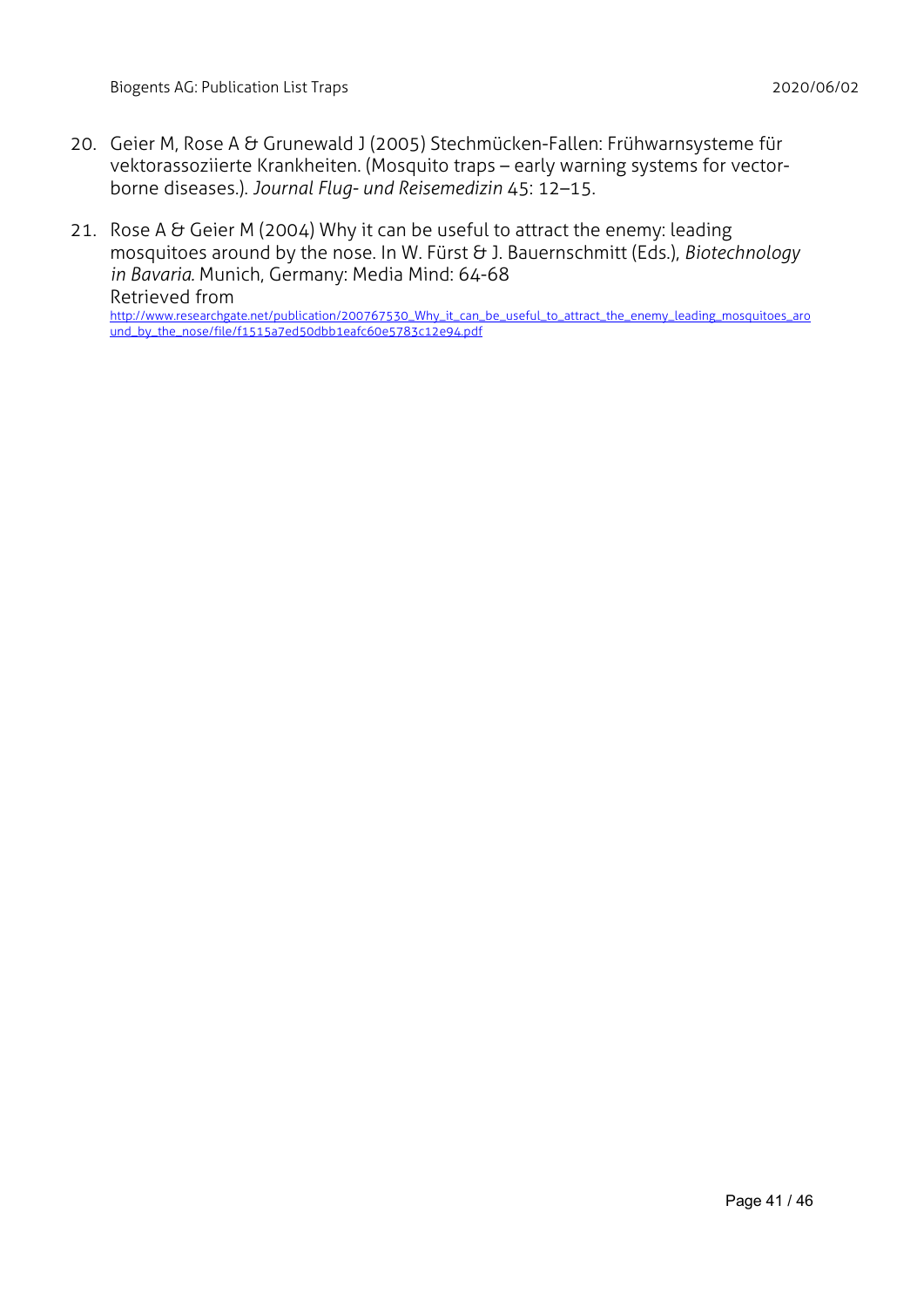## Scientific studies with Biogents traps and/or attractants, presented at scientific meetings and congresses

- 1. Barrera R, Amador MA, Acevedo V, Felix G, Caban BZ & MacKay AJ (2013) The Centers for Disease Control and Prevention autocidal gravid ovitrap: A new surveillance tool for Aedes aegypti. Journal of the American Mosquito Control Association. AMCA, Atlantic City, NJ, p 253.
- 2. Abadam C (2012) The Wonderful World of Suffolk Mosquito Control. Presented at the 65th Annual Meeting of the Virginia Mosquito Control Association, Suffolk, VA, USA. Retrieved from http://www.mosquito-va.org/pdfs/2012%20Presentations/2%20- %20The%20Wonderful%20World%20of%20Suffolk%20Mosquito%20Control.pdf
- 3. L' Ambert G, Yébakima A, Bellet C, Vellutini JM, Sulny A, de Pina A, Foussadier R, Chantilly S, Alfonsi J & Lagneau C (2012) Entomological surveillance network in the LIFE Project (LIFE08 ENV/F/000488): preliminaries results in five French areas (Rhône-Alpes, Languedoc-Roussillon, Corse, Guyane and Martinique). E-SOVE 2012, the 18th International Conference: Abstract Book. Montpellier, France, p 119.
- 4. Benic N, Klobučar A, Krajcar D, Lesnikar V, Bačun-Ivček L, Pahor Đ & Šušnjic V (2012) Our experience in collecting tiger mosquitoes using BG Sentinel traps in Primorje-Gorski Kotar and Lika-Senj County. Proceedings, 24th Scientific and Educational Seminar, DDD and ZUPP 2012. Split, Croatia, pp 135–144.
- 5. Capurro M (2012) Projeto *Aedes* Transgênico (PAT) Evaluation of transgenic *Aedes aegypti* (OX513A) as a Sterile Insect Technique based control method in Brazil. E-SOVE 2012, the 18th International Conference: Abstract Book. Montpellier, France, p 157.
- 6. Kline D (2012) Adult surveillance: BG-Sentinel and BG-Lure is the best system. Program. Austin, Texas, p 35.
- 7. Lacour G, Marquereau L, Dujardin J-P, Benoit R, Chanaud L, Viano M, Boussès P, Lagneau C & Hance T (2012) Winter is coming: diapause phenology, wing shape and size seasonality of a temperate population of *Aedes albopictus* (Diptera: Culicidae). E-SOVE 2012, the 18th International Conference: Abstract Book. Montepellier, France, p 16.
- 8. Lühken R & Kiel E (2012) Distance to the stable affects trapping of biting midges (Diptera, Ceratopogonidae). E-SOVE 2012, the 18th International Conference: Abstract Book. Montpellier, France, p 90.
- 9. Merdic E, Turic N, Vignjevic G, Žitko T, Benic N, Klobučar A, Šarunic-Gulan J, Mumelaš N, Landeka N & Šuperak A (2012) Research of *Aedes albopictus* in Croatian Counties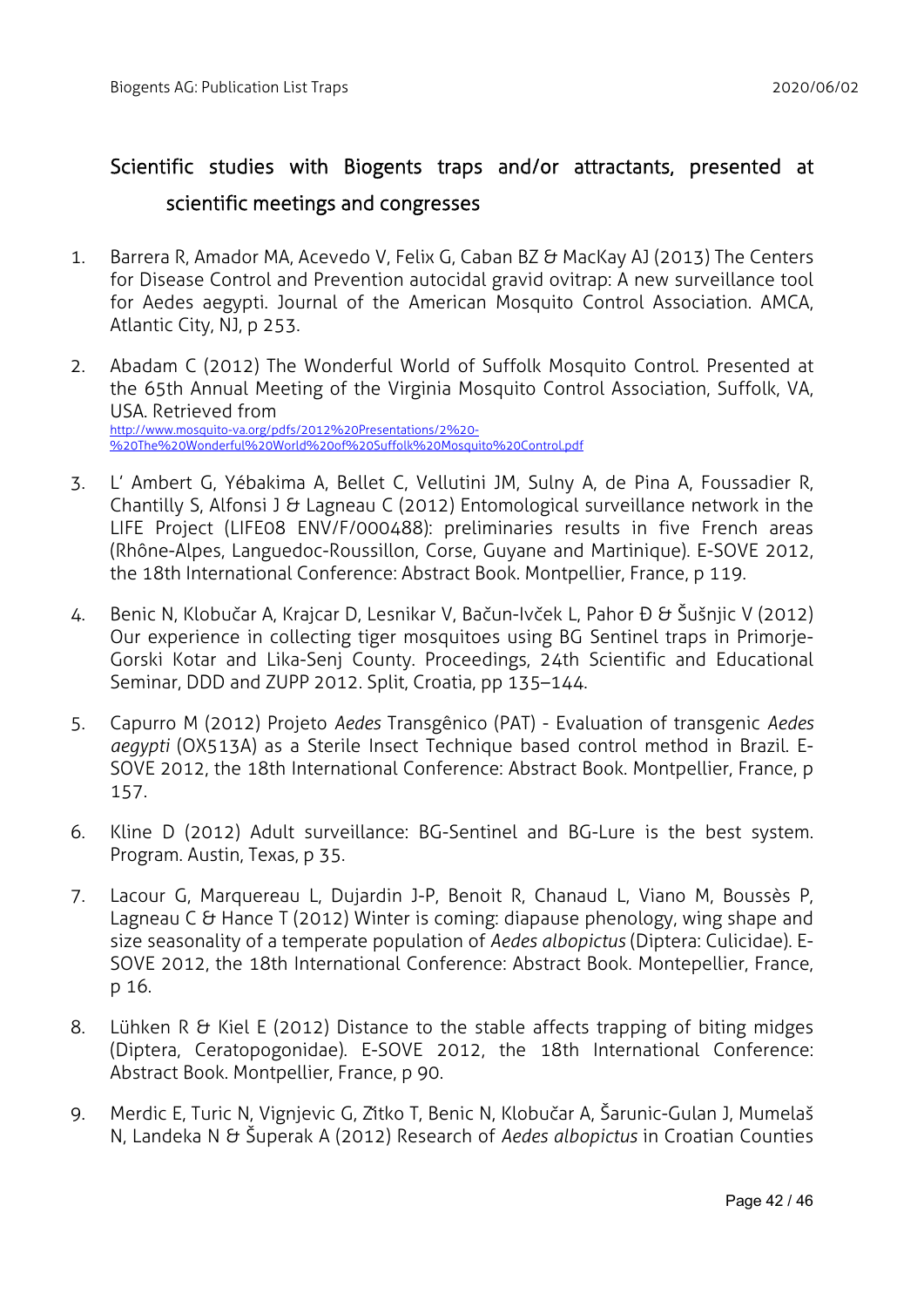on Adriatic coast during 2011. Proceedings, 24th Scientific and Educational Seminar, DDD and ZUPP 2012. Split, Croatia, pp 127–134.

- 10. Obermayr U (2012) If you push them, will they come? Current status of push and pull mosquito control. E-SOVE 2012, the 18th International Conference: Abstract Book. Montpellier, France, p 160.
- 11. Plenge-Bönig A, Becker N, Blasius B, Bradersen U, Geier M, Huber K, Krüger A, Lühken R, Orendt C, Schaub G & Tannich E (2012) Climate change and the spread of potential disease transmitting animals: surveillance of import routes for invasive biting mosquitoes in Germany. E-SOVE 2012, the 18th International Conference: Abstract Book. Montpellier, France, p 85.
- 12. Roiz D, Roussel M, Ruiz S, Munoz J, Soriguer R & Figuerola J (2012) Efficacy of mosquito traps for collecting potential West Nile mosquito vectors in a natural Mediterranean wetland. E-SOVE 2012, the 18th International Conference: Abstract Book. Montpellier, France, p 184.
- 13. Rose A, Geier M, Obermayr U, Huang D-L, Eckelt R, Kant M & Köckritz A (2012) The catalytic combustion of ethanol is attractive to mosquitoes (Diptera: Culicidae) – but is it just the carbon dioxide? E-SOVE 2012, the 18th International Conference: Abstract Book. Montpellier, France, p 194.
- 14. Rose A, Baumeister M, Obermayr U & Geier M (2012) Turbo-charged sugarfermenting yeast as a carbon-dioxide source for mosquito. E-SOVE 2012, the 18th International Conference: Abstract Book. Montpellier, France, p 196.
- 15. Šarunic-Gulan J, Mumelaš N & Merdic E (2012) Catch of mosquitoes *Aedes albopictus* in Zadar as a part of the Project of risk evaluation of Dengue and Chikunguya fever in 2011 in Croatia. Proceedings, 24th Scientific and Educational Seminar, DDD and ZUPP 2012. Split, Croatia, pp 145–152.
- 16. Williams JW (2012) Vector control in Papua New Guinea. Vector control in Papua New Guinea. Presented at the 65th Annual Meeting of the Virginia Mosquito Control Association, Suffolk, VA, USA. Retrieved from http://www.mosquito-va.org/pdfs/2012%20Presentations/19%20-%2020120202%20JWW%20VMCA%20Vector%20Control%20%20in%20Papua%20New%20Guinea.pdf
- 17. Bingham AM, Hassan HK, Unnasch TR, Amador M & Barrera R (2011) Blood feeding patterns of *Aedes aegypti* and *Ae. mediovittatus* in Puerto Rico. Abstract Book. The American Journal of Tropical Medicine and Hygiene. Philadelphia, PA, USA, p 72.
- 18. Haddad N, Mousson L, Vazeille M, Tayeh J & Failloux A-B (2011) Vector potential of *Aedes albopictus* in Lebanon (Oral Presentation). Book of Abstracts. p 57.
- 19. Kalan K, Krek M, Zagorsek T, Praprotnik E, Buzan EV & Krystugek B (2011) Monitoring of *Aedes albopictus* in Slovenia (Oral Presentation). Book of Abstracts. Budapest, Hungary, p 50.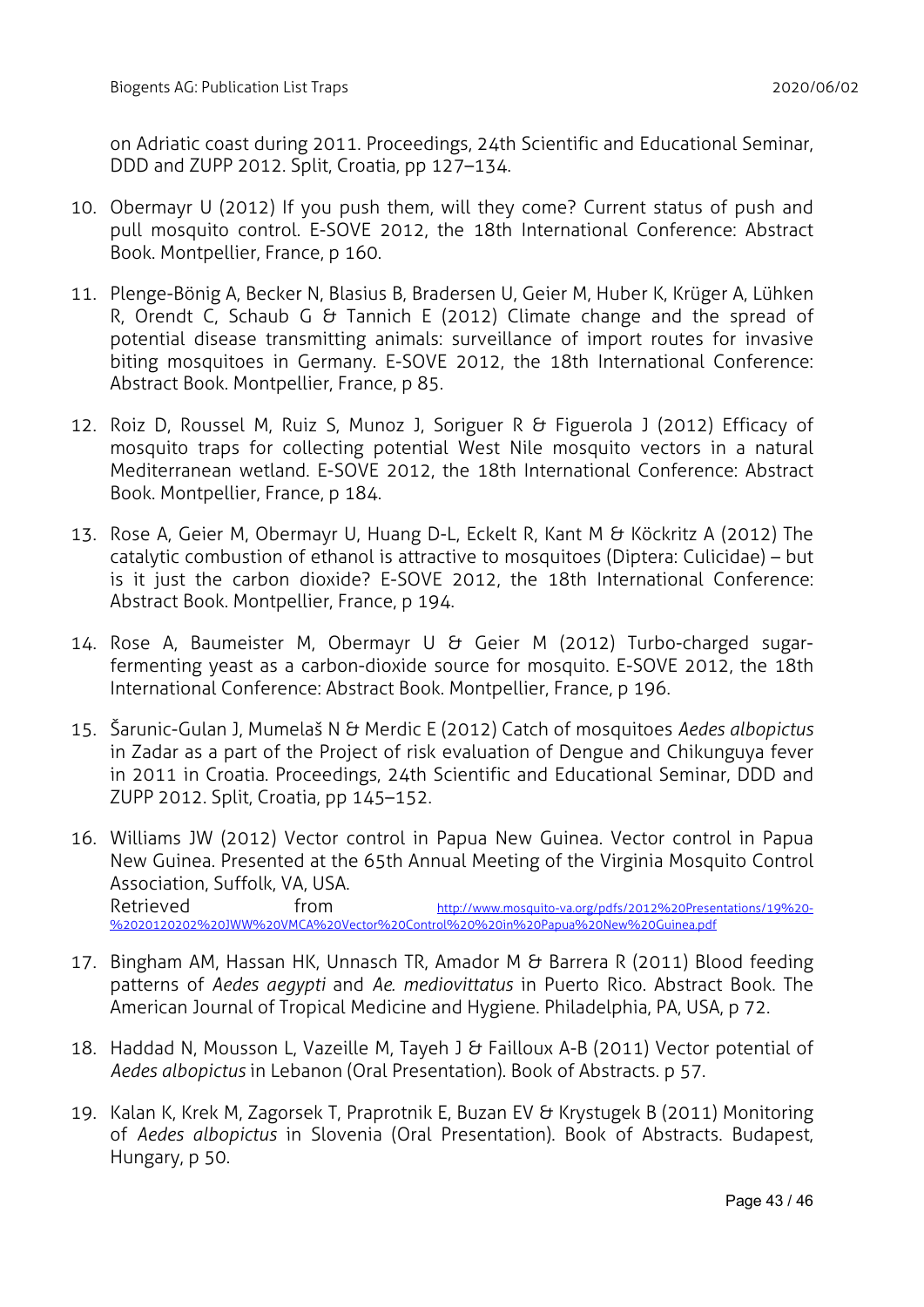- 20. Khongtak P, Jaichapor B, Evans BP & Ponlawat A (2011) Comparative field evaluation of BG-sentinel trap and CDC backpack aspirator for sampling of dengue vector, Aedes aegypti in Thailand.Presented at the 2nd PMK & AFRIMS Joint Symposium: Research Highlights on Infectious Diseases and Military Medicine., Phramongkutklao Hospital, Bangkok, Thailand. Retrieved from http://www.afrims.org/weblib/emab/2011/2nd%20PMK\_AFRIMSp48.pdf
- 21. Kline DL, Clark GG, Urban J & Zettel Nalen C (2011) Semi-filed evaluation of durable residual wall lining as an alternative to indoor residual sprays. Abstract Book. The American Journal of Tropical Medicine and Hygiene. Philadelphia, PA, USA, p 124.
- 22. Lloyd A, Diclaro J, Hoel DF & Kline DL (2011) Effectiveness of four clip-on repellent devices in repelling *Aedes albopictus* from baited artificial targets in North Florida (Oral Presentation, D.F. Hoel). Presented at the Entomology 2011, ESA's 59th Annual Meeting, Reno, NV, USA. Retrieved from http://esa.confex.com/esa/2011/webprogram/Paper57962.html
- 23. Rose A, Geier M, Obermayr U, Huang D-L, Eckelt R, Kant M & Köckritz A (2011) On the attractiveness of the products of the catalytic combustion of ethanol to mosquitoes (Diptera: Culicidae) (Oral Presentation). Book of Abstracts. Budapest, Hungary, p 44.
- 24. Salazar FV, Chareonviriyaphap T, Grieco JP, Posomboon S, Prabaripai A, Eisen L, Ojo TA & Achee NL (2011) Configuration of the BG-Sentinel (BGS) mosquito trap for an *Aedes aegypti* (Diptera: Culicidae) "Push-Pull" control strategy at the household level. Abstract Book. The American Journal of Tropical Medicine and Hygiene. Philadelphia, PA, USA, p 132.
- 25. Smith JD (2011) Testing Novel Mosquito Traps, Fairfax County, VA. Presented at the 64th Annual Meeting of the Virginia Mosquito Control Association, VA, USA. Retrieved **from** from http://www.mosquitova.org/pdfs/2011%20Pressentations/2%20VMCA%202011%20Trap%20Testing.pdf
- 26. Smith JD, & Muhammed H (2011) A Survey of the Adult Mosquitoes of St. Kitts and Nevis. Presented at the 64th Annual Meeting of the Virginia Mosquito Control Association, VA, USA. Retrieved from http://www.mosquitova.org/pdfs/2011%20Pressentations/3%20Mosquito%20Survey%20in%20St%20Kitts.pdf
- 27. Smith JD, Revan F, Boll J, Krecek RC, & Mohammed H (2011). Mosquito survey of St. Kitts and Nevis. In *Abstract Book* (Vol. 85 (6 Supplement), p. 65). Presented at the American Society of Tropical Medicine and Hygiene - 60th Annual Meeting, Philadelphia, PA, USA. Retrieved from http://www.astmh.org/Meeting\_Archives.htm
- 28. Thongsripong P, Henry A, Kittayapong P, Kapan D, Wilcox B & Bennett S (2011) Mosquito communities and vector-associated microbiomes sampled across a habitat gradient of Thailand. Abstract Book. The American Journal of Tropical Medicine and Hygiene. Philadelphia, PA, USA, p 378.
- 29. Barrera R, MacKay AJ, Amador MA, Caban BZ, Acevedo V & Felix G (2010) Field trials of a new gravid-ovitrap for integrated area-wide control of *Aedes aegypti* in Puerto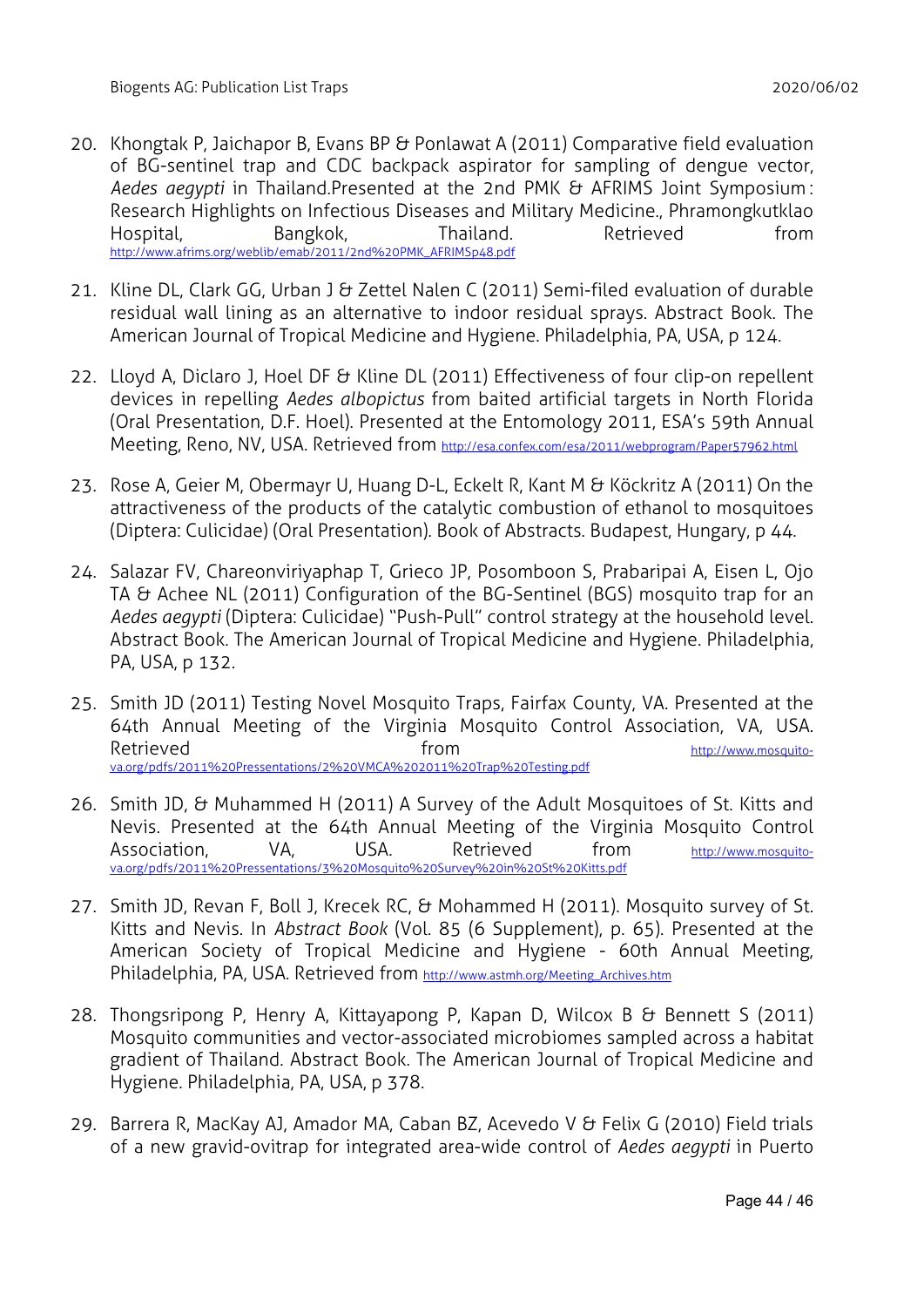Rico. Abstract Book. The American Journal of Tropical Medicine and Hygiene. Atlanta, GA, USA, p 179.

- 30. Clark GG (2010) Dengue in the Southeastern United States. 63rd Annual Meeting of the Virginia Mosquito Control Association, VA, USA. Retrived from http://www.mosquitova.org/pdfs/2010%20Presentations/5%20VMCADENSEUS2010CLARK.pdf
- 31. Favotti E, Guidobaldi F, Jordan V, Campos Soldini MP, Grancelli L, Vittar F, Martínez-Borda G, Burroni N, Rose A & Guerenstein P (2010) Evaluation of a new variant of the BG-Sentinel mosquito trap to monitor disease-vector mosquitoes. Presented at the 1st Latin American Meeting of Chemical Ecology - ALAEQ, Colonia, Uruguay.
- 32. Hiwat H, de Rijk M, Andriessen R, Kroenraadt CJM & Takken W (2010) Trapping studies with the malaria vector *Anopheles darlingi* in Suriname and the relation with biting preferences. Abstract Book. The American Journal of Tropical Medicine and Hygiene. Atlanta, GA, USA, p 301.
- 33. Jeannin C, Paoaafaite T, Frogier H, Tetuanui A, Marie J, Chambers EW, Russell RC, Ritchie SA, Dobson SL & Bossin HC (2010) Assessing the efficacy of deltamethrinimpregnated lethal targets for the control of the lymphatic filariasis vector in Tahiti, French Polynesia. Abstract Book. The American Journal of Tropical Medicine and Hygiene. Atlanta, GA, USA, p 299.
- 34. Macchioni F, Torracca B, Magi M, Colga N, Müller K & Rose A (2010) Field study on different anti-mosquito treatment methods against *Aedes albopictus* in the urban environment of Montecatini Terme (Italy). Parassitologia. Perugia, Italy, p 223.
- 35. Pruszynski CA (2010) Surveillance of Dengue virus in field-caught *Aedes aegypti* from the Florida keys by real-time TR-PCR. Abstract Book. The American Journal of Tropical Medicine and Hygiene. Atlanta, GA, USA, p 157.
- 36. Rose A, Englbrecht C, Venturelli C, Geier M, Colga N, Müller K, Torracca B & Macchioni F (2010a) Can the Asian tiger mosquito, *Aedes albopictus*, be controlled with traps? Results from the evaluation of the BG-Sentinel trap in two Italian cities, Cesena and Montecatini Terme. Proceedings of the 17th European Society for Vector Ecology Conference. Wrocław, Poland, p 129.
- 37. Rose A, Englbrecht C, Venturelli C, Geier M, Colga N, Müller K, Torracca B & Macchioni F (2010b) Sampling the Asian tiger mosquito, *Aedes albopictus*: the BG-Sentinel trap is an interesting alternative to the human landing collection. Proceedings of the 17th European Society for Vector Ecology Conference. Wrocław, Poland, p 95. Retrieved from http://www.bg-sentinel.com/downloads/Rose\_et\_al\_2010\_Sampling\_Asian\_tiger\_mosquitoes\_-\_BGS\_and\_HLR\_-\_ESOVE\_Poster\_A4.pdf
- 38. Salazar FV, Chareonviriyaphap T, Polsomboon S, Grieco JP, Eisen L & Achee NL (2010) Effects of chemical exposure on *Aedes aegypti* recapture rates using the BG-Sentinel Trap under screenhouse and field conditions. Abstract Book. The American Journal of Tropical Medicine and Hygiene. Atlanta, GA, USA, pp 138–139.